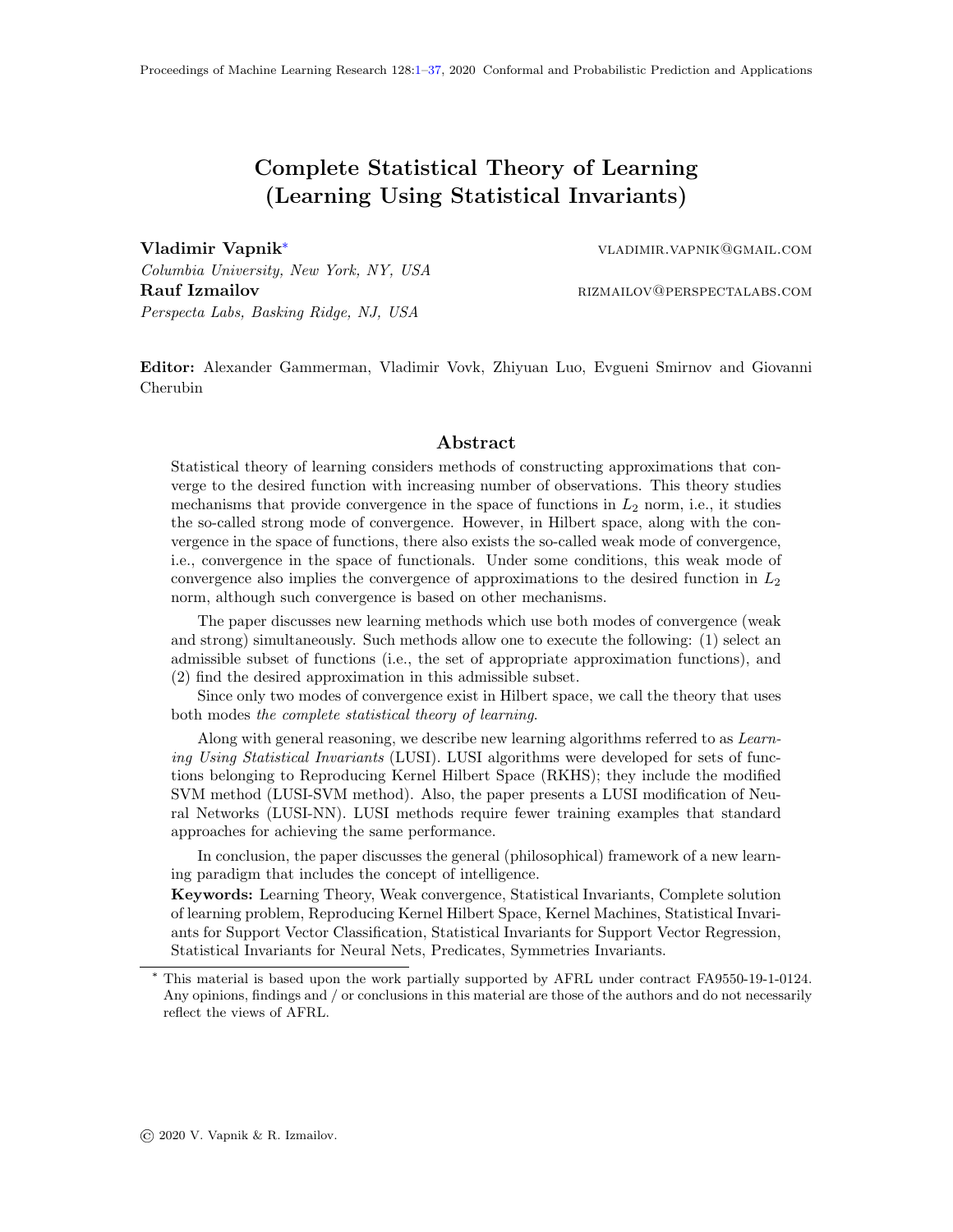## 1. Introduction

#### 1.1. Main Results of VC Theory of Learning

About fifty years ago, the statistical theory of learning, the so-called VC theory<sup>[1](#page-1-0)</sup> was developed [1]. This theory addressed the following question.

Under what circumstances, when using a finite number of i.i.d. observations

 $(x_1, y_1), \ldots, (x_\ell, y_\ell), \quad x \in X, y \in \{0, 1\},\$ 

generated according to some unknown distribution function  $P(x, y)$ , one can find, in a given set of indicator functions<sup>[2](#page-1-1)</sup> { $f(x)$ } :  $X \rightarrow \{0, 1\}$ , a function  $f_{\ell}(x)$  that is close to the one that minimizes expected risk

$$
R(f) = \int L(y - f(x))dP(x, y),
$$

defined by some nonnegative loss function  $L(y - f(x))$ .

The answer to that question was that this is possible if and only if the measure of capacity (diversity) of the given set of functions  $\{f(x)\}\,$ , namely, the so-called VC dimension h of this set of functions (defined below), is finite. The following was proved:

1. If the VC dimension is finite (i.e.,  $h < \infty$ ) then, with probability  $1 - \eta$ , the bound

$$
\left| R(f) - R_{emp}^{\ell}(f) \right| \le \varepsilon \sqrt{1 + \frac{4R_{emp}^{\ell}(f)}{\varepsilon}}, \quad \varepsilon = O\left(\frac{h - \ln \eta}{\ell}\right)
$$
 (1)

holds true *simultaneously for all functions*  $\{f(x)\}\,$ , where

$$
R_{emp}^{\ell}(f) = \frac{1}{\ell} \sum_{i=1}^{\ell} L(y_i - f(x_i)).
$$
 (2)

Bound (1) implies that the inequality

$$
R(f) \le R_{emp}^{\ell}(f) + \varepsilon \sqrt{1 + \frac{4R_{emp}^{\ell}(f)}{\varepsilon}}
$$
\n(3)

holds for all  $f \in \{f(x)\}\$  with probability  $1 - \eta$ . Therefore, the smallest guaranteed risk  $R(f)$  is realized by the function that minimizes the empirical loss  $R_{emp}(f)$ .

2. If, however, the VC dimension is infinite (i.e.,  $h = \infty$ ), then there exists a generator  $P(x)$  of random vectors x such that, for almost any iid generated sequence  $x_1, \ldots, x_\ell$ (of any size  $\ell$ ), the set of functions  $\{f(x)\}\$ contains  $2^{\ell}$  functions that shatter the sequence in all  $2^{\ell}$  possible ways. In this case, one can find a function with training loss equal to 0 and test loss equal to 1. This means that one cannot find a function with small guaranteed risk  $R(f)$  in  $\{f(x)\}\;$  by using only given observations.

<span id="page-1-0"></span><sup>1.</sup> Abbreviation for Vapnik-Chervonenkis theory.

<span id="page-1-1"></span><sup>2.</sup> Subsequently, this theory was generalized to real-valued functions [2].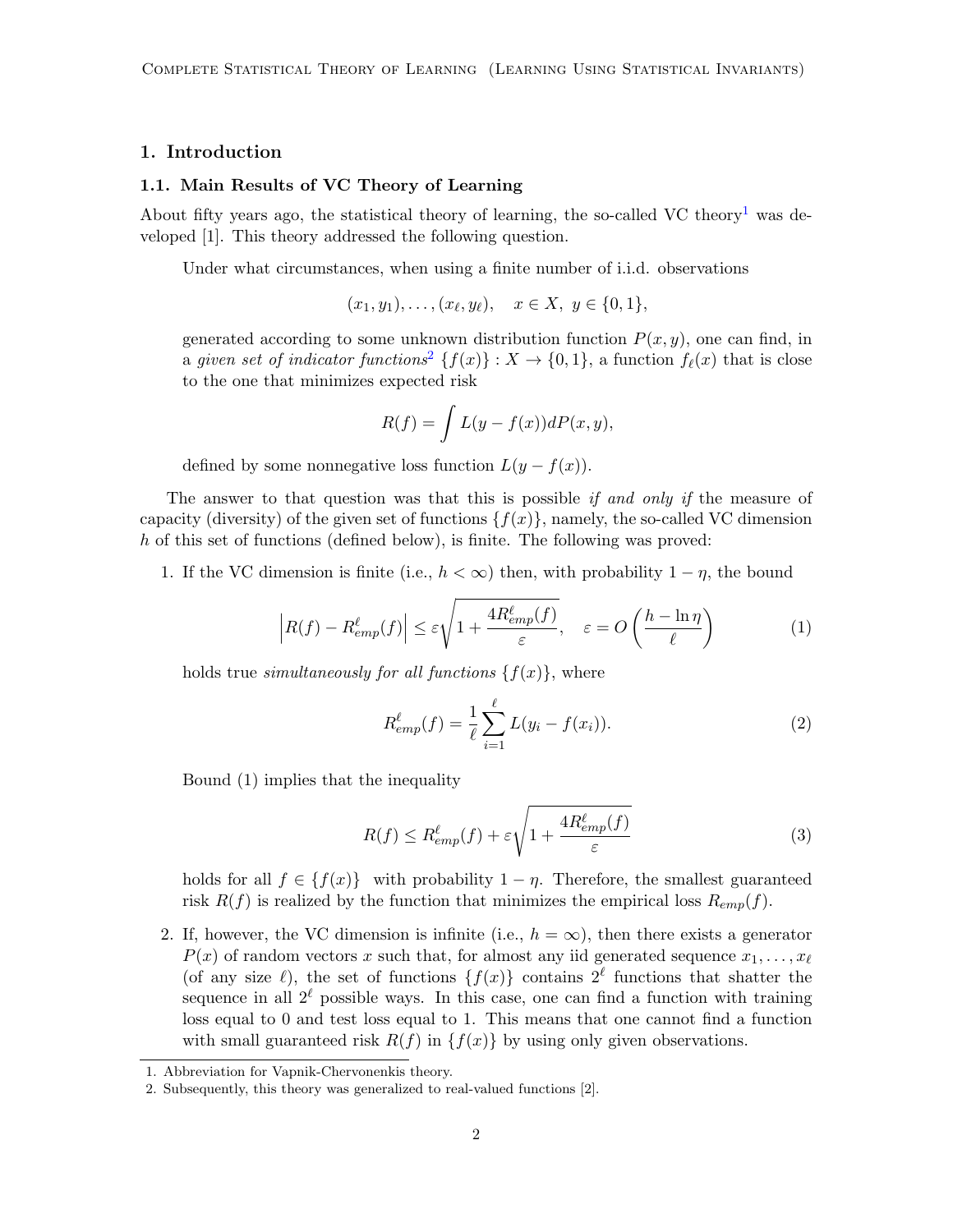Bound (1) is called uniform convergence bound (it is uniform over all functions from  ${f(x)}$  and bound (3) is called *guaranteed risk bound* [1].

Definition of VC dimension. The VC dimension of the set of indicator functions is equal to h if (i) there exist h vectors  $x_1, \ldots, x_h$  such that they can be separated (shattered) by functions from this set in all  $2<sup>h</sup>$  possible ways, and (ii) there exist no  $h + 1$  vectors that can be separated (shattered) in  $2^{h+1}$  ways. The VC dimension of the set is infinite if such vectors exist for any number h.

VC dimension of subsets of linear indicator functions. The combinatorial definition of VC dimension allows one to estimate VC dimension of the following subsets of linear functions, which are important for applications.

**Theorem [2].** Let vectors  $x \in \mathbb{R}^n$  belong to a sphere of radius 1. Consider the subset of indicator functions  $\theta(f(x, w))$  defined by hyperplanes  $f(x) = (w, x)$  with bounded norms  $||w||^2 \leq B$  of parameter vectors:

$$
f_w(x) = \theta[(w, x)], \quad \theta(u) = \begin{cases} 1 & \text{if } u \ge 0, \\ 0 & \text{if } u < 0. \end{cases} \tag{4}
$$

The VC dimension h of this subset has the bound

$$
h < \min(n, B) + 1. \tag{5}
$$

Thus VC dimension is bounded by the smallest of two values: the dimensionality n of  $R^n$ and the bound B of weight norms  $||w||^2$ ). That is, according to (5), VC dimension can be much smaller than the dimensionality of the space and it can be effectively controlled by the value B. This fact plays an important role for constructing learning algorithms.

In order to prove this theorem, one has to construct the largest simplex (i.e., the simplex with the largest number of vertices) within the sphere of radius 1, where the vertices of that simplex can be separated in two subsets by functions (4) in all  $2^h$  possible ways using weights with norms  $||w||^2 \leq B$ .

Structural Risk Minimization Principle. Using bound (3), the VC theory introduced the Structural Risk Minimization inductive principle for searching for the desired approximation in a given set of functions. Let a structure of nested subsets

$$
S_1 \subset S_2 \cdots \subset S_p \subset \cdots \tag{6}
$$

be defined on the given set  $\{f(x)\}\$ , where VC dimensions  $h_k$  of subsets  $S_k$  form a nondecreasing sequence:

$$
h_1 \leq h_2 \leq \ldots \leq h_p \leq \ldots
$$

Then, for any subset  $S_k$ , the bound

$$
R(f) \le R_{emp}^{\ell}(f) + \varepsilon_k \sqrt{1 + \frac{4R_{emp}^{\ell}(f)}{\varepsilon_k}}, \quad \varepsilon_k = O^* \left(\frac{h_k - \ln \eta}{\ell}\right)
$$
(7)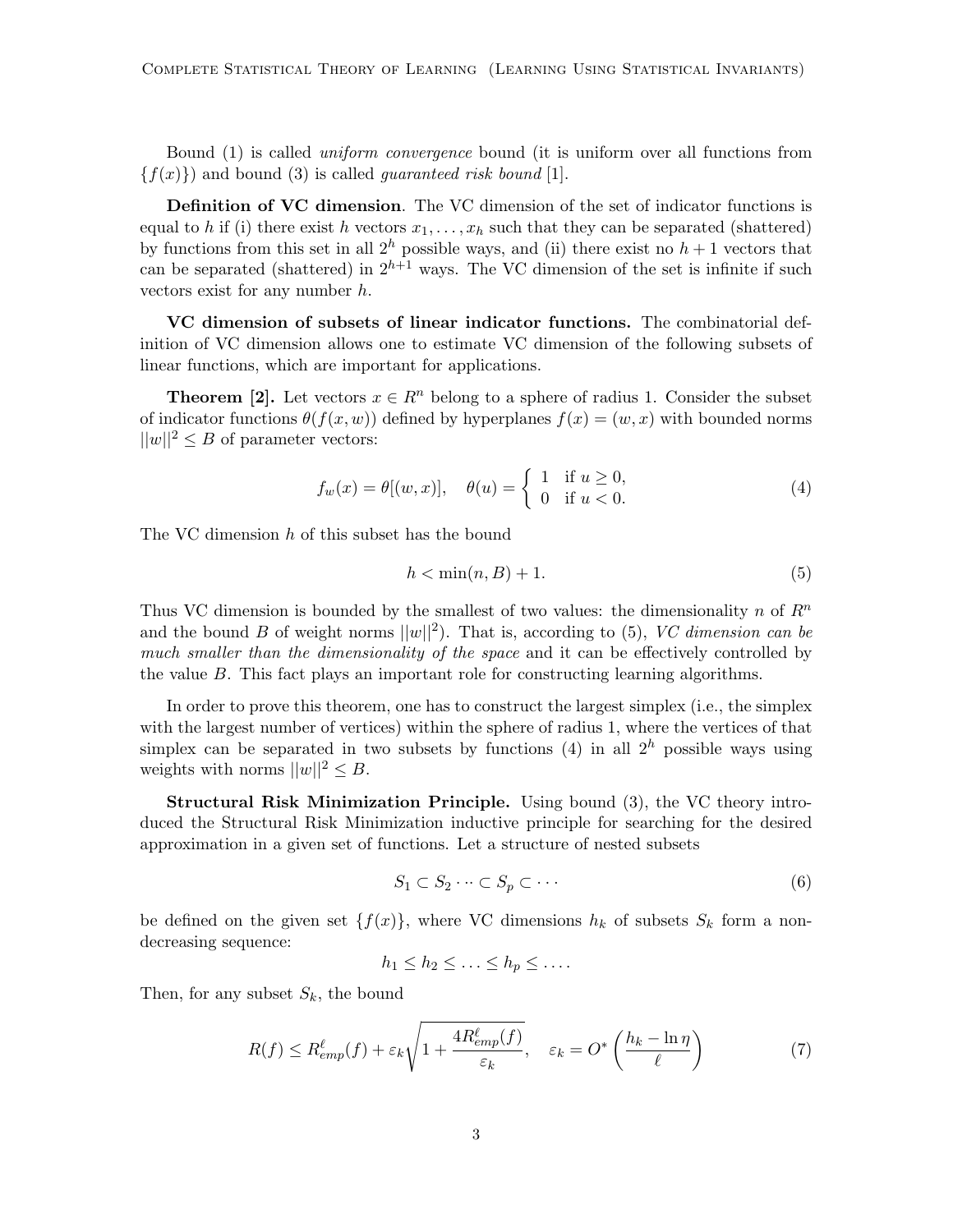holds true. Since VC dimension  $h_k$  is fixed for any  $S_k$  (and thus the value  $\varepsilon_k$  in (7) is defined), the smallest *guaranteed* bound of expected risk is achieved when one chooses the function  $f_k(x)$  which minimizes the empirical risk in  $S_k$ .

**Remark 1.** According to bound (1), for functions with empirical loss  $R_{emp}(f^*) = 0$ , the expected loss is bounded as

$$
R(f^*) \le O^*\left(\frac{h - \ln \eta}{\ell}\right),\,
$$

while for functions with loss  $R_{emp}(f^*) \neq 0$ , the expected loss is bounded as

$$
R(f^*) \leq R_{emp}(f^*) + O^* \left( \sqrt{\frac{h - \ln \eta}{\ell}} \right).
$$

Therefore, the upper bound of risk depends on the value of empirical loss (the smaller is the empirical loss, the smaller is the confidence interval). This fact plays an important role in constructions of learning algorithms: it increases their reliance on data memorization.

#### 1.2. Beyond Statistical Learning Theory

With all its impact, the statistical learning theory has not addressed the following four questions:

- 1. How to choose the loss function  $L(y f(x))$  in the target functional  $R_{emp}(f)$ ?
- 2. How to choose the admissible set of functions  $\{f(x)\}$ ?
- 3. How to construct the nested structure on the admissible set?
- 4. How to minimize the target functional on the elements of the nested structure?

In this paper, we provide answers to all these questions. We refer to the resulting extended VC theory, which include answers to these four questions, as Complete Statistical Learning Theory (or Complete VC theory).

### 2. Settings of Pattern Recognition Problem

#### 2.1. Phenomenological Learning Model

Below we consider binary classification problem; its generalization to multiclass classification problems and regression problems is straightforward.

Consider the following model of pattern recognition problem (Figure 1).

Suppose that some generator G generates vectors  $x \in X$  randomly and independently, according to an unknown distribution function  $P(x)$ . Suppose that some object  $\mathcal O$ transforms any input vector x into  $y \in \{0,1\}$ . We assume that transformation of vector x into value  $y$  is carried out according to some *unknown* conditional probability function  $P(y|x)$ . Without loss of generality, instead of function  $P(y|x)$ , we consider function  $f(x) = P(y = 1|x)$ , where  $P(y = 0|x) = 1 - P(y = 1|x)$ .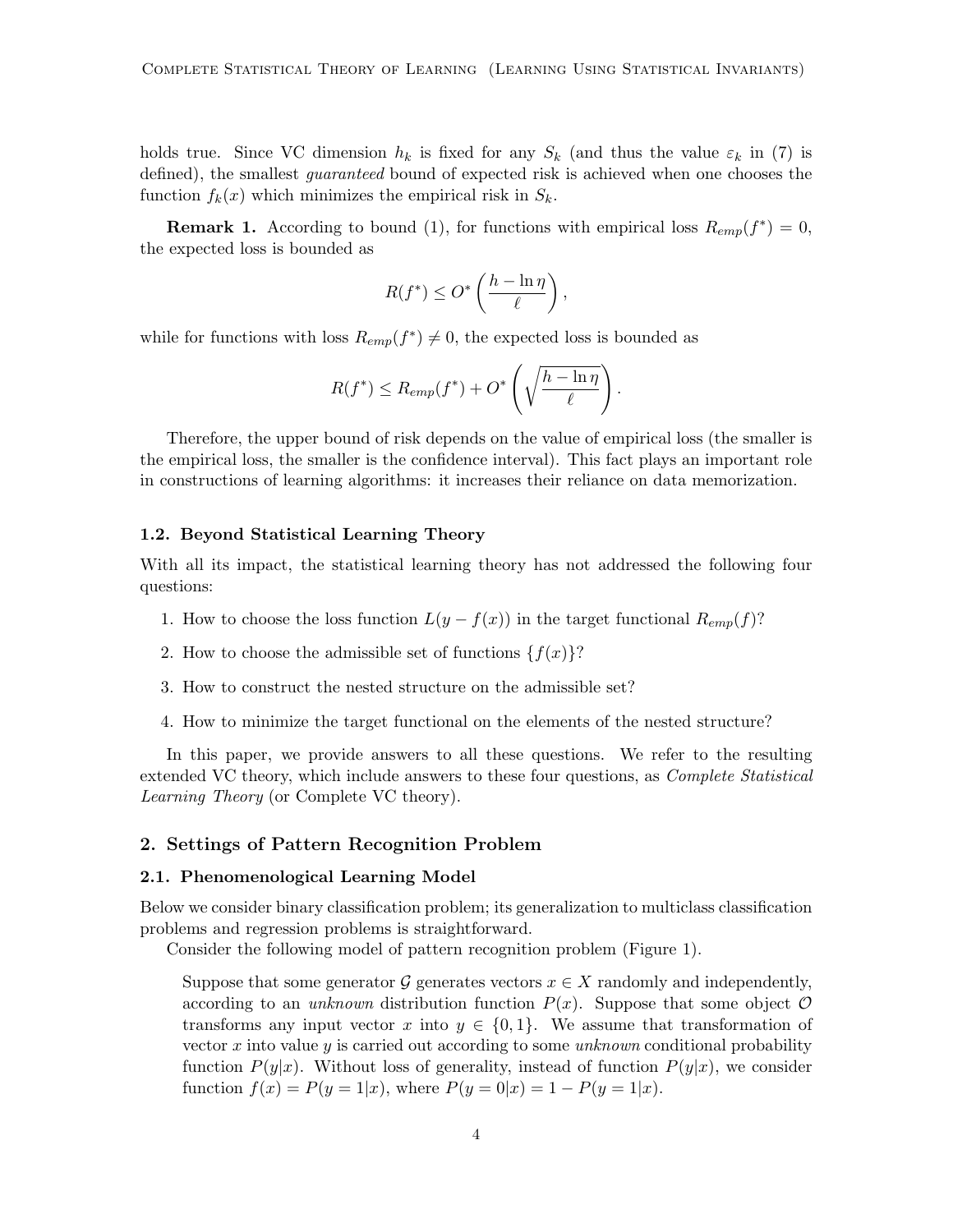

Figure 1: Interaction of *Learning Machine* with data (which is generated by *Nature*) and Object (which provides classification of data).

Consider a Learning Machine that can implement functions from some set of admissible indicator functions  $\{\theta(f(x))\}$  (here  $\{f(x)\}\$ is a set of real-valued functions). Let Learning Machine observe  $\ell$  i.i.d. pairs  $(x_i, y_i)$ , where  $i = 1, \ldots, \ell$ , generated by an unknown joint distribution function  $P(y, x) = P(y|x)P(x)$ .

The goal of Learning Machine is to select, using  $\ell$  observations, such function  $f_0(x)$ in the set of admissible functions that minimizes the probability of error; that is, minimizes the functional

$$
R(f) = \int (y - \theta(f(x)))^2 dP(x, y).
$$
 (8)

### 2.2. Why Minimization of Square Loss Functional Is Not The Best Idea

From a computational point of view, the minimization of functional (8) is a hard computational problem: the loss function  $L(y, f(x)) = (y - \theta(f(x)))^2$  is discontinuous (it takes only two values, so the gradient of this loss function is either undefined or is equal to 0). Therefore, classical methods replace function  $\theta(f(x))$  in (8) with continuous function  $f(x) \in \{f(x)\}\$ and target minimizing the loss in the set of functions  $\{f(x)\}\$ :

$$
R(f) = \int (y - f(x))^2 dP(x, y).
$$
\n(9)

Minimum  $f_0(x)$  of functional (9) defines conditional probability function  $f_0(x) = P(y = 1|x)$ (assuming that  $f_0(x) \in \{f(x)\}\)$ ). This function defines the optimal decision rule

$$
r(x) = \theta(f_0(x) - 0.5). \tag{10}
$$

Note that when one tries to estimate the conditional probability function using a small number  $\ell$  of observations, the minimization of (9) may be not the best idea. Indeed, one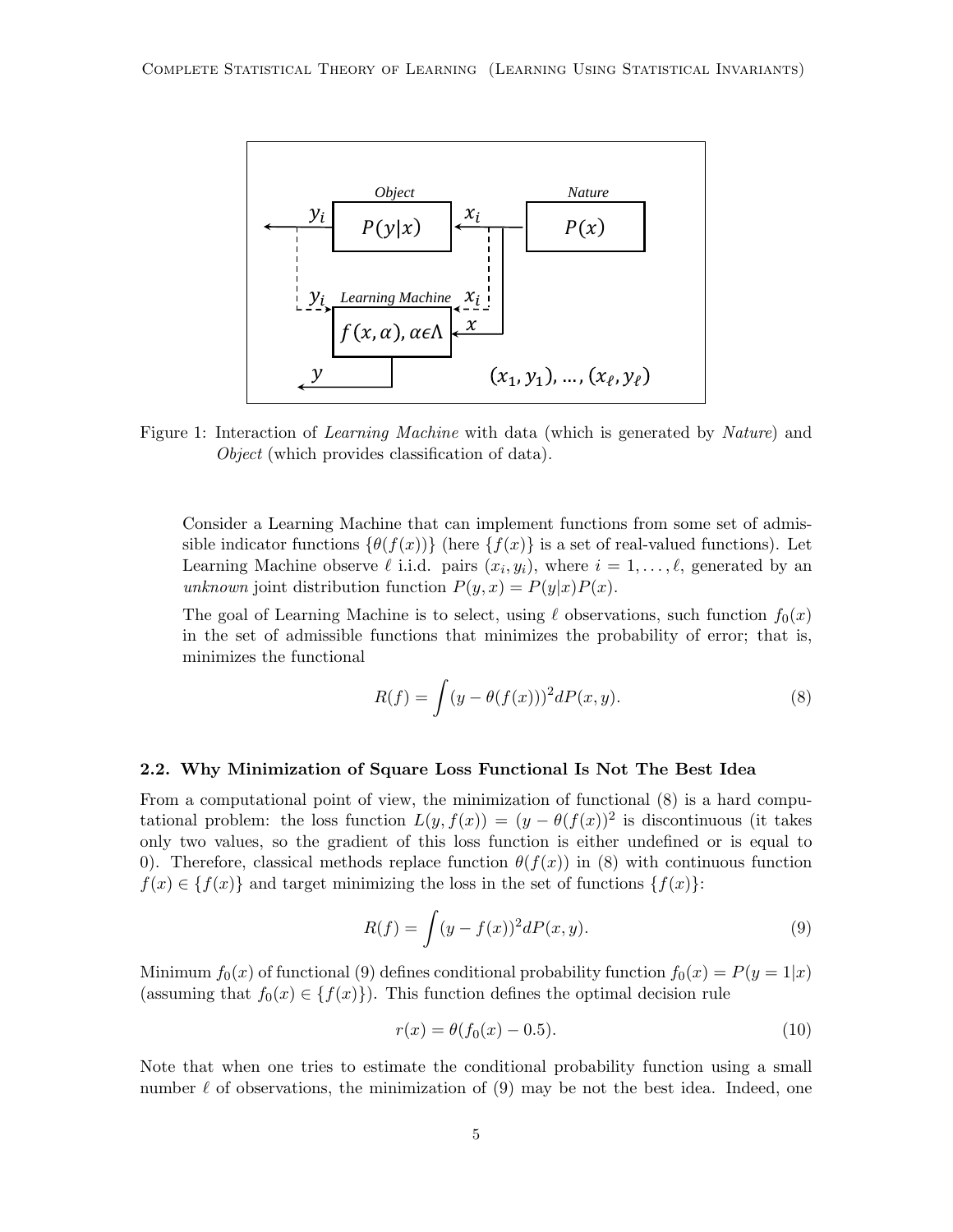can rewrite this functional as follows:

$$
R(f) = \int (y - f(x)^2 dP(x, y)) =
$$

$$
\int ((y - f_0(x)) + (f_0(x) - f(x)))^2 dP(x, y) = \int (y - f_0(x))^2 dP(x, y) +
$$

$$
2 \int (y - f_0(x)) (f_0(x) - f(x)) dP(x, y) + \int (f_0(x) - f(x))^2 dP(x).
$$
(11)

Since only the last two integrals in (11) depend on function  $f(x)$ , the minimum of (9) is defined by the sum of last *two* integrals, and not by the minimum of the last *one*. When one estimates regression from a limited number  $\ell$  of observations, minimization of the sum of two integrals (rather than minimization of only the last one) can slow down the rate of convergence to the desired function.

#### 2.3. Direct Methods of Estimation of Conditional Probability Function

In order to estimate the conditional probability function  $f_0(x) = P(y = 1|x)$  on the set of functions  $\{f(x)\}\$  (where  $f_0(x) \in \{f(x)\}\)$ , consider equality

$$
P(y = 1|x)p(x) = f_0(x)p(x) = p(y = 1, x); \tag{12}
$$

here  $p(y = 1, x)$  and  $p(x)$  are density functions. From (12), we obtain the following equality for any function  $G(x - x') \in L_2$ :

$$
\int G(x - x') f(x) dP(x) = \int G(x - x') dP(y = 1, x).
$$
\n(13)

The solution of Fredholm equation (13) (with respect to  $f(x) \in \{f(x)\}\$  when the right-hand side of the equation (13) is known) defines conditional probability function  $P(y = 1|x)$ . The estimation of the conditional probability function from given data is thus realized by solving the corresponding Fredholm integral equation when probability measures  $P(y = 1, x)$  and  $P(x)$  are unknown but iid data

$$
(x_1, y_1), \ldots, (x_{\ell}, y_{\ell}), \quad x = (x^1, \ldots, x^n), \ y \in \{0, 1\}
$$

are given.

#### 2.3.1. Constructive Equation for Direct Estimation.

In order to solve equation (13) using data, we use the following inductive step: we replace the unknown cumulative distribution functions with their estimates:

$$
P_{\ell}(x) = \frac{1}{\ell} \sum_{i=1}^{\ell} \theta(x - x_i), \quad \theta\{x - x_i\} = \prod_{k=1}^{n} \theta\{x^k - x_i^k\}.
$$

Replacing  $P(x)$  and  $P(y = 1, x)$  in (13) with their estimates, we obtain

$$
\frac{1}{\ell} \sum_{i=1}^{\ell} G(x - x_i) f(x_i) = \frac{1}{\ell} \sum_{i=1}^{\ell} y_i G(x - x_i).
$$
 (14)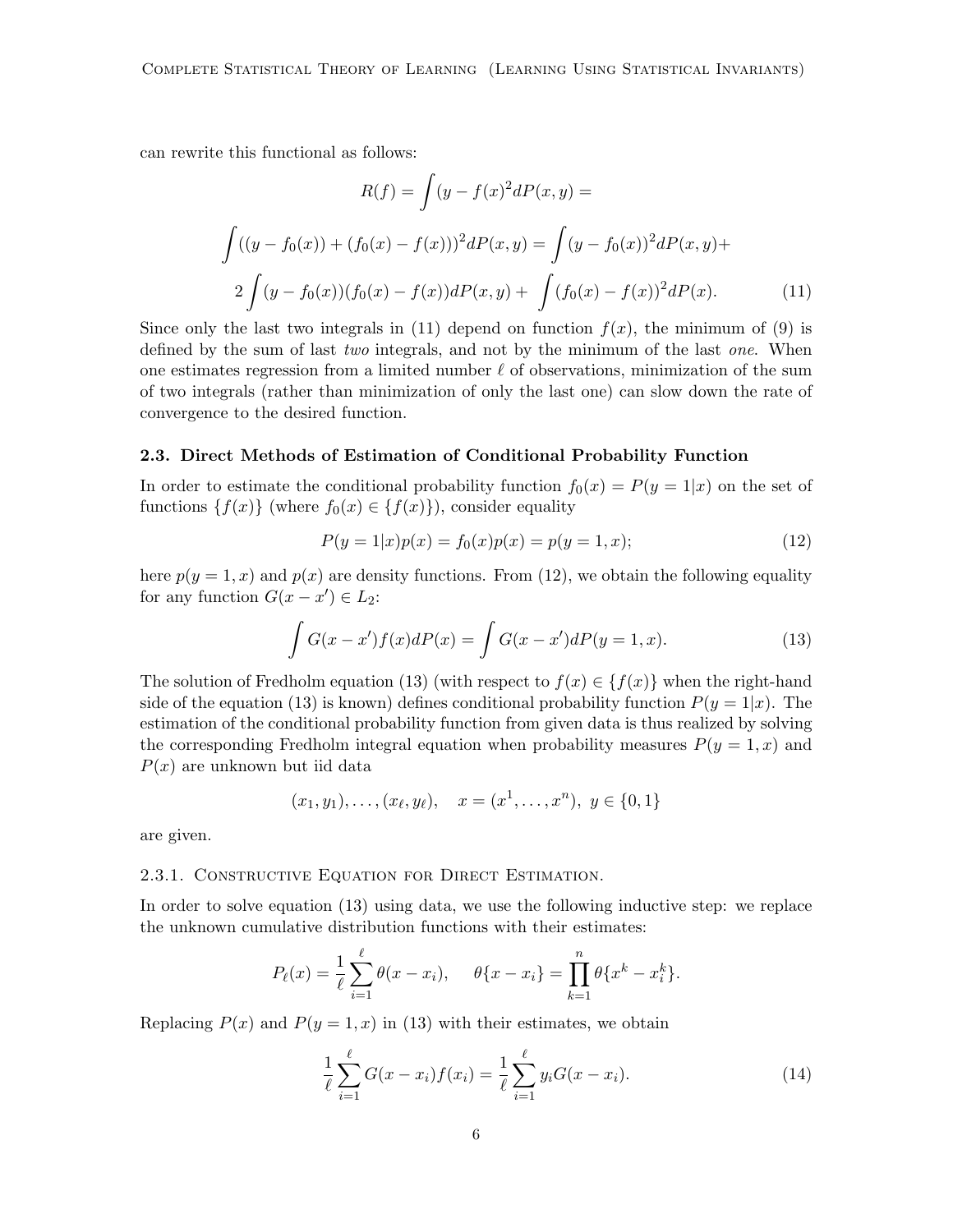In order to estimate the condition probability function, we have to solve equation (14) in the set of functions  $\{f(x)\}.$ 

**Remark 2.** In classical statistics, Nadaraya-Watson estimator of regression for  $y \in$ {0, 1} defines conditional probability function using the formula

$$
P(y = 1|x) = \frac{\sum_{i=1}^{\ell} y_i G(x - x_i)}{\sum_{i=1}^{\ell} G(x - x_i)},
$$

where special kernels (say, Gaussian kernel  $\exp\left\{-\|x-x_i\|^2/(2\sigma^2)\right\}$ ) are used.

This estimator is the solution of the "corrupted" equation

$$
\frac{1}{\ell} \sum_{i=1}^{\ell} G(x - x_i) f(x) = \frac{1}{\ell} \sum_{i=1}^{\ell} y_i G(x - x_i)
$$

(which uses a special kernel) rather than the original equation

$$
\frac{1}{\ell} \sum_{i=1}^{\ell} G(x - x_i) f(x_i) = \frac{1}{\ell} \sum_{j=1}^{\ell} y_j G(x - x_j),
$$

where one can use any kernel  $G(x - x')$  from  $L_2$ .

The main problem with Nadaraya-Watson estimator is to find the best width parameter  $\sigma > 0$  of the kernel. There are several recommendations for choosing the value of this parameter. Since the solution of equation (14), which defines the conditional probability function, exists for any function  $G(x - x')$ , it seems reasonable to use the parameter that is optimal for Nadaraya-Watson estimator of conditional probability function.

#### 2.3.2. Solution of Equation.

In order to solve equation (14) in the set of functions  $\{f(x)\}\,$ , we minimize the distance

$$
\rho^{2} = \int \left( \sum_{i=1}^{\ell} G(x - x_{i}) f(x_{i}) - \sum_{j=1}^{\ell} y_{j} G(x - x_{j}) \right)^{2} d\mu(x),
$$

where  $\mu(x)$  is a given (probability) measure which defines the required concept of closeness. This distance can be rewritten as

$$
\rho^2 = \sum_{i,j=1}^{\ell} (f(x_i - y_i)(f(x_j) - y_j)v(x_i, x_j),
$$
\n(15)

where values  $v(x_j, x_j)$  are defined as

$$
v(x_i, x_j) = \int G(x - x_i)G(x - x_j)d\mu(x).
$$
 (16)

Elements  $v(x_i, x_j)$  form an  $(\ell \times \ell)$ -dimensional matrix, which we refer to as  $\mathcal{V}$ -matrix.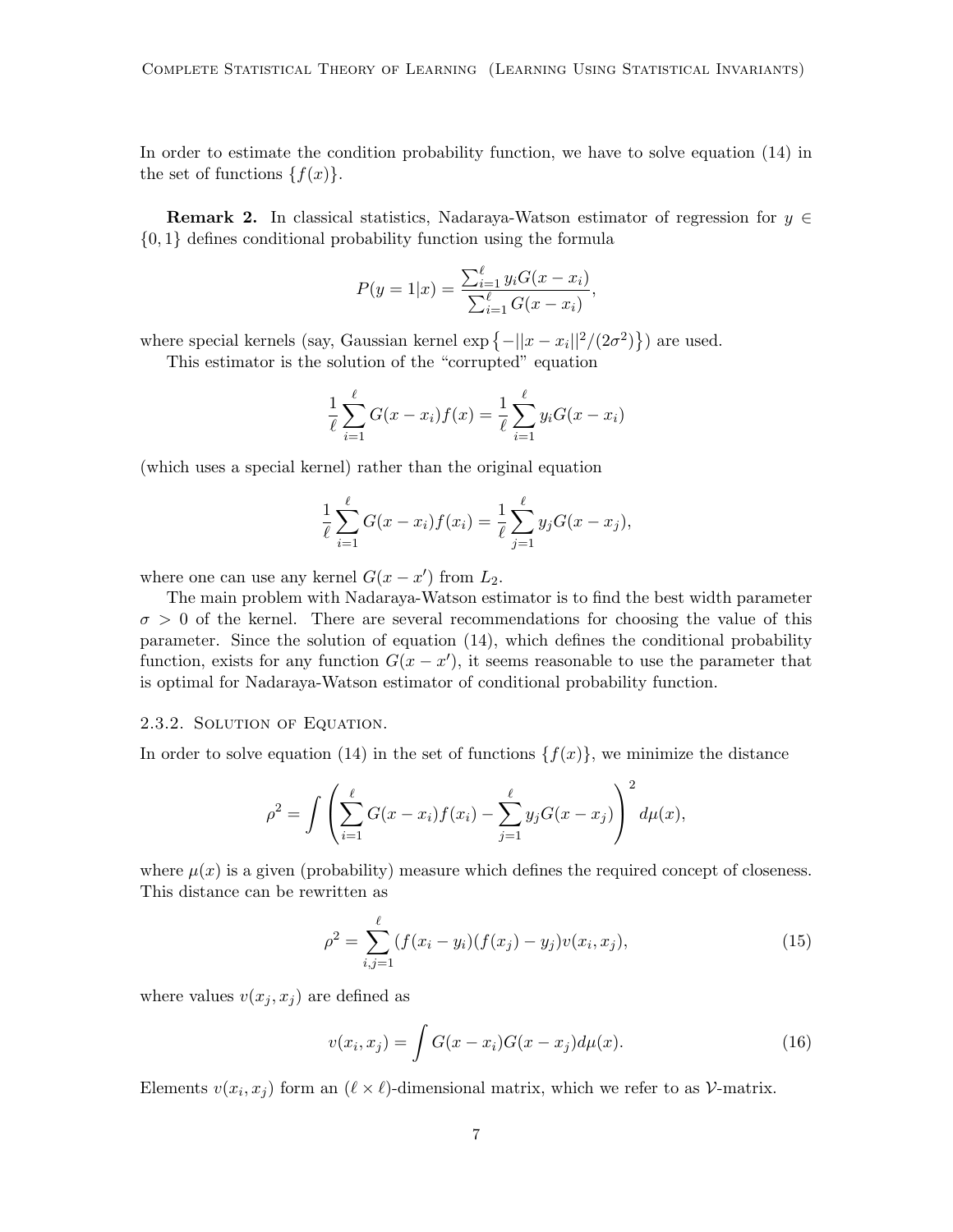**Example 1.** Consider the case  $\mu(x) = P_{\ell}(x)$ , where  $P_{\ell}(x)$  is an empirical estimate of unknown measure  $P(x)$ . For this measure, we obtain the following elements  $v(x_i, x_j)$  of V-matrix:

$$
v(x_i, x_j) = \frac{1}{\ell} \sum_{s=1}^{\ell} G(x_s - x_i) G(x_s - x_j).
$$

**Example 2.** Let  $G(x - x') = \exp\{-0.5\Delta^2(x - x')^2\}$ . Consider one-dimensional case of  $x \in (-a, a)$ , where x is uniformly distributed on  $(-a, a)$  (i.e.,  $\mu(x) = (2a)^{-1}x$ ). For this case,

$$
v(x_i, x_j) = \frac{1}{2a} \int \exp\{-0.5\Delta^2(x - x_i)^2\} \exp\{-0.5\Delta^2(x - x_j)^2\} dx.
$$

After integration, we obtain

$$
v(x_i, x_j) = C \exp\left\{-\frac{(x_i - x_j)^2}{\sigma^2}\right\} \left[\text{erf}\left(\frac{c + \widehat{x}_{i,j}}{\sigma}\right) + \text{erf}\left(\frac{c - \widehat{x}_{i,j}}{\sigma}\right)\right],
$$

where we have denoted  $(x_i + x_j)/2 = \hat{x}_{i,j}$ .

For multidimensional case of  $x = (x^1, ..., x^n) \in [-c_1, c_1] \times \cdots \times [-c_n, c_n]$ , the elements  $v(x_i, x_j)$  of V-matrix have the form

$$
v(x_i, x_j) = C \exp \left\{ -\frac{||x_i - x_j||^2}{\sigma^2} \right\} \prod_{k=1}^n \left[ \text{erf}\left(\frac{c_k + \widehat{x}_{i,j}^k}{\sigma}\right) + \text{erf}\left(\frac{c_k - \widehat{x}_{i,j}^k}{\sigma}\right) \right].
$$

When minimizing (15), one can ignore constant  $C$  in  $\mathcal V$ -matrix.

Target Functional in Matrix Form. For simplicity, we introduce matrix notations. Consider  $(\ell \times 1)$ -dimensional matrix  $Y = (y_1, \ldots, y_\ell)^T$ , where binary values  $y_i$  are labels of the elements  $x_i$  in training data. For any function  $f(x)$  from the set  $\{f(x)\}\,$  consider  $(\ell \times 1)$ -dimensional matrix  $F(f) = (f(x_1), \ldots, f(x_\ell))^T$ . For the selected kernel function  $G(x, x')$ , consider  $(\ell \times \ell)$ -dimensional V-matrix of elements  $v(x_i, x_j)$ .

In these notations, the target functional  $R(f)$  has the form

$$
R(f) = (F(f) - Y)^{T} \mathcal{V}(F(f) - Y).
$$
\n(17)

Our goal is to minimize (17) in the set of admissible functions  $\{f(x)\}.$ 

Therefore, finding solution of equation (14) in a given set of functions  $\{f(x)\}\$  requires the minimization of the functional (17) rather than the minimization of the classical least square functional

$$
R(f) = (F(f) - Y)^T \mathcal{I}(F(f) - Y),
$$

where the identity matrix  $\mathcal I$  is used instead of  $\mathcal V$ -matrix.

# 3. Estimation of Conditional Probability Function and Solution of Ill-Posed Problems

In order to find conditional probability function, we need to solve the approximation (14) of Fredholm equation (13) in a given set of functions  $\{f(x)\}\$ . However, it is known that solving the Fredholm integral equation is an *ill-posed problem*, as explained next.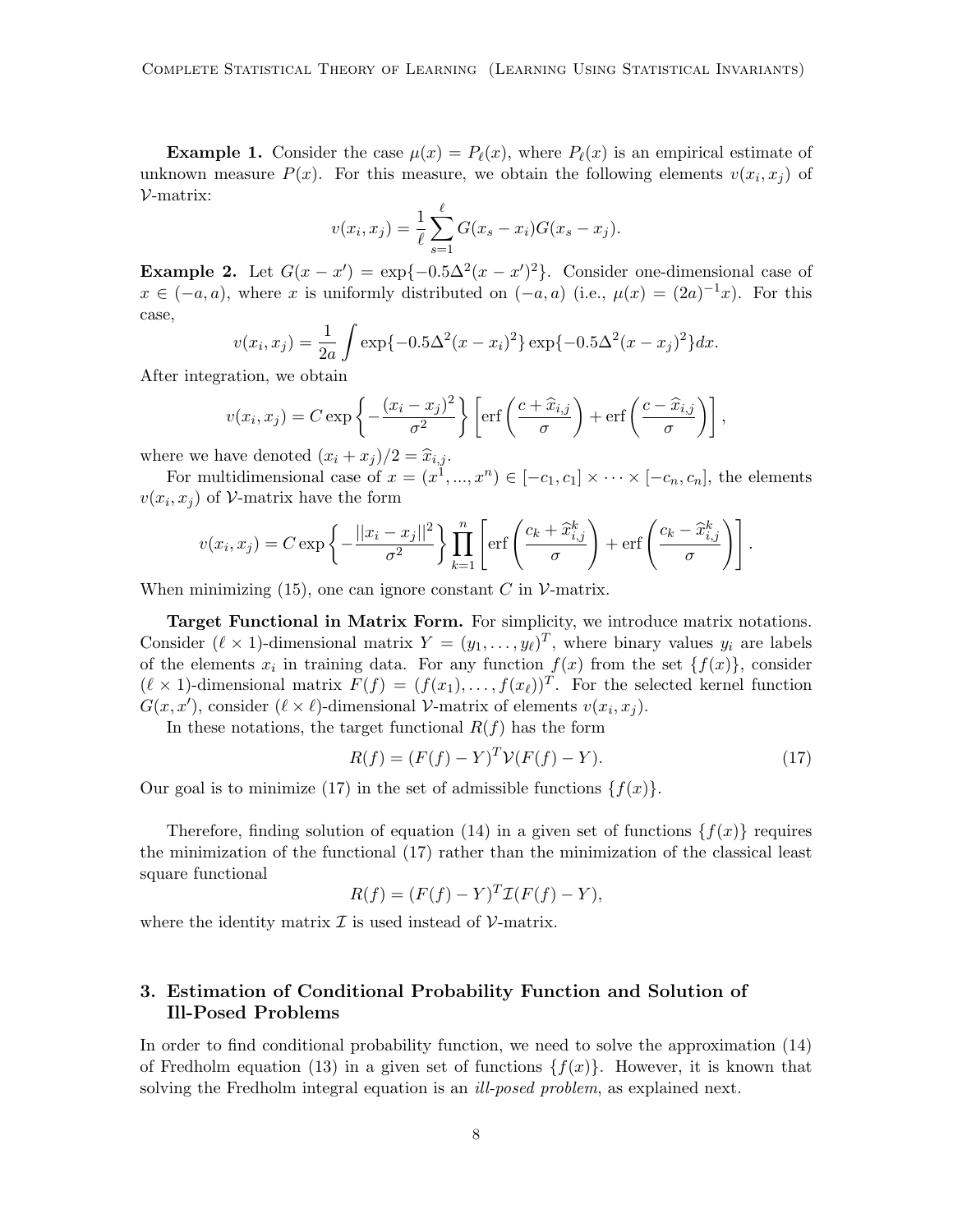#### 3.1. Well-Posed and Ill-posed Problems

Let A be a linear operator which maps elements  $f$  of a metric space  $E_1$  into elements  $F$  of a metric space  $E_2$ . The solution of operator equation

$$
Af = F \tag{18}
$$

in the set  $\{f\}$  is well-posed if the solution (i) exists, (ii) is unique, and (iii) is continuous. That is, if the functions  $F_1$  and  $F_2$  of the right-hand side of equation (43) are close in the metric of space  $E_2$  (i.e.,  $\rho_{E_2}(F_1, F_2) \leq \varepsilon$ ), they correspond to the solutions  $f_1$  and  $f_2$  that are close in the metric of space  $E_1$  (i.e.,  $\rho_{E_1}(f_1, f_2) \leq \delta$ ). The problem is called *ill-posed* if at least one of the three conditions above is violated. Below we consider the ill-posed problems where unique solutions exist, but the inverse operator

$$
f = A^{-1}F
$$

could be discontinuous. Inference problems defined by the Fredholm equation

$$
\int_0^1 \theta(x-t)f(t)dP(x) = P(y=1,x)
$$

are ill-posed. Thus the solution of the problem of statistical inference requires to solve ill-posed problems described by Fredholm equations with both both right-hand side (i.e,  $F$ ) and left-hand side (i.e., operator A) of equation (18) defined approximately.

### <span id="page-8-1"></span>3.2. Regularization of Ill-Posed Problems

The solution of ill-posed problems is based on the following lemma.

**Lemma.** (Lemma about inverse operator.) If  $A$  is a continuous one-to-one operator defined on *compact set* M of functions  $\{f\}$ , then the inverse operator  $A^{-1}$  is continuous on the set  $\mathcal{N} = A \mathcal{M}$ .

Consider a continuous non-negative functional  $W(f)$  and the set of functions

$$
\mathcal{M}_C = \{ f : W(f) \le C \}. \tag{19}
$$

defined by a constant  $C > 0$ . Let the set of functions  $\mathcal{M}_C$  be convex and compact for any C. Suppose that the solution of operator equation belongs to compact sets  $\mathcal{M}_C$ .

The idea of solving ill-posed equation (18) is to choose an appropriate compact set (i.e., to choose a constant  $C^*$  in (19)) and then to minimize the square of distance between left-and right-hand sides of equation (18) on this compact set of functions<sup>[3](#page-8-0)</sup> defined by  $C^*$ . In other words, the idea is to minimize the square of distance

$$
\rho = \rho_{E_2}^2(Af, F) \tag{20}
$$

<span id="page-8-0"></span><sup>3.</sup> Note that this idea of solving ill-posed problems is the same one as in structural risk minimization in VC theory. In both cases, a structure is defined on the set of functions.When solving well-posed problems, elements of structure should have finite  $VC$ -dimension. When solving ill-posed problems, elements of structure should be compact sets.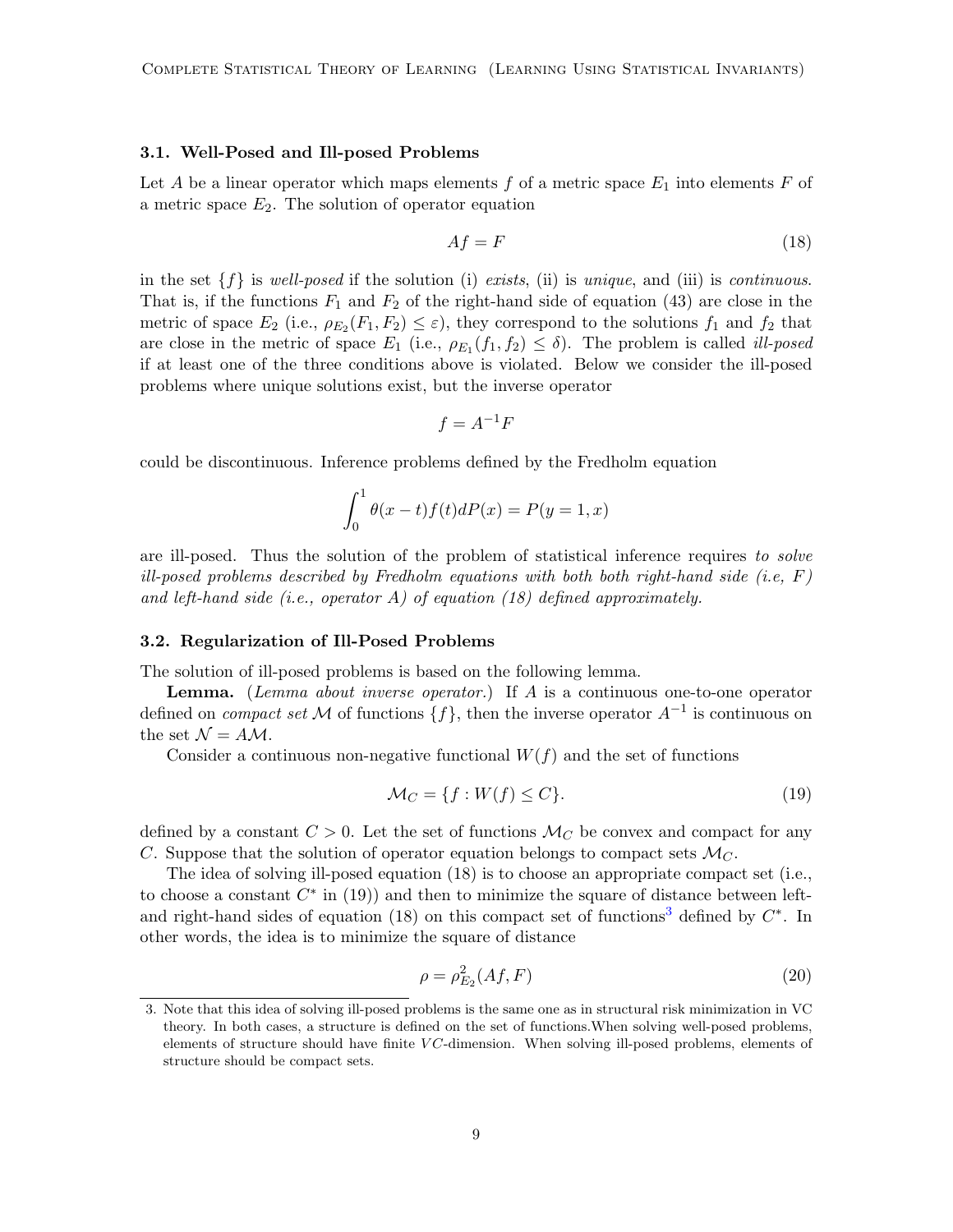in  $E_2$  space over functions  $f$  subject to the constraint

$$
W(f) \le C^*.\tag{21}
$$

The equivalent form of this approach is Tikhonov's regularization method. In this method, the functional

$$
R(f) = \rho_{E_2}^2(F(x), Af) + \gamma_{c^*} W(f)
$$
\n(22)

is minimized, where  $\gamma_{c^*} > 0$  is the regularization constant which depends on the value  $C^*$ in (21).

The expression (22) is the Lagrangian functional for the problem of minimizing (20) subject to (21), where parameter  $\gamma_{c^*}$  is defined by the parameter  $C^*$  that defines the chosen compact set of functions  $\{f(x)\}\$  satisfying (21). The parameter  $\gamma = \gamma_{c^*}$  in (22) should be chosen in such a way that the equality

$$
W(f_*) = C^*
$$

holds true for the solution  $f^*$  of the minimization problem.

The following theorem holds true for regularization method (22).

**Theorem.** Let  $E_1$  and  $E_2$  be metric spaces and suppose that, for  $F \in E_2$ , there exists a solution of the equation

$$
Af = F
$$

that belongs to the set  $f \in \{W_{E_1}(f) \leq C\}$  for  $C > C_0$ . Let the right-hand side F of this equation be approximated with  $F_{\delta}$  such that  $\rho(F, F_{\delta}) \leq \delta$ . Suppose that the values of (regularization) parameters  $\gamma(\delta)$  are such that

$$
\gamma(\delta) \longrightarrow 0, \quad \text{for } \delta \longrightarrow 0
$$

$$
\lim_{\delta \to 0} \frac{\delta^2}{\gamma(\delta)} \le r \le \infty.
$$

Then the elements  $f_{\gamma(\delta)}$  minimizing the functional

$$
R(f) = \rho_{E_2}^2(Af, F(\delta)) + \gamma(\delta)W_{E_1}(f)
$$

converge to the exact solution as  $\delta \longrightarrow 0$ .

Remark 3. This theorem was generalized in [2] for the case where (i) approximately defined right-hand sides of equation converges to the true right-hand side and (ii) approximately defined operators  $A_{\varepsilon}$  converge to operator A.

Remark 4. In the terminology of VC theory, regularization corresponds to (i) constructing, in a given set of functions  $\{f(x)\}\$ , a structure of compacts  $\mathcal{M}_C = \{f : W(f) \leq C\}$ with bounded VC dimension, and (ii) subsequent selection of an element  $\mathcal{M}_C$  and a function in this element that minimizes (22). The choice of  $\gamma$  in (22) is equivalent to the choice of an element of the structure in Structural Risk Minimization.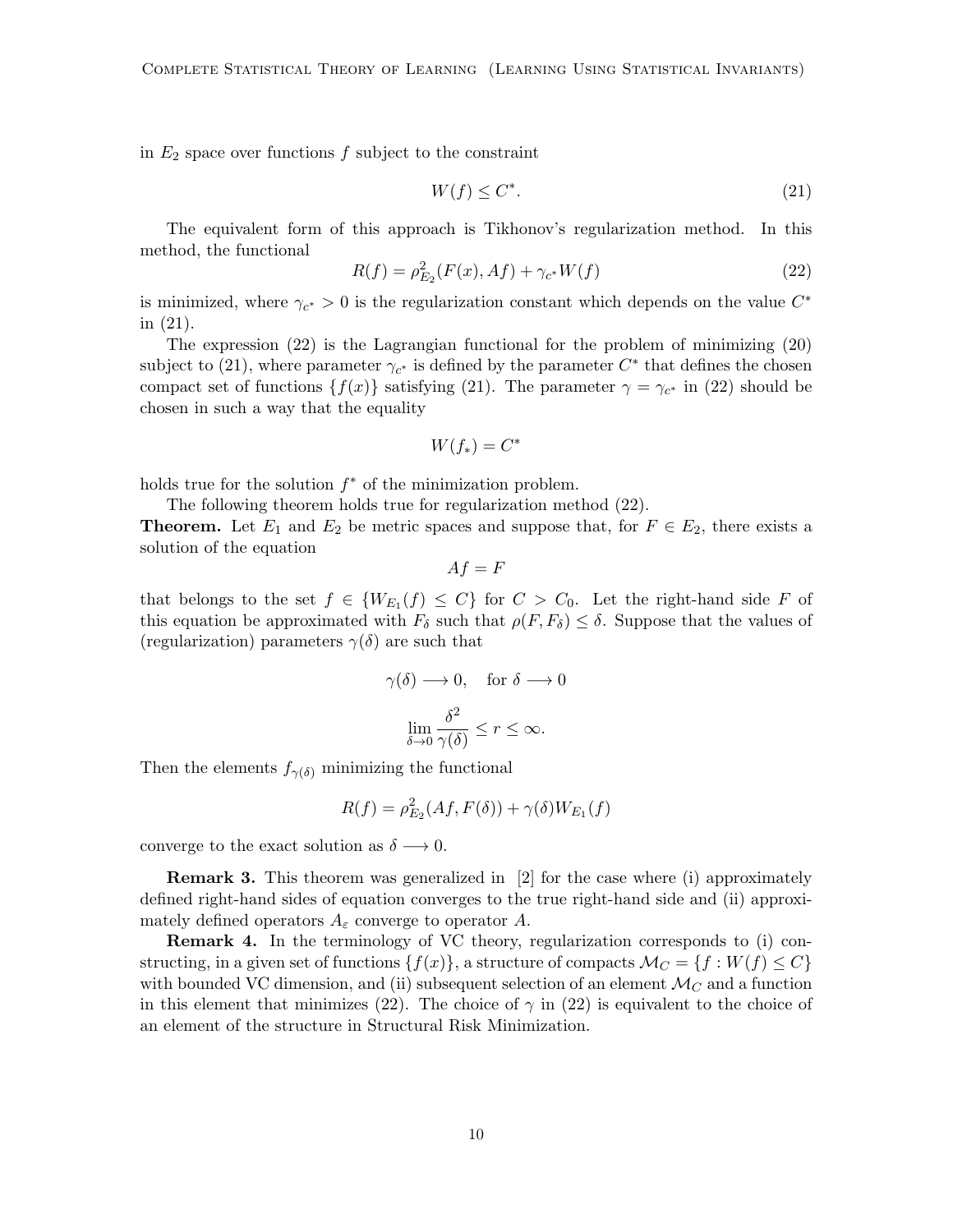# 4. Selection of Admissible Set of Functions

Strong and Weak Modes of Convergence. In order to select an admissible set of functions from a large set of functions (for instance, the set of continuous bounded functions), we use the idea of weak convergence of functions in Hilbert space. It is known that there are two modes of convergence in Hilbert space: the *strong mode* and the weak mode.

Strong convergence. The sequence of functions  $f_1(x), \ldots, f_\ell(x), \ldots$  converges to function  $f_0(x)$  in *strong mode* (in the space of functions) if

$$
\lim_{\ell \to \infty} ||f_{\ell}(x) - f_0(x)|| = 0.
$$

*Weak convergence.* The sequence of functions  $f_1(x), \ldots, f_\ell(x), \ldots$  converges to function  $f_0(x)$  in weak mode (in the space of functionals) if the equality

$$
\lim_{\ell \to \infty} (\phi(x), \{f_{\ell}(x) - f_0(x)\}) = 0
$$

holds true for all functions  $\phi(x) \in L_2$ .

For our problem, the sequence of estimates of conditional probability functions converges to the desired function  $f_0(x) = P(y = 1|x)$  in weak mode if

$$
\lim_{\ell \to \infty} \int \phi(x) f_{\ell}(x) dP(x) = \int \phi(x) dP(y = 1, x), \quad \forall \phi(x) \in L_2.
$$

It is easy to show (using Cauchy-Schwartz inequality) that if a sequence of functions  $f_{\ell}(x)$  strongly converges to function  $f_0(x)$  then it also converges weakly. It is also known that, under some conditions, the converse theorem holds true  $([5]$ , Chapter 7.8):

**Theorem.** If set of functions  $\{f(x)\}\$ is a compact then weak convergence of estimates implies strong convergence.

In this paper, we estimate conditional probability functions belonging to sets of functions with bounded norm in Reproducing Kernel Hilbert Space (RKHS). This set is a compact.

Admissible Set of Functions. To select an admissible set of functions, we relax the concept of weak convergence. We consider a finite set of functions

$$
\phi_s(x), \ s=1,\ldots,m,
$$

which we call *predicates*.

For any predicate  $\phi_s(x)$ ,  $s = 1, \ldots, m$ , the following equality holds:

$$
\int \phi_s(x) P(y=1|x) dP(x) = \int \phi_s(x) dP(y=1,x), \quad s = 1, ..., m.
$$
 (23)

Suppose that one knows the values of right-hand sides of equations (23). Then one can select, from a large set of functions (for instance, bounded continuous functions), the subset of functions  $\{f(x)\}\$  that satisfy the equalities

$$
\int \phi_s(x)f(x)dP(x) = a_s, \quad s = 1, \dots, m.
$$
\n(24)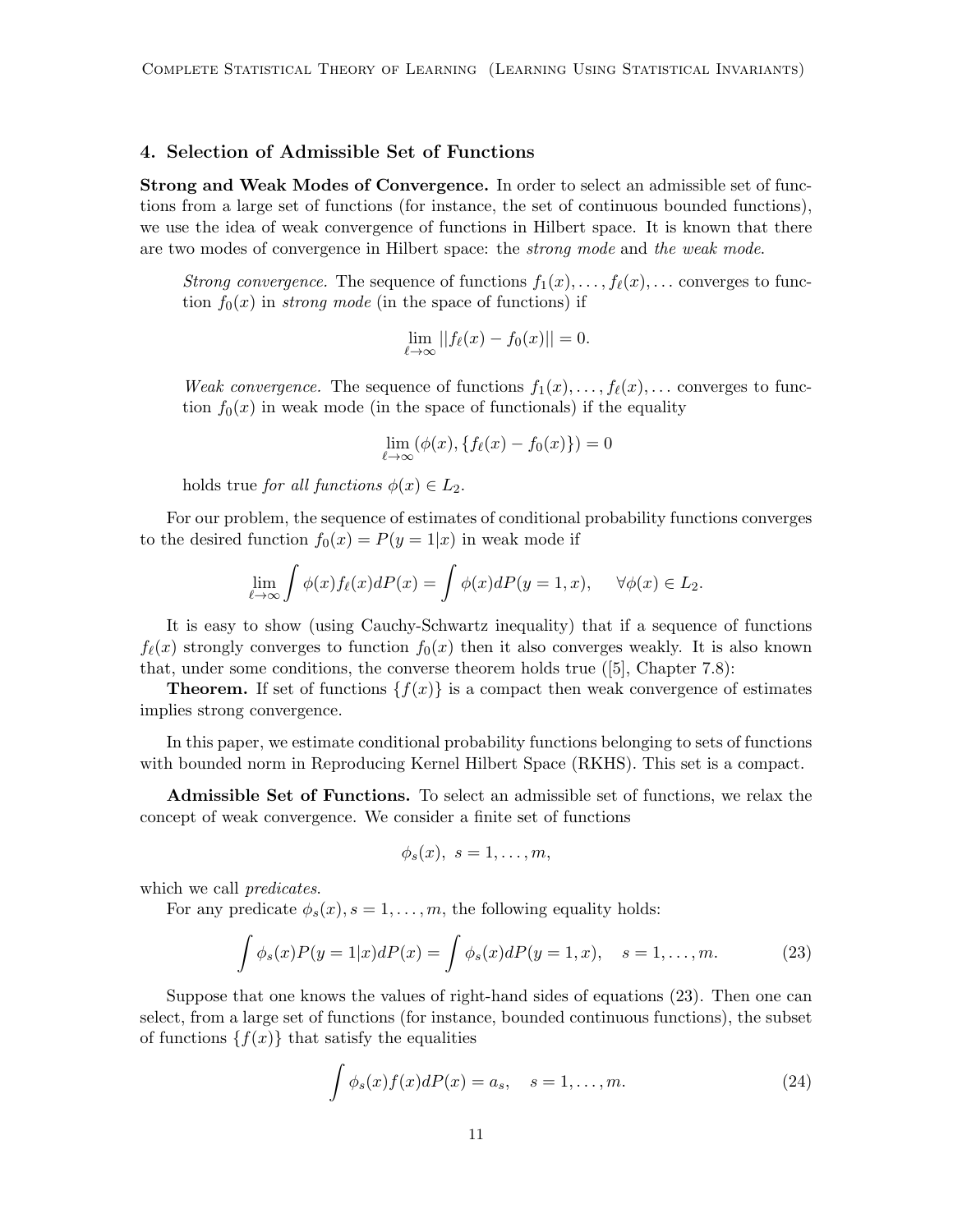This set of functions  $\{f(x)\}\$ we call the *admissible set of functions*.

Note that the desired condition probability function  $f_0(x) = P(y = 1|x)$  belongs to the set of admissible functions and, with the increasing number of  $m$  of predicates, the set of admissible functions keeps shrinking monotonically<sup>[4](#page-11-0)</sup>.

In reality, we do not know  $P(x)$  and  $P(y = 1|x)$  in the left- and the right-hand sides of equation (23). However, replacing them with their empirical approximations  $P_{\ell}(x)$  and  $P_{\ell}(y = 1, x)$ , we can find the following approximation of (23):

$$
\frac{1}{\ell} \sum_{i=1}^{\ell} \phi_s(x_i) f(x_i) = \frac{1}{\ell} \sum_{i=1}^{\ell} y_i \phi_s(x_i), \quad s = 1, \dots, m.
$$
 (25)

We refer to equalities (25) as *statistical invariants defined on the training set*  $(x_i, y_i)$ . We consider the functions satisfying (25) as the *admissible set*  $\{f(x)\}.$ 

To simplify notations, we introduce two  $\ell$ -dimensional vectors: vector

$$
\Phi_s = (\phi_s(x_1), \dots, \phi_s(x_\ell))^T
$$

of predicate  $\phi_s(x)$  and vector

$$
F(f) = (f(x_1), \ldots, f(x_\ell))^T,
$$

where  $F(f)$  transforms any function from admissible set  $\{f(x)\}\$ into  $\ell$ -dimensional vector of its values defined on training vectors  $x_i$ . In these notations, we rewrite equation (25) as

$$
\Phi_s^T F(f) = \Phi_s^T Y, \quad s = 1, \dots, m. \tag{26}
$$

**Remark 5.** Since equation (26) does not depend on the scale of vectors  $\Phi_s$ , we use normalized vectors  $\Phi_s$ , so that  $||\Phi_s|| = 1$ .

### 5. Complete Solution of Learning Problem

#### 5.1. The Exact Solution

The complete solution of our problem of estimating conditional probability function requires (i) selection of an admissible subset of a large set of functions using both training data and predicates and then (ii) selection of the desired approximation from the admissible subset of functions using training data.

Formally, this requires solving the following constrained optimization problem: in a given set of functions  $\{f(x)\}\$ , minimize the functional

$$
R(f) = (F(f) - Y)^{T} \mathcal{V}(F(f) - Y)
$$
\n(27)

subject to the constraints

$$
\Phi_s^T F(f) = \Phi_s Y, \quad s = 1, \dots, m. \tag{28}
$$

<span id="page-11-0"></span><sup>4.</sup> As follows from Section 4, if the conditional probability function belongs to a compact and the set of predicates consists of all functions  $\phi(x) \in L_2$ , the admissible set of functions contains only one function – namely, the desired one.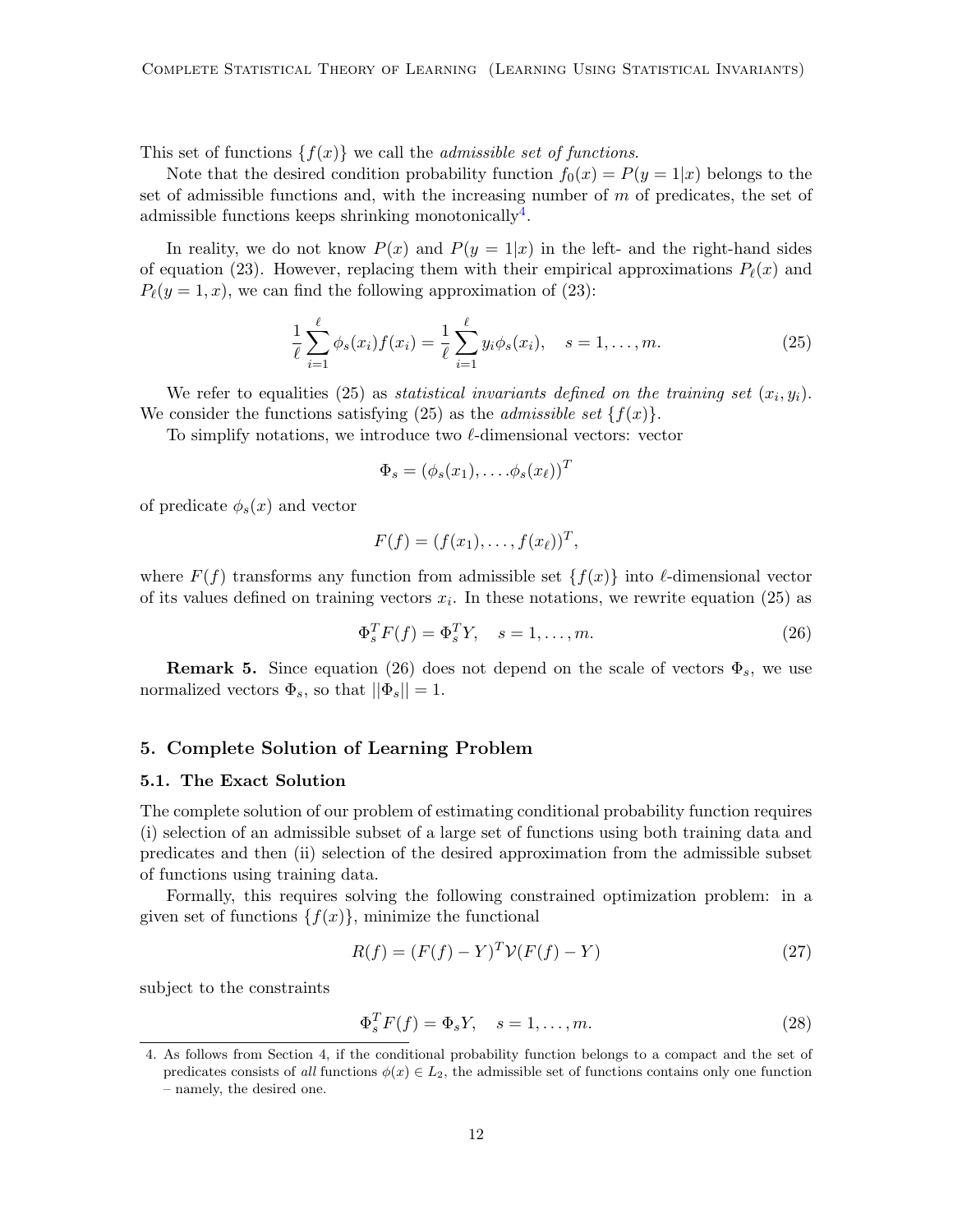Below we present closed-form solution of this optimization problem for sets of functions that belong to Reproducing Kernel Hilbert Space.

**Remark 6.** When the number  $\ell$  of observations is small, the solution of optimization problem (27)-(28) is not a good approximation of the solution of equation (13) with constraints (23).

Indeed, the goal is to minimize the functional (13) in the set of functions satisfying (23). However, since probability measure that defines (23) is unknown, we replace it in (23) with empirical estimate (28).

According to Hoeffding inequality, however, for bounded functions  $a \leq u(x) \leq b$ , the inequality

$$
P\left\{ \left| \int u(x)dP(x) - \frac{1}{\ell} \sum_{i=1}^{\ell} u(x_i) \right| > \varepsilon \right\} \le 2 \exp\left\{ - \frac{2\varepsilon^2 \ell}{(b-a)^2} \right\}
$$

holds true. That is, with probability  $1 - \eta$ , the inequality

$$
\left| \int u(x)dP(x) - \frac{1}{\ell} \sum_{i=1}^{\ell} u(x_i) \right| \le (a - b)\sqrt{-\frac{\ln \eta/2}{2\ell}}
$$

is valid. Using this fact, we conclude that for any fixed  $f(x)$ 

$$
\left| \int \phi_s f(x) dP(x) - \frac{1}{\ell} \sum_{i=1}^{\ell} \phi_s(x_i) f(x_i) \right| \le \varepsilon_s
$$

$$
\left| \int y \phi_s(x) dP(y=1|x) - \frac{1}{\ell} \sum_{i=1}^{\ell} \phi_s(x_i) y_i \right| < \varepsilon_s
$$

where

$$
\varepsilon_s = (a_s - b_s) \sqrt{\frac{-\ln \eta/2}{\ell}}, \quad a_s = \sup_x \phi_s(x), \ b = \inf_x \phi_s(x).
$$

Therefore, for small sample size  $\ell$ , instead of equality constraints (28) it is better to use more accurate inequality constraints

$$
\left|\Phi_s^T F(f) - \Phi_s^T Y\right| \le \ell \varepsilon_s, \quad s = 1, \dots, m. \tag{29}
$$

#### 5.2. Approximate Solutions of Complete Learning Problem

Approximation 1.  $L_2$  Unconstrained Minimization. In this approximation of the problem, instead of minimizing functional (27) subject to constraints (28) in a given set of functions  $\{f(x)\}\,$ , we minimize functional

$$
R(f) = \hat{\tau}(F(f) - Y)^{T} \mathcal{V}(F(f) - Y) + \frac{\tau}{m} \sum_{s=1}^{m} (\Phi_{s}^{T} F(f) - \Phi_{s}^{T} Y)^{2},
$$

where  $\hat{\tau} + \tau = 1$ ,  $\tau \geq 0$  is a free parameter which describes the relative importance of both terms of functional  $R(f)$ .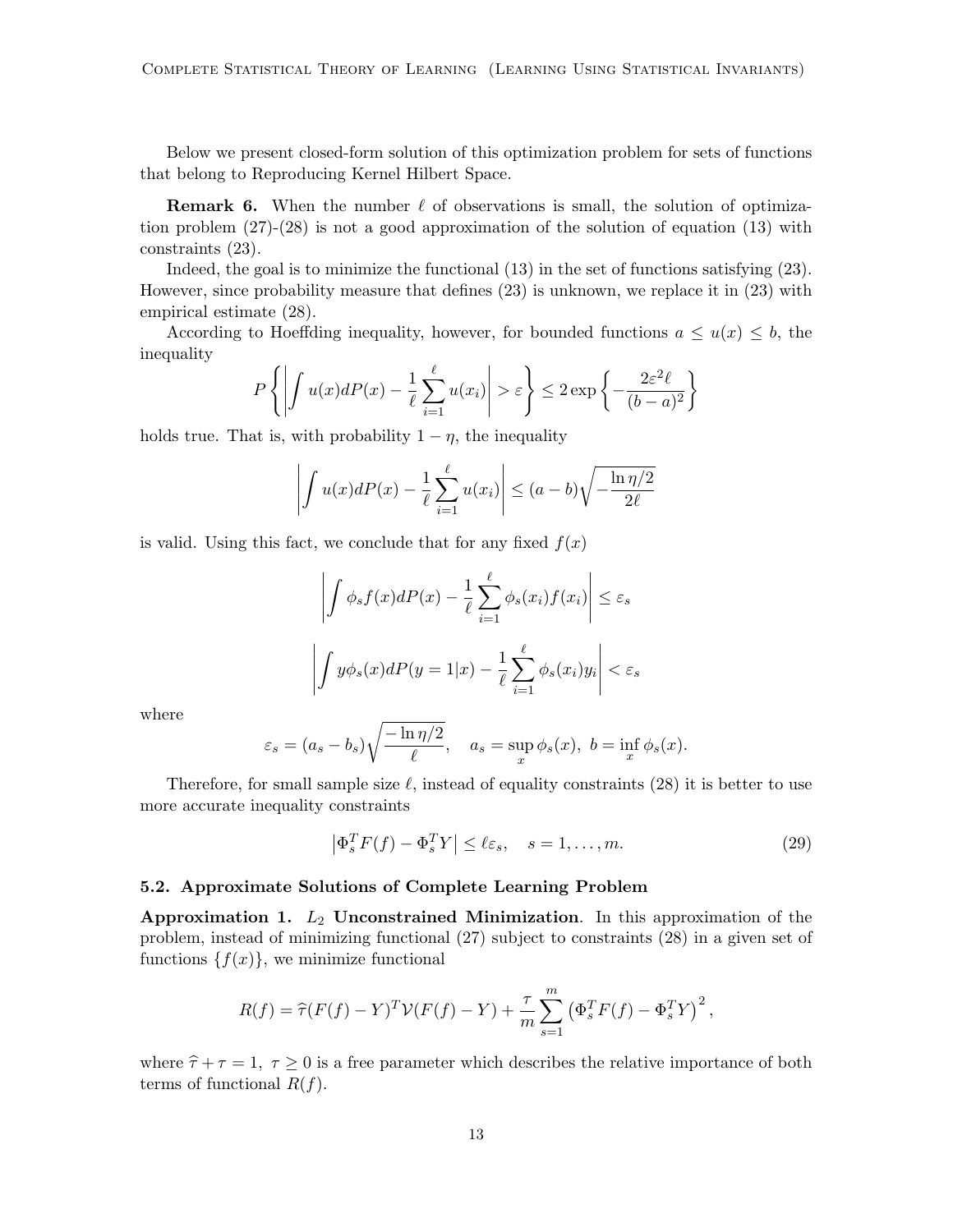Simple algebra leads to the following equivalent expression of this functional:

$$
R(f) = (F(f) - Y)^{T} (\hat{\tau} \mathcal{V} + \tau \mathcal{P})(F(f) - Y), \qquad (30)
$$

where matrix  $P$  is defined as

$$
\mathcal{P} = \frac{1}{m} \sum_{s=1}^m \Phi_s \Phi_s^T.
$$

Approximation 2.  $L_1$  Constrained Minimization. Here we consider the problem of minimization in given set of functions  $\{f(x)\}\$  the functional

$$
R(f) = ||f(x)||^2 + C\left(\tau \sum_{s=1}^{m} \xi_s + \hat{\tau} \sum_{i=1}^{\ell} \xi_{(m+i)}\right)
$$
(31)

subject to the constraints

$$
|y_i - f(x_i)| \le \varepsilon + \xi_{(m+i)}, \quad i = i, ..., \ell.
$$
 (32)

and constraints

$$
|\Phi_s^T F(f) - \Phi_s^T Y| \le \ell \varepsilon_s + \xi_s, \quad s = 1, ..., m,
$$
\n(33)

where  $\varepsilon_s > 0$ ,  $\varepsilon$ , and  $\tau$  are free parameters of algorithm.

Approximation 3. Hinge Loss Constrained Minimization. Here we consider the problem of minimization in a given set of functions the functional (31) subject to constraints (32) and constraints

$$
(2y_i - 1)(f(x_i) - 0.5) \ge \varepsilon - \xi_{(m+i)}, \quad i = 1, \dots, \ell,
$$
\n(34)

where  $(2y_i - 1) \in \{-1, 1\}$ . Note that  $f(x)$  in (34) is an estimate of conditional probability function and is an estimate of optimal classification rule (10).

In this paper, we solve complete learning problem in two sets of functions:

1) The set of functions that belong to Reproducing Kernel Hilbert Space (RKHS) of kernel  $K(x, x')$ . For this set of functions, we obtain closed-form solutions for both exact constrained minimization method and approximate unconstrained minimization method.

2) The set of functions defined by a neural network. For this set of functions, we obtain solution for  $L_2$  unconstrained minimization approximation.

### 6. Complete Solution in a Set of RKHS

In this section, we present solution of complete learning problem in a set of functions that belong to RKHS.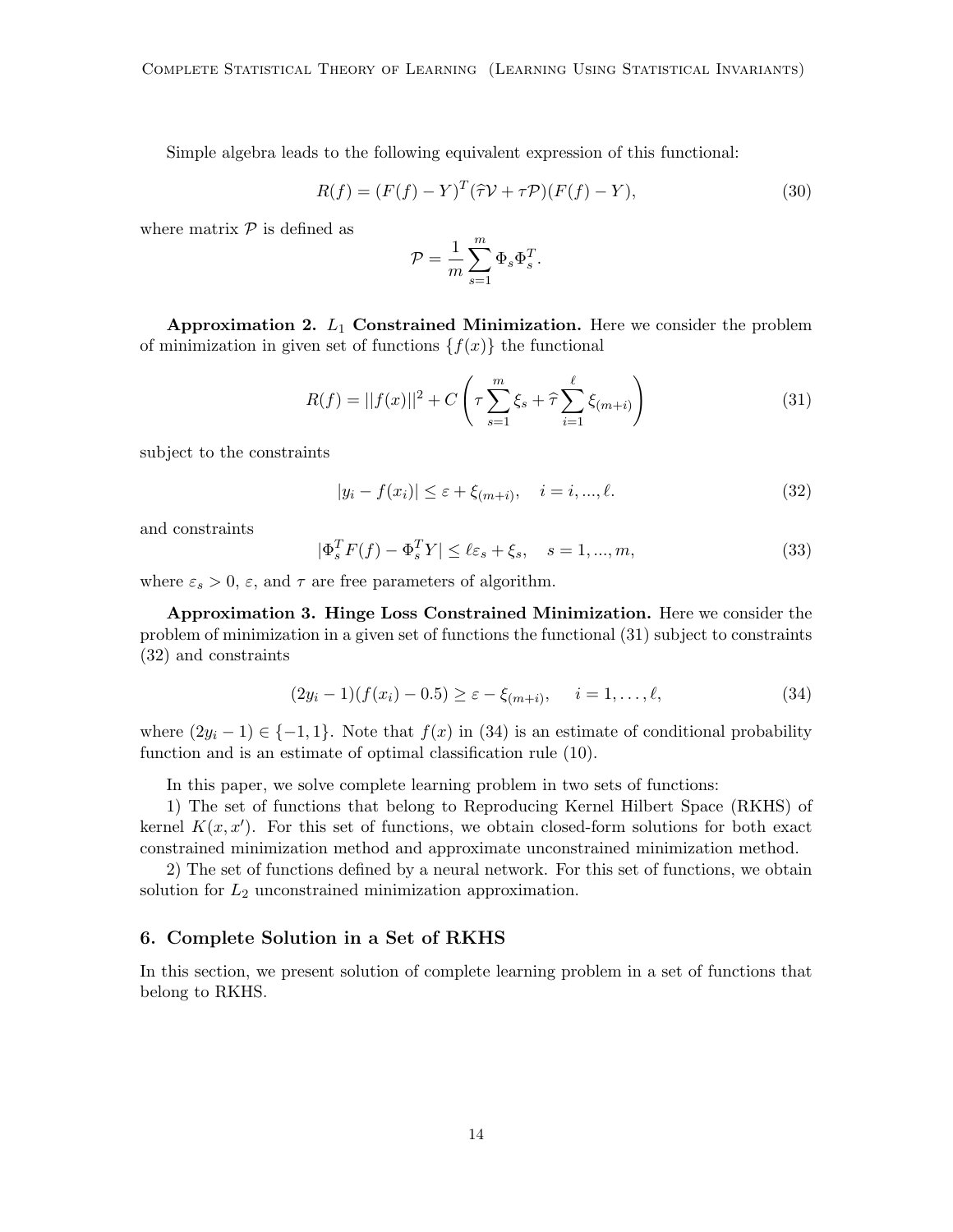### 6.1. Reproducing Kernel Hilbert Space

We are looking for solutions of our inference problems in the set of functions  $f(x, \alpha)$ ,  $\alpha \in \Lambda$ that belong to Reproducing Kernel Hilbert Space associated with kernel  $K(x, x')$ , where  $K(x, x')$  is a continuous positive semi-definite function of variables  $x, x' \in X \subset R^n$ :

$$
\sum_{i=1}^{n} \sum_{j=1}^{n} K(x_i, x_j) c_i c_j \ge 0
$$
\n(35)

for any  $\{x_1, \ldots, x_n\}$  and  $\{c_1, \ldots, c_n\}$ . Consider linear operator

<span id="page-14-0"></span>
$$
Af = \int_{a}^{b} K(x, s) f(s) ds
$$
\n(36)

that maps elements  $f(s)$  into elements  $Af(x)$  in space H.

According ro Mercer theorem, for any continuous positive semi-definite kernel, there exists an orthonormal basis  $e_i(x)$  consisting of eigenfunctions of  $K(x, x')$  of operator [\(36\)](#page-14-0), and the corresponding sequence of nonnegative eigenvalues  $\lambda_i$  such that kernel  $K(x, x')$  has the representation

$$
K(x, x') = \sum_{i=1}^{\infty} \lambda_i e_i(x) e_i(x'), \qquad (37)
$$

where the convergence of the sequence is absolute and uniform.

The set  $\{f(x)\}\$  of functions  $f(x)\$  belongs to Reproducing Kernel Hilbert Space (RKHS) associated with kernel  $K(x, x')$  if the inner product  $(f_1, f_2)_{\mathcal{H}}$  between functions  $f_1$ , and  $f_2$ of this set is such that for any function  $f(x) \in \{f(x)\}\)$  the equality

$$
f(x') = (K(x, x'), f(x))_{\mathcal{H}}
$$
\n(38)

holds true. That is, the inner product of functions from  $\{f(x)\}\$  with kernel  $K(x, x')$  (where variable  $x'$  is fixed) has the reproducing property.

Consider the parametric set  $\{f(x)\}\$  of functions

<span id="page-14-1"></span>
$$
f_c(x) = \sum_{i=1}^{\infty} c_i e_i(x), \quad c = (c_1, c_2, \ldots)^T \in R^{\infty}.
$$
 (39)

According to representation (37), kernel  $K(x, x')$  as a function of variable x belongs to set  ${f(x)}$  (the values  $\lambda_i \phi_i(x')$  can be considered as parameters  $c_i$  of expansion.)

In order to define Reproducing Kernel Hilbert Space for set (39), we introduce the following inner product between two functions  $f_b(x)$ ,  $f_d(x)$ , defined by parameters  $b =$  $(b_1, b_2, \ldots)$  and  $d = (d_1, d_2, \ldots)$  in [\(39\)](#page-14-1):

$$
(f_b(x), f_d(x))_{\mathcal{H}} = \sum_{i=1}^{\infty} \frac{b_i d_i}{\lambda_i}.
$$
\n(40)

It is easy to check that, for such inner product, reproducing property (38) of functions from RKHS of kernel  $K(x, x')$  holds true and the square of the norm of function  $f_b(x) \in \Phi$  is equal to

$$
||f_b(x)||_{\mathcal{H}}^2 = (f_b(x), f_b(x))_{\mathcal{H}} = \sum_{i=1}^{\infty} \frac{b_i^2}{\lambda_i} = B.
$$
 (41)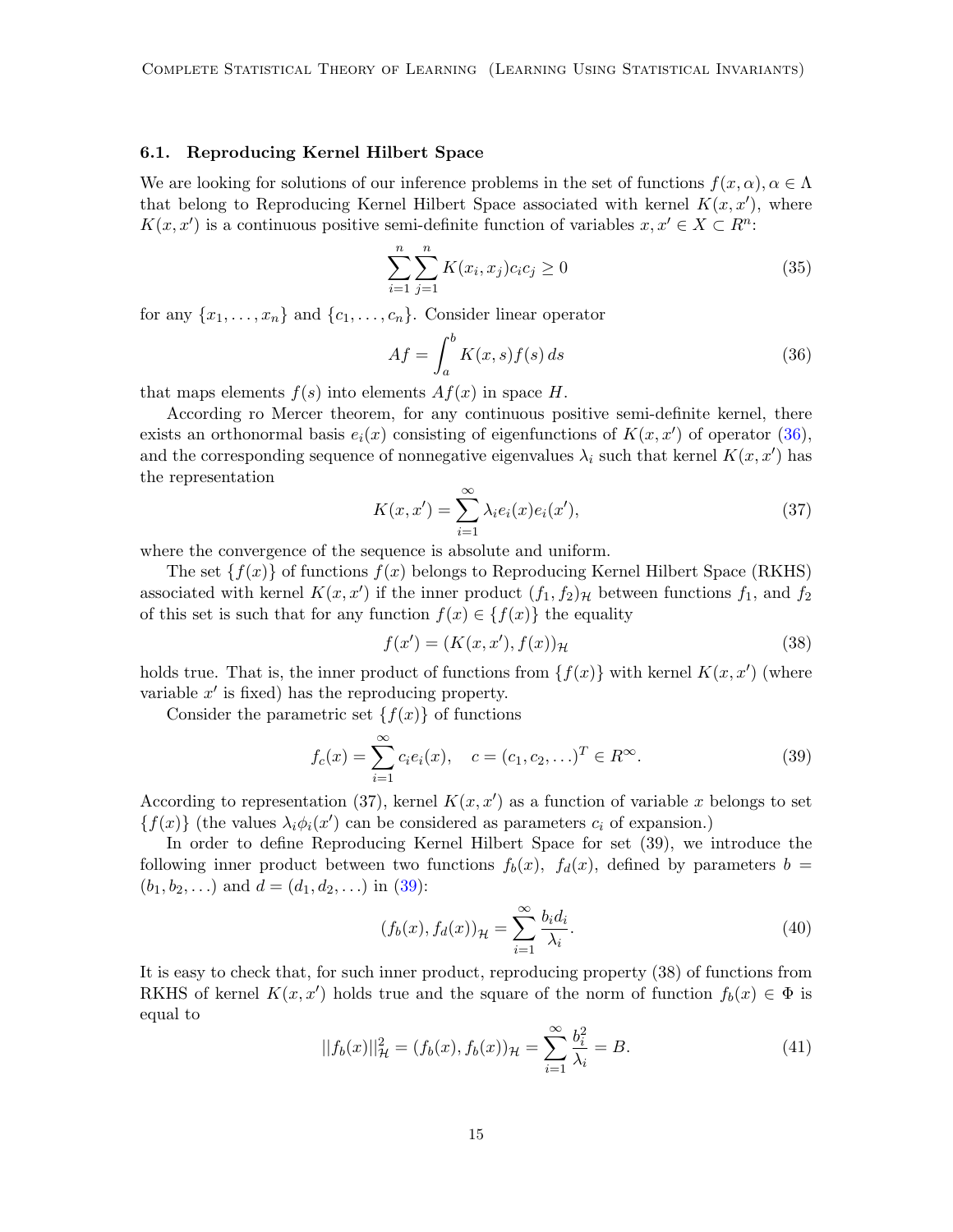#### 6.1.1. Properties of RKHS.

The following three properties of functions from RKHS of kernel  $K(x, x')$  make them useful for function estimation problems in high-dimensional spaces:

1. Functions from RKHS with bounded square of norms

$$
\sum_{i=1}^{\infty} \frac{b_i^2}{\lambda_i} \le C \tag{42}
$$

belong to a compact set and therefore the square of the norm of function can be used as a regularization functional (see Lemma in Section [3.2\)](#page-8-1).

2. (Representer Theorem) The function that minimizes the empirical loss

$$
R(f) = \sum_{i=1}^{\ell} L(y_i - f(x))
$$

in a set of RKHS with bounded norm (42), along with representation (39), has the representation

$$
f(x,\alpha) = \sum_{i=1}^{\ell} \alpha_i K(x_i, x),
$$
\n(43)

where  $\ell$  is the number of observations.

3. The square of the norm of the chosen function, along with representation (42), has the representation

$$
||f(x,\alpha)||_{\mathcal{H}}^2 = (f(x,\alpha), f(x,\alpha))_{\mathcal{H}} = \sum_{i,j=1}^{\ell} \alpha_i \alpha_j K(x_i, x_j). \tag{44}
$$

Representation (43) of the function from RKHS and its norm (44) is used to solve inference problems in high-dimensional spaces.

### 6.1.2. Properties of Kernels.

Kernels  $K(x, x')$  (also called *Mercer kernels*) have the following properties:

(1) Linear combination of kernels  $K_1(x, x')$  and  $K_2(x, x')$  with non-negative weights is the kernel

$$
K(x, x') = \alpha_1 K_1(x, x') + \alpha_2 K_2(x, x'), \ \alpha_1 \ge 0, \alpha_2 \ge 0.
$$

(2) Product of the kernels  $K_1(x, x')$  and  $K_2(x, x')$  is the kernel

$$
K(x, x') = K_1(x, x')K_2(x, x').
$$

In particular, the product of kernels  $K(x^k, x'^k)$  defined on coordinates  $x^k$  of vectors  $x = (x^1, \dots, x^m)$  is a multiplicative kernel in m-dimensional vector space  $x \in R^m$ :

$$
K(x, x') = \prod_{s=1}^{m} K_s(x^s, x'^s).
$$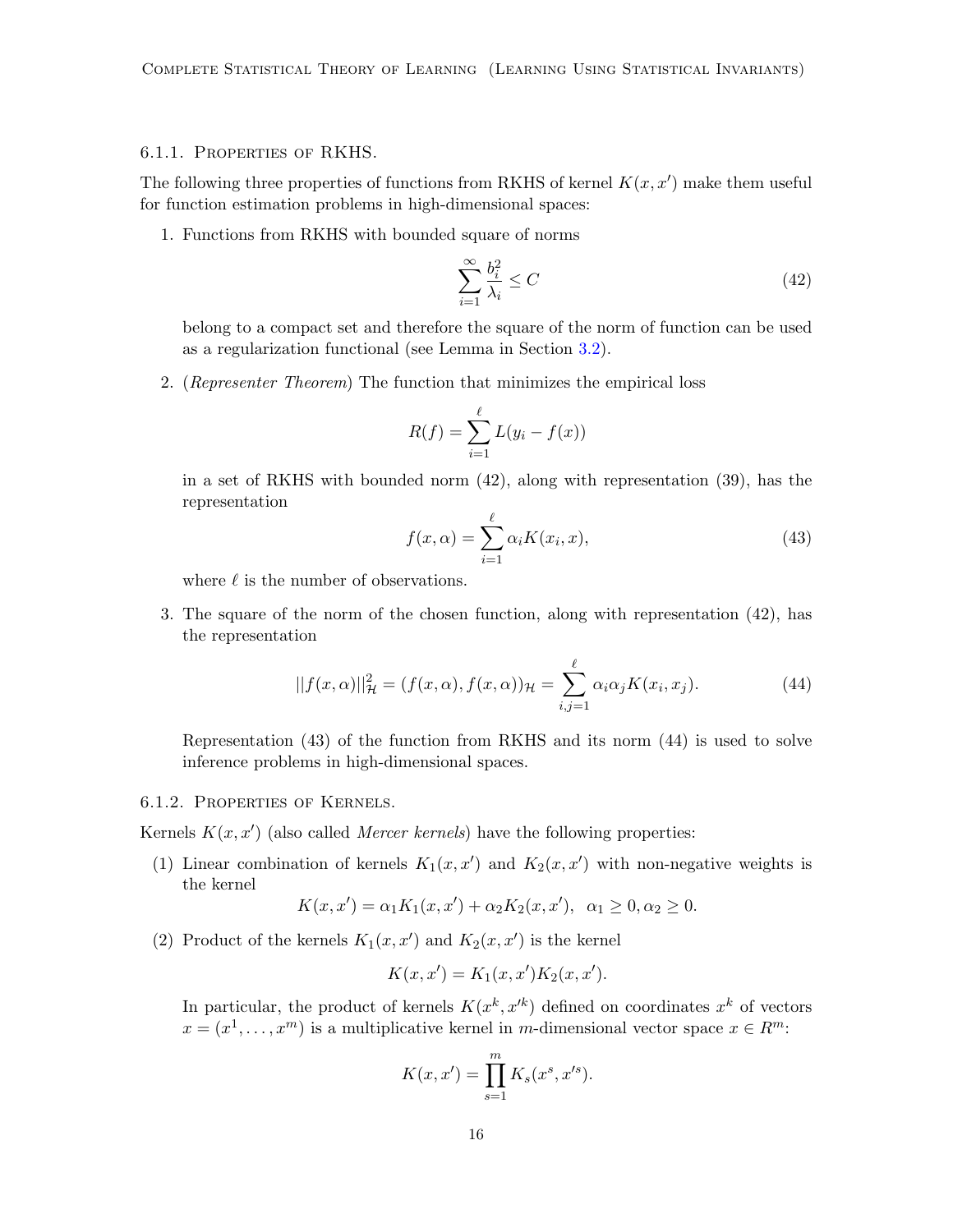(3) Normalized kernel is the kernel

$$
K_*(x, x') = \frac{K(x, x')}{\sqrt{K(x, x)K(x', x')}}.
$$

6.1.3. Examples of Mercer Kernels.

Gaussian kernel in  $x \in R^1$  has the form

$$
K(x, x') = \exp{-\delta(x - x')^{2}}, \quad x, x' \in R^{1},
$$

where  $\delta > 0$  is a free parameter of the kernel.

In m-dimensional space  $x \in \mathbb{R}^m$ , Gaussian kernel has the form

$$
K(x, x') = \prod_{k=1}^{m} \exp\{-\delta(x^{k} - x'^{k})^{2}\} = \exp\{-\delta|x - x'|^{2}\}, \quad x, x' \in R^{n}.
$$

### 6.2. Exact Solution of Complete Learning Problem in RKHS

In this section, we estimate the conditional probability function in the form

$$
f(x) = \psi(x) + c,\tag{45}
$$

where  $\psi(x)$  belongs to RKHS of kernel  $K(x, x')$  and  $b \in R^1$  is the bias.

In order to do this, we minimize  $\mathcal V$ -quadratic form (27) in a given set of functions  $\{f(x)\}\$ subject to constraints (28). Below we look for a solution in the set of functions from RKHS of kernel  $K(x, x')$  with bias, using the representation

$$
f(x) = \sum_{i=1}^{\ell} a_i K(x_i, x) + c.
$$
 (46)

We consider functions from  $RKHS$  that have their norm bounded by value  $B$ :

$$
||f(x)||_{\mathcal{H}}^{2} = \left\| \sum_{i=1}^{\ell} a_{i} K(x_{i}, x) \right\|_{\mathcal{H}}^{2} = \sum_{i,j=1}^{\ell} a_{i} a_{j} K(x_{i}, x_{j}) \leq B.
$$
 (47)

We introduce vector  $A = (a_1, \ldots, a_\ell)^T$  and rewrite (47) in the form<sup>[5](#page-16-0)</sup>

$$
||f(x)||_{\mathcal{H}}^2 = A^T K A \le B. \tag{48}
$$

Vector  $F(f)$ , which defines estimates of conditional probability function on training data  $x_1, \ldots, x_\ell$  for RKHS, has the form

$$
F(f) = KA + 1_{\ell}c,
$$

where  $1_\ell = (1, \ldots, 1)^T$  is  $\ell$ -dimensional vector of ones.

<span id="page-16-0"></span><sup>5.</sup> Note that the functions satisfying (41) constitute the set of smooth functions where smoothness properties are controlled by the value  $B$ : the smaller is the value  $B$ , the smoother are the functions.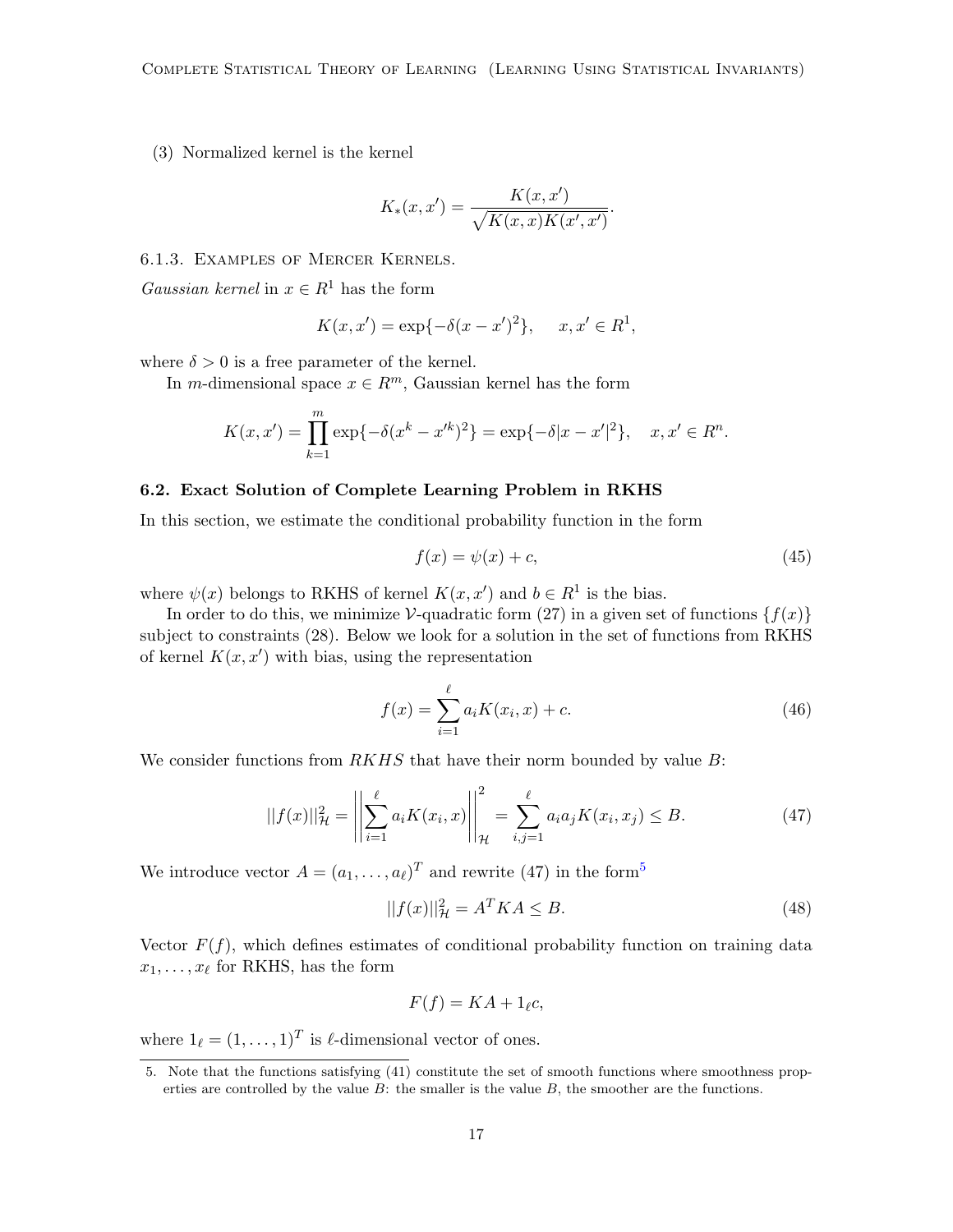In order to estimate the conditional probability function from RKHS with bounded norm, we minimize target functional (27) subject to constraints (28) written in the form defined for RKHS.

The target functional 27) for RKHS has the form

$$
R(A) = (KA + c1\ell - Y)T \mathcal{V}(KA + c1\ell - Y),
$$
\n(49)

and constraints (28) has the form

$$
\Phi_s^T K A + c \Phi_s^T 1_\ell = \Phi_s^T Y, \quad s = 1, \dots, m. \tag{50}
$$

In order to solve the complete learning problem problem for RKHS, we have to minimize functional (49) subject to constraints (50) and (48). Consider the Lagrangian

$$
L(A, c, \mu) = (KA + c1_{\ell} - Y)^{T} \mathcal{V}(KA + c1_{\ell} - Y) + \gamma (A^{T}KA - B) + \sum_{k=1}^{m} \mu_{k} (\Phi_{s}^{T}KA + c\Phi_{s}^{T}1_{\ell} - \Phi_{s}^{T}Y).
$$
\n(51)

The necessary conditions of its minimum are as follows:

$$
\frac{\partial L(A, c, \mu)}{\partial A} \implies \mathcal{V}KA + \gamma A + cV1_{\ell} - \mathcal{V}Y + \sum_{s=1}^{m} \mu_{s} \Phi_{s} = 0
$$
\n
$$
\frac{\partial L(A, c, \mu)}{\partial c} \implies 1_{\ell}^{T} \mathcal{V}KA + 1_{\ell}^{T} \mathcal{V}1_{\ell}c - 1_{\ell}^{T} \mathcal{V}Y + \sum_{s=1}^{m} \mu_{s} 1_{\ell}^{T} \Phi_{s} = 0
$$
\n
$$
\frac{\partial L(A, c, \mu)}{\partial \mu_{k}} \implies A^{T} K \Phi_{k} + c1_{\ell}^{T} \Phi_{k} - Y^{T} \Phi_{k} = 0, \quad k = 1, ..., m.
$$
\n(52)

From the first line of (52), we obtain the expression

$$
(VK + \gamma I)A = \mathcal{V}Y - c\mathcal{V}1_{\ell} - \sum_{k=1}^{m} \mu_k \Phi_k
$$
\n
$$
(53)
$$

and the expression

$$
A = (VK + \gamma I)^{-1} (VY - cV1_{\ell} - \sum_{s=1}^{m} \mu_s \Phi_s).
$$
 (54)

We then compute  $(m + 2)$  vectors

$$
A_{\mathcal{V}} = (\mathcal{V}K + \gamma I)^{-1} \mathcal{V}Y,
$$
  
\n
$$
A_c = (\mathcal{V}K + \gamma I)^{-1} \mathcal{V}1_{\ell}
$$
  
\n
$$
A_s = (\mathcal{V}K + \gamma I)^{-1} \Phi_s, \quad s = 1, ..., n.
$$
\n(55)

The desired vector A has the expression

$$
A = A_V - cA_c - \sum_{s=1}^{m} \mu_s A_s.
$$
 (56)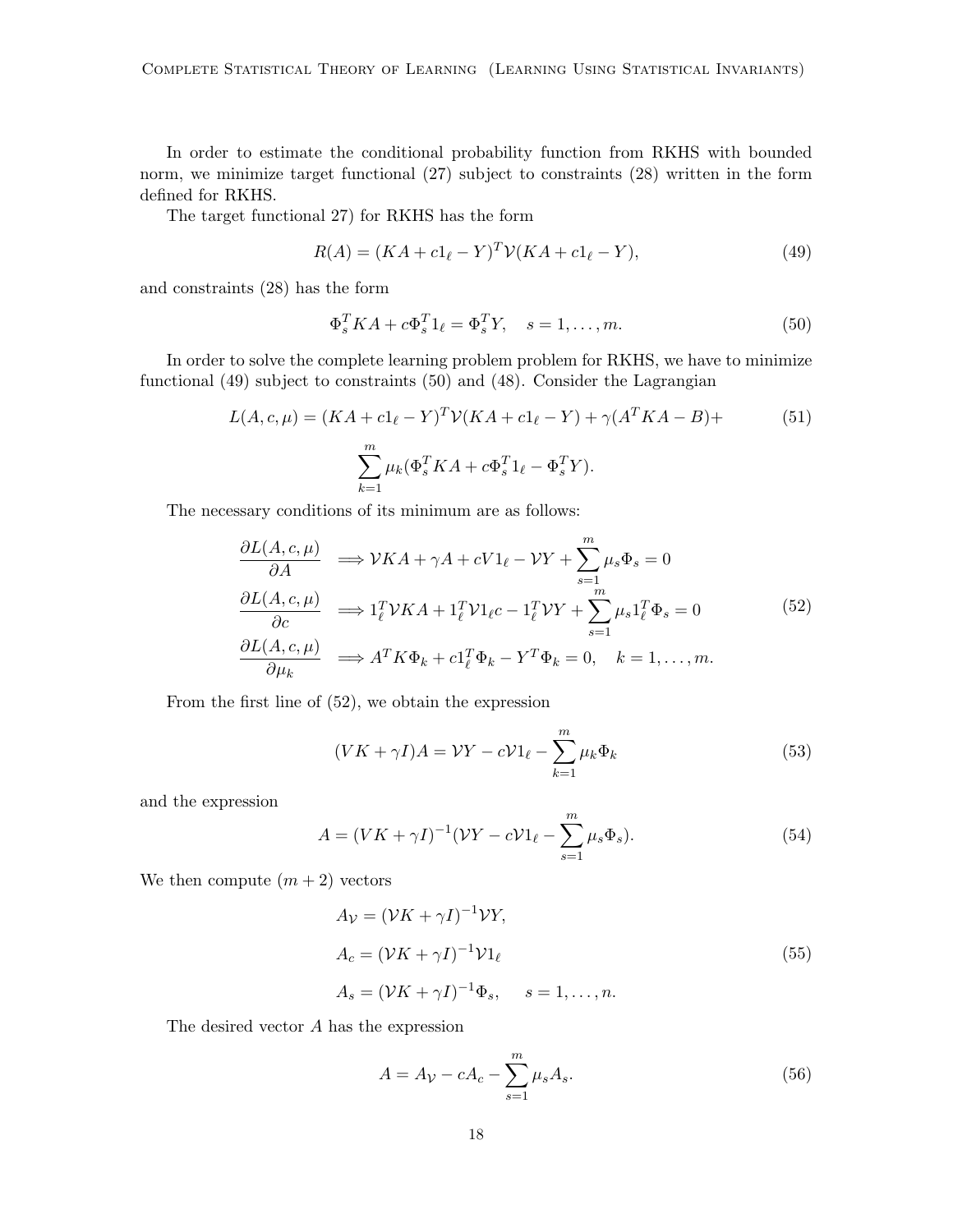Putting expression (56) back into the last two lines of (52), we find that, in order to compute coefficient c and n coefficients  $\mu_s$  of expansion (56), we have to solve the following system of  $m + 1$  linear equations:

$$
c[1_{\ell}^{T} \mathcal{V}KA_{c} - 1^{T} \mathcal{V}1_{\ell}] + \sum_{s=1}^{m} \mu_{s}[1_{\ell}^{T} \mathcal{V}KA_{s} - 1_{\ell}^{T}\Phi_{s}] = [1_{\ell}^{T} \mathcal{V}KA_{\mathcal{V}} - 1_{\ell}^{T} \mathcal{V}Y]
$$
  

$$
c[A_{c}^{T} K \Phi_{k} - 1_{\ell}^{T} \Phi_{k}] + \sum_{s=1}^{m} \mu_{s} A_{s}^{T} K \Phi_{k} = [A_{V}^{T} K \Phi_{k} - Y^{T} \Phi_{k}], \quad k = 1, ..., m.
$$
 (57)

Using estimated vector  $A$  and bias  $c$ , we obtain the desired function

$$
f(x) = A^T \mathcal{K}(x) + c.
$$
 (58)

Parameter  $\gamma$  is a free parameter in the algorithm. It depends on the selected value B in (48):  $\gamma$  is selected in such a way that equality  $A^T K A = B$  holds.

### 6.3. Approximation 1.  $L_2$  Conditional Minimization

In order to find vector A and bias c of of approximation  $(58)$ , we minimize functional  $(30)$ in the set of functions (48). That is, we minimize

$$
R(A) = (KA + c1l - Y)T(\hat{\tau}V + \tau \mathcal{P})(KA + c1 - Y)
$$

subject to constraint

$$
A^T K A \leq B.
$$

Consider Lagrangian

$$
R(A) = (KA + c1l - Y)T(\hat{\tau}V + \tau \mathcal{P})(KA + c1 - Y) + \gamma(ATKA - B).
$$

From the necessary conditions of minima of this Lagrangian

$$
K(\hat{\tau}\mathcal{V} + \tau\mathcal{P})(KA + c1 - Y) + \gamma KA = 0,
$$
  

$$
1_{\ell}^{T}(\hat{\tau}\mathcal{V} + \tau\mathcal{P})(KA + c1_{\ell} - Y) = 0,
$$

we obtain vector  $A$  and value  $b$  of the solution (58):

$$
A = ((\hat{\tau}\mathcal{V} + \tau\mathcal{P})K + \gamma I)^{-1}(\hat{\tau}\mathcal{V} + \tau\mathcal{P})(Y - c1_{\ell})
$$

and

$$
c = \frac{1_{\ell}^{T}(\hat{\tau}\mathcal{V} + \tau\mathcal{P})Y_{r}}{1_{\ell}^{T}(\hat{\tau}\mathcal{V} + \tau\mathcal{P})1_{\ell}}.
$$
\n(59)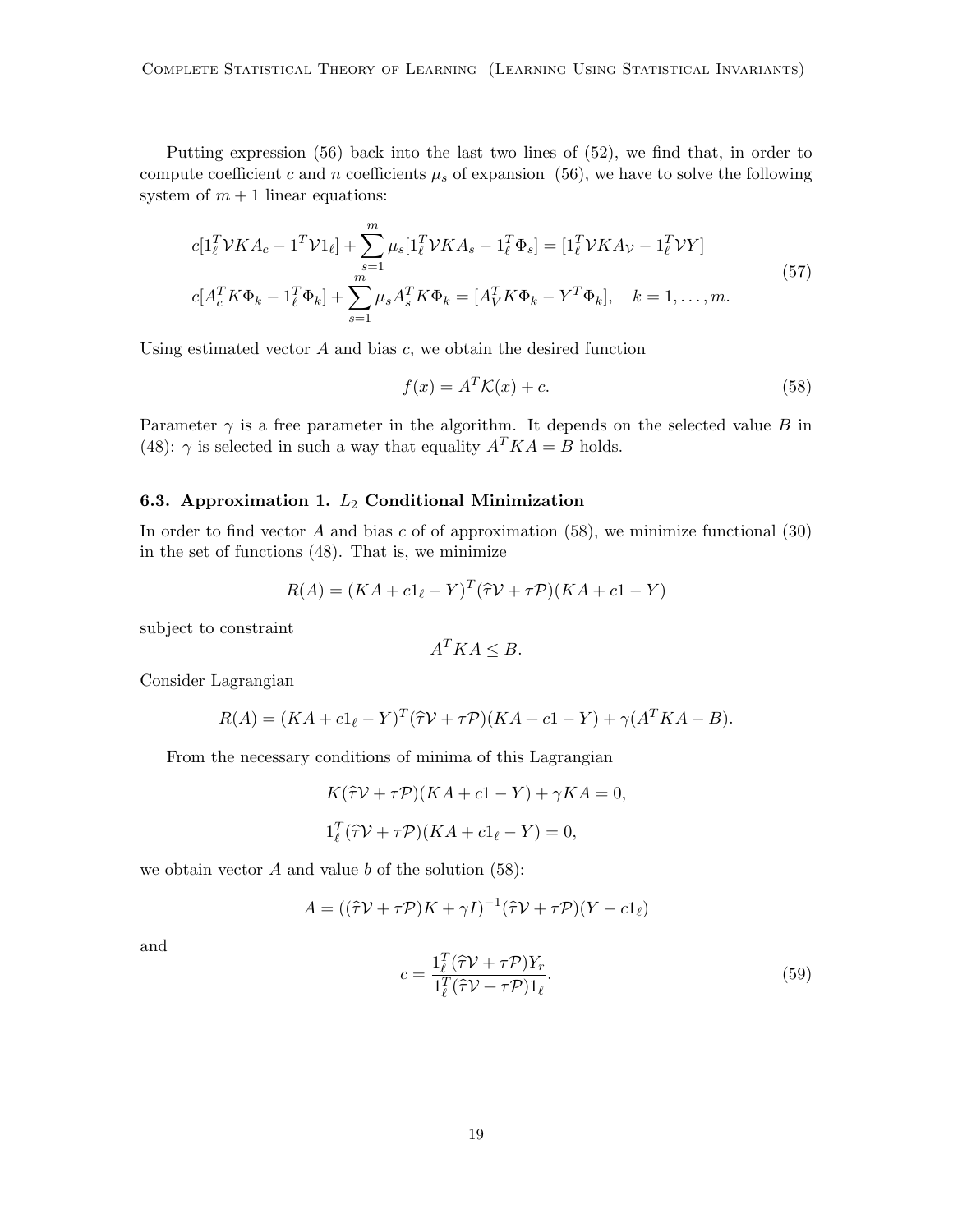### 6.4. Approximation 2. LUSI-Regression SVM

To simplify the formulas, we denote, along with  $m$  predicate vectors

$$
\Phi_s = (\phi_s(x_1), \dots, \phi_s(x_\ell))^T, \quad s = 1, \dots, m,
$$

 $\ell$  vectors that indicate the indices i of the training vectors  $x_i$ :

$$
\Phi_{m+i} = (0, ..., 0, 1, 0, ..., 0)^T, \quad i = 1, ..., \ell.
$$

We also set  $\tau_s = 1 - \tau$  for  $1 \le s \le m$  and set  $\tau_s = \tau$  for  $s > m$ .

Using these notations, consider Approximation 2 based on  $L_1$  unconstrained minimization problem (see Section 5): In order to find parameters  $A$  and  $b$  of approximation (58), we minimize functional

$$
R = A^T K A + C \sum_{s=1}^{m+\ell} \tau_s \xi_s \tag{60}
$$

subject to constraints

$$
|\Phi_s^T(KA + c1 - Y)| \le \varepsilon_s + \xi_s, \quad s = 1, ..., (m + \ell), \quad \xi_s \ge 0,
$$
\n(61)

For  $s = (m + 1), ..., (m + \ell)$ , let  $\varepsilon_s$  be a small value  $\varepsilon_s = \varepsilon_*$ ; for  $s = 1, ..., m$  let  $\varepsilon_s$  be the value

$$
\varepsilon_s = c \sqrt{\ell \ln \eta/2},
$$

which is proportional to least square deviation (29) (see Remark 6 in Section 5).

Consider the Lagrangian

$$
L(A, b, \xi) = A^T K A + C \sum_{s=1}^{m+\ell} \tau_s \xi_s + \sum_{s=1}^{m+\ell} \nu_s \xi_s +
$$
(62)

$$
\sum_{s=1}^{m+\ell} \alpha_s [-(\varepsilon_s + \xi_s) + \Phi_s^T (KA + c1 - Y)] - \sum_{s=1}^{m+\ell} \beta_s [(\varepsilon_s + \xi_s) + \Phi_s^T (KA + c1 - Y)],
$$

where  $\gamma \geq 0, \alpha \geq 0, \beta \geq 0, \nu \geq 0$  are Lagrange multipliers.

From necessary conditions of minima of this Lagrangian, we obtain

$$
\frac{\partial L}{\partial A} = 0 \Longrightarrow A = \sum_{s=1}^{m+\ell} (\alpha_s - \beta_s) \Phi_s
$$
  
\n
$$
\frac{\partial L}{\partial c} = 0 \Longrightarrow \sum_{s=1}^{m+\ell} (\alpha_s - \beta_s) \Phi_s^T 1 = 0
$$
  
\n
$$
\frac{\partial L}{\partial \xi_s} = 0 \Longrightarrow 0 \le \alpha_s, \beta_s < C(1 - \tau), \quad s = 1, \dots, m
$$
  
\n
$$
\frac{\partial L}{\partial \xi_s} = 0 \Longrightarrow 0 \le \alpha_s, \beta_s < C\tau, \quad s = (m+1), \dots, (m+\ell)
$$
\n(63)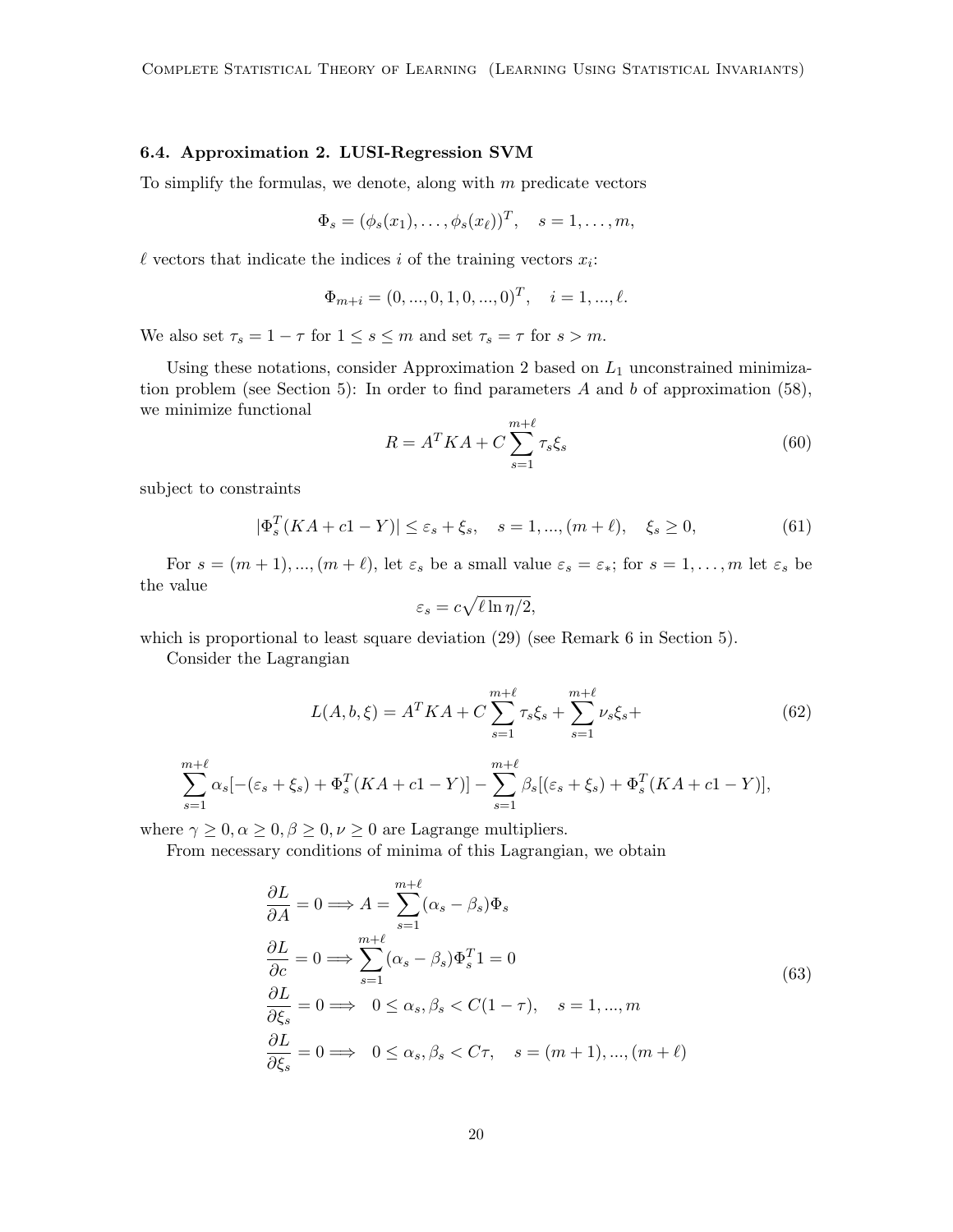Putting the expression for A back into Lagrangian and taking into account (63), we obtain that, in order to minimize the Lagrangian over  $\alpha$  and  $\beta$  and  $\xi$ , we have to maximize the quadratic form

$$
R(\alpha,\beta) = -\sum_{s=1}^{m+\ell} \varepsilon_s(\alpha_s + \beta_s) + \sum_{s=1}^{m+\ell} (\alpha_j - \beta_j) \Phi_s^T Y - \frac{1}{2} \sum_{s,r=1}^{m+\ell} (\alpha_s - \beta_s) \Phi_s^T K \Phi_s (\alpha_r - \beta_r)
$$
(64)

subject to the constraints

$$
\sum_{s=1}^{m+\ell} (\alpha_s - \beta_s) \Phi_s^T 1 = 0 \tag{65}
$$

$$
0 \leq \alpha_s, \beta_s \leq C(1-\tau), \quad s = 1, \dots, m
$$
  

$$
0 \leq \alpha_s, \beta_s \leq C\tau, \quad s = (m+1), \dots, (m+\ell).
$$
 (66)

### 6.5. Approximation 3. LUSI-Classification SVM

Consider, along with the values  $y_i \in \{0, 1\}$ , the values  $\hat{y}_i = (2y_i - 1) \in \{-1, 1\}$ ). In order to minimize functional

$$
R(f) = A^T K A + C \sum_{s=1}^{m+\ell} \tau_s \xi_s, \quad \xi_s \ge 0
$$
 (67)

subject to constraints

$$
\widehat{y}_i(A^T K \Phi_{(m+i)} + c - 0.5) \ge \varepsilon_* - \xi_{(m+i)}, \quad i = i, ..., \ell,
$$
\n(68)

(which is the SVM idea for constructing classification rule) and the constraints

$$
- (\varepsilon_s + \xi_s) \leq \Phi_s^T K A + c \Phi_s^T 1_\ell - \Phi_s^T Y \leq (\varepsilon_s + \xi_s), \quad s = 1, \dots, m. \tag{69}
$$

Consider Lagrangian

$$
L(\alpha, \beta, \delta) = A^T K A + C \sum_{s=1}^{m+\ell} \tau_s \xi_s + \sum_{s=1}^{m+\ell} \nu_s \xi_s
$$
  
+ 
$$
\sum_{s=1}^{m} \beta_s [\Phi_s^T (K A + c1 - Y) - (\varepsilon_s + \xi_s)] - \sum_{s=1}^{m} \alpha_s [(\varepsilon_s + \xi_s) + \Phi_s^T (K A + c1 - Y)] -
$$
  

$$
\sum_{i=1}^{\ell} \delta_i [\widehat{y}_i (\Phi_{(m+i)}^T K A + c - 0.5) - \varepsilon_* + \xi_{(m+i)}].
$$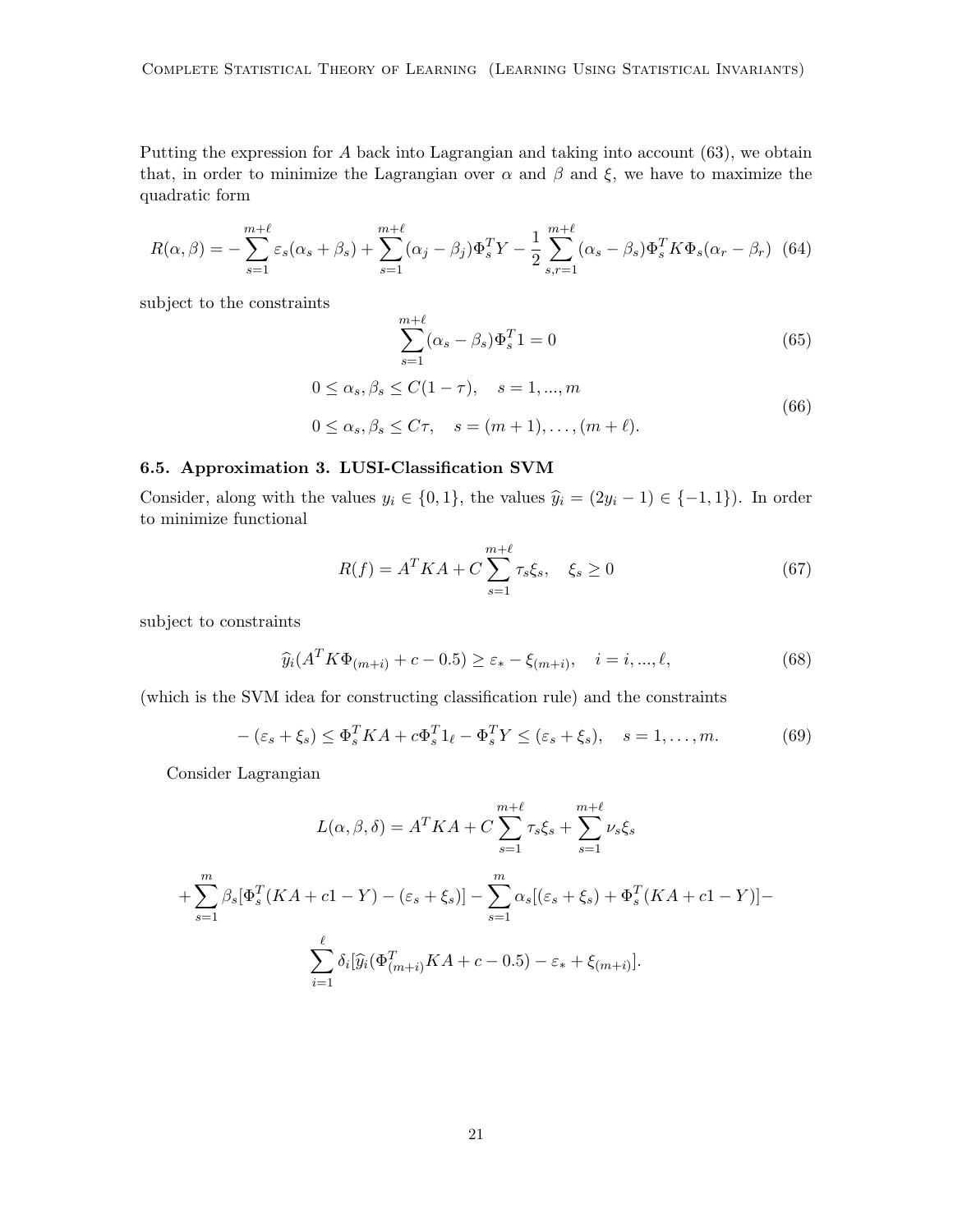From necessary conditions of minima of Lagrangian, we obtain

$$
\frac{\partial L}{\partial A} = 0 \Longrightarrow A = \sum_{s=1}^{m} (\alpha_s - \beta_s) \Phi_s + \sum_{i=1}^{\ell} \widehat{y}_i \delta_i \Phi_{m+i}
$$
  
\n
$$
\frac{\partial L}{\partial c} = 0 \Longrightarrow \sum_{s=1}^{m} (\alpha_s - \beta_s) \Phi_s^T 1 + \sum_{i=1}^{\ell} \widehat{y}_i \delta_i = 0
$$
  
\n
$$
\frac{\partial L}{\partial \xi_s} = 0 \Longrightarrow 0 \le \alpha_s, \beta_s < C(1 - \tau), \quad s = 1, \dots, m
$$
  
\n
$$
\frac{\partial L}{\partial \xi_s} = 0 \Longrightarrow 0 \le \delta_i < C\tau, \quad s = (m+1), \dots, (m+i), \dots, (m+\ell)
$$
\n(70)

Putting the expression for  $A$  back into Lagrangian and taking into account (70), we obtain that, in order to minimize the Lagrangian over  $\alpha, \beta, \delta$  and  $\xi$ , we have to maximize the quadratic form

$$
R(\alpha, \beta, \delta) = -\sum_{s=1}^{m} \varepsilon_s (\alpha_s + \beta_s) + \varepsilon_* \sum_{i=1}^{\ell} \delta_i + \sum_{s=1}^{m} (\alpha_j - \beta_j) \Phi_s^T Y + \frac{1}{2} \sum_{i=1}^{\ell} \widehat{y}_i \delta_i - \frac{1}{2} \left( \sum_{s,r=1}^{m} (\alpha_s - \beta_s) \Phi_s^T K \Phi_s (\alpha_r - \beta_r) + 2 \sum_{s=1}^{m} \sum_{i=1}^{\ell} (\alpha_s - \beta_s) \Phi_s^T K \Phi_{m+i} \delta_i \widehat{y}_i + \frac{1}{2} \sum_{i,j=1}^{\ell} \widehat{y}_i \delta_i \Phi_{m+i}^T K \Phi_{m+j} \delta_j \widehat{y}_j \right)
$$
(71)

subject to the constraints

$$
\sum_{s=1}^{m} (\alpha_s - \beta_s) \Phi_s^T 1 + \sum_{i=1}^{\ell} \widehat{y}_i \delta_i = 0
$$
  
0 \le \alpha\_s, \beta\_s \le C(1 - \tau), \quad s = 1, ..., m  
0 \le \delta\_i \le C\tau, \quad i = 1, ..., \ell. (72)

#### 6.5.1. Discussion

1) LUSI Classification SVM method [\(4\)](#page-36-1) is a reinforcement (using invariant constraints) of the standard SVM method. Indeed, if  $\tau = 1$ , then parameters  $\alpha_s = \beta_s = 0$  for  $s = 1, \ldots, m$ (see (72)),  $\Phi_s^T K \Phi_r = K(x_i, x_j)$ , and  $\Phi_i^T 1 = 1$ . As a result, we obtain that the desired function has the form

$$
f(x) = \sum_{i=1}^{\ell} \delta^* \widehat{y}_i K(x_i, x) + b.
$$

To find the parameters of expansion  $\delta^*$  one has to maximize the functional (71) which, for our particular case, has the form

$$
R(\delta^*) = \varepsilon_* \sum_{i=1}^{\ell} \delta_i^* - \frac{1}{2} \sum_{i,j=1}^{\ell} \widehat{y}_i \delta_i^* K(x_i, x_j) \delta_j^* \widehat{y}_j \tag{73}
$$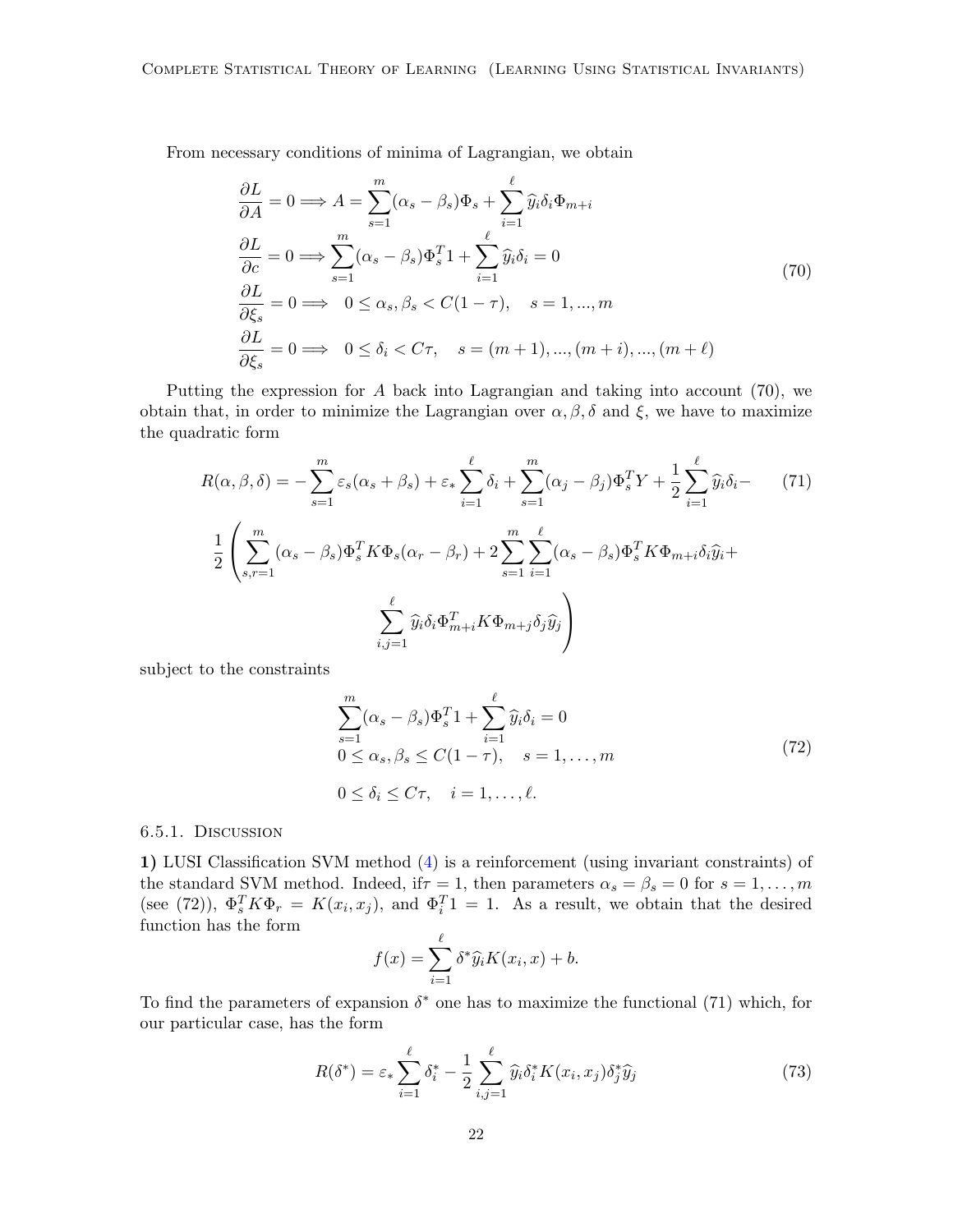subject to constraint

$$
\sum_{j=1}^\ell \widehat{y}_i \delta_i^* = 0,
$$

and constraints

$$
0 \le \delta_i^* \le C^*, \quad i = 1, ..., \ell.
$$

Changing the scaling factor for parameters  $\delta_i^* = \varepsilon^* \widehat{\delta}_i$ , we obtain that, in order to find the desired approximation

$$
f(x) = \sum_{i=1}^{\ell} \widehat{\delta}_i \widehat{y}_i K(x_i, x) + b,
$$

one has to maximize the functional

$$
R(\widehat{\delta}) = \sum_{i=1}^{\ell} \widehat{\delta}_i - \frac{1}{2} \sum_{i,j=1}^{\ell} \widehat{y}_i \widehat{\delta}_i K(x_i, x_j) \widehat{\delta}_j \widehat{y}_j
$$

subject to the constraints

$$
\sum_{j=1}^{\ell} \widehat{y}_i \widehat{\delta}_i = 0,
$$

and constraints

$$
0 \le \widehat{\delta}_i \le \frac{C^*}{\varepsilon^*} = \widehat{C}.
$$

 $(\widehat{C})$  is a parameter of the algorithm). This is the standard SVM estimate of parameters for pattern recognition problem.

2) When  $0 \leq \tau \leq 1$ , the obtained solution implements both weak and strong modes of convergence. Parameter  $\tau$  defines the balance between these two modes.

#### Calibration for Multiclass Classification Problems

Consider *n*-class LUSI classification problems. For such problems, the values  $y_i$  in training set can take one of n values  $y_i = 1, \ldots, n$ . In order to solve an n-class classification problem, we estimate n conditional probability functions  $P(y = p|x)$ ,  $p \in \{1, ..., n\}$ . Using the obtained estimates, we construct the rule

$$
r(x) = \operatorname{argmax} \{ P_{\ell}(y=1|x), \dots, P_{\ell}(y=n|x) \}.
$$
 (74)

In order to do this, we consider n different pattern recognition problem defined by the training set  $(x_i, y_i)$  (where  $y_i$  take n values). For each of these problems, we consider the training set

$$
(x_1,y_1^s),\ldots,(x_\ell,y_\ell^s)
$$

where

$$
y_i^s = \begin{cases} y_i^s = 1, & \text{if } y_i = s \\ 0, & \text{otherwise.} \end{cases}
$$

We denote by  $Y_s$  the vector of values  $(y_1^s, \ldots, y_\ell^s)$ .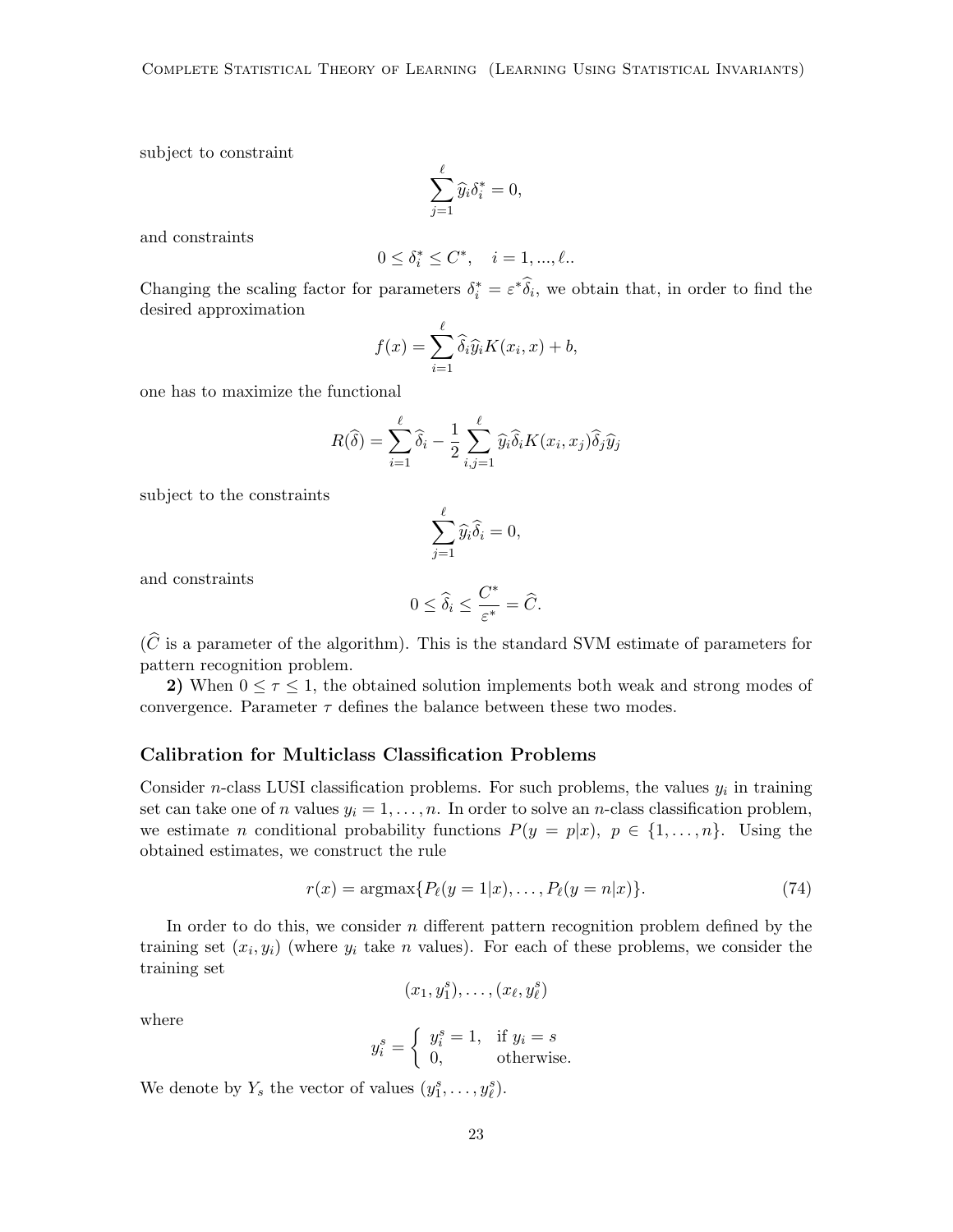Suppose now that we estimate  $n$  conditional probability functions using Approximation 1 method in the same RKHS (defined by the same kernel function  $K(x, x')$ ), using the same set of predicate functions  $\phi_1(x), \ldots, \phi_m(x)$  and the same regularization parameter  $\gamma$ . The estimates of conditional probability  $P(y = s|x)$  have the form

$$
f_s(x) = A_s^T \mathcal{K}(x) + c_s, \quad s = 1, \dots, n.
$$

In order to find n conditional probability functions, one has to estimate n pairs  $(A_s, c_s)$ . Using training sets  $(x_i, y_i^s)$ ,  $s = 1, ..., n$ , we estimate n conditional probability functions as described above.

Since matrices K and P do not depend on s (class  $y_s^* = s$ , for which we estimate the conditional probability), and

$$
\sum_{p=1}^{n} Y_p = 1_{\ell}
$$

from (59) we obtain that

$$
\sum_{p=1}^{n} c_p = 1, \qquad \sum_{p=1}^{n} A_p = 0_\ell
$$

That is,

$$
\sum_{p=1}^{n} P_{\ell}(y=p|x) = 1
$$

for all  $x \in X$ . In other words, n unconditional minimization solutions form n jointly calibrated solutions.

#### 6.5.2. Illustrations

The following illustrations show conditional probability functions (the dashed lines correspond to the same ground truth function across all the cases, and the solid lines correspond to various approximation to that ground truth function) for four algorithms: (1) Least square method  $(I\text{-matrix method})$ ,  $(2)$  V-matrix method,  $(3)$  I-matrix +Invariants method, and (4) V -matrix+Invariant method; the illustrations demonstrate the accuracy of all these methods for different sizes  $\ell$  of the training set.

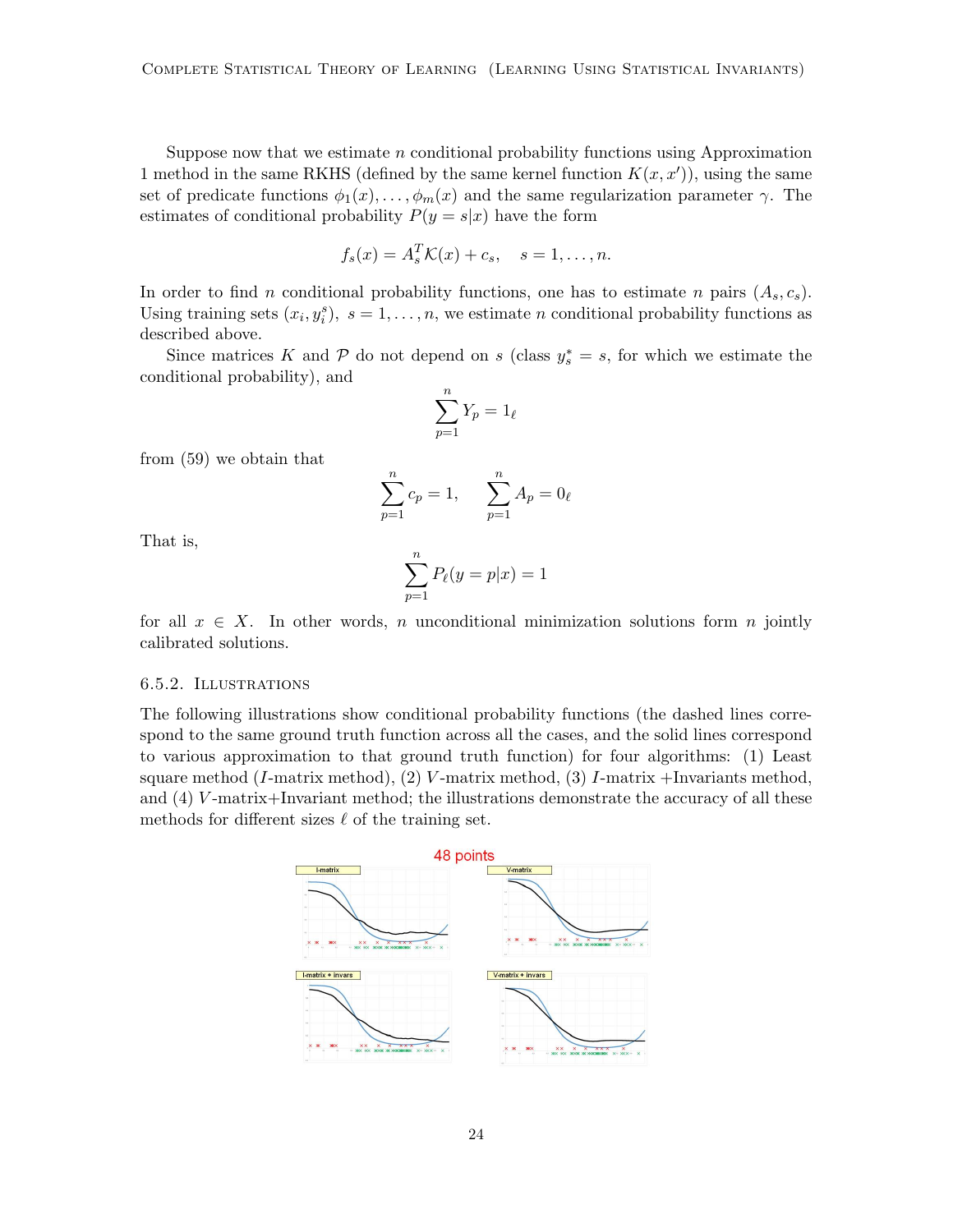



Neural Networks implements smoothed piecewise linear set of functions  $\{f(x)\}\,$ . constructed as a combination of neurons described by function

$$
u = g((w, x) + b), \quad x, w \in R^n,
$$

where w is vector of weight parameters, b is bias, and  $g(z)$  is a nonlinear function. For example,  $g(x)$  can be threshold function  $g(z) = \theta(z)$ , smoothed threshold function  $g(z)$  $(1 + \exp(-z))^{-1}$ , hinge function  $g(z) = \max(0, z)$  and so on.

Neural Network consists of several layers of neurons. The initial layer (layer number zero) is the input vector  $x_i(0) = (x_i^1(0), \ldots, x_i^n(0))^T$  of dimensionality n. Using  $n_1$  neurons (with *n* different parameters  $w, b$  and the same function  $g(u)$ ) the *n*-dimensional input vector  $x_i(0)$  is transformed into  $n_1$ -dimensional vector  $x_i(1)$  of the next layer and so on.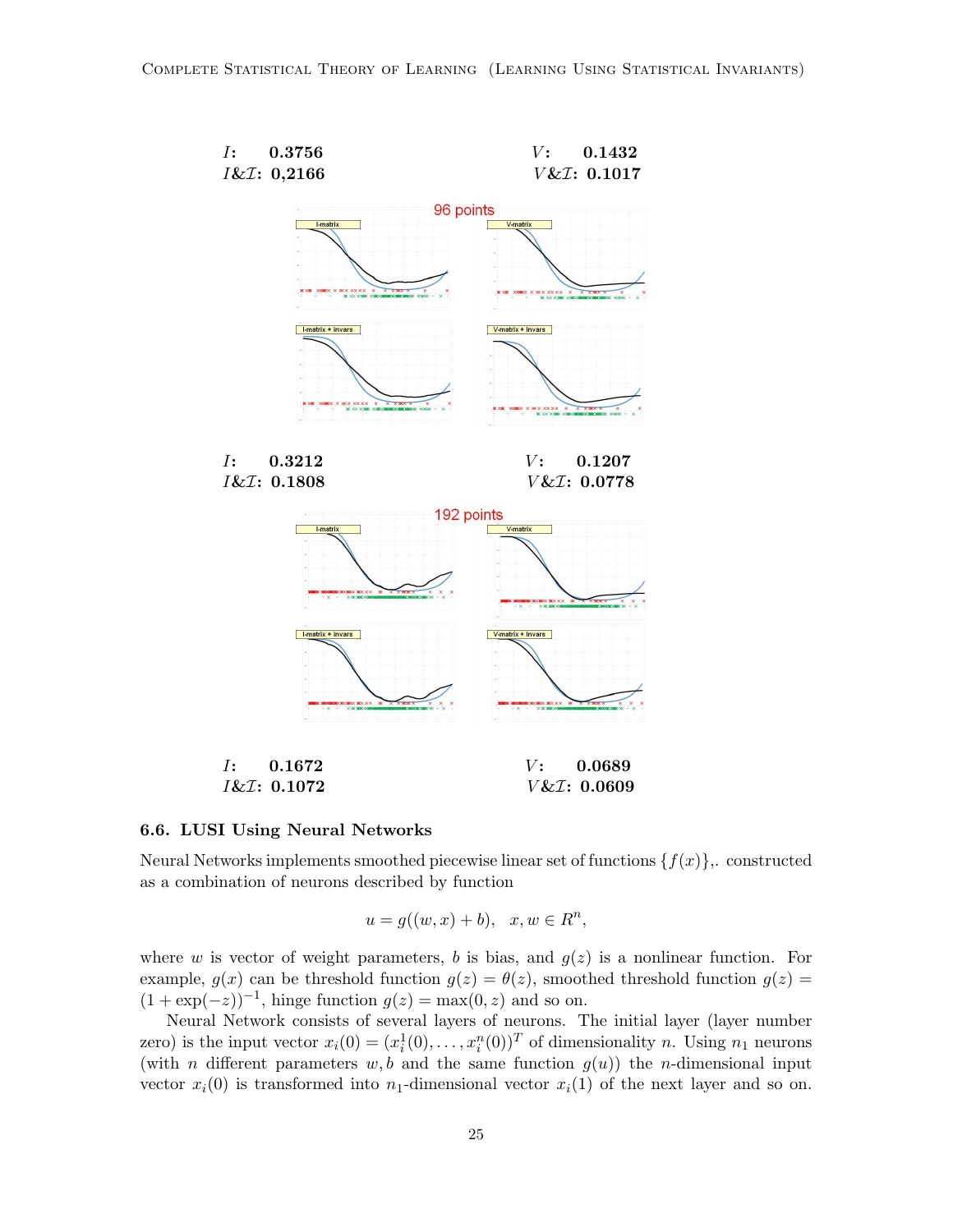We denote parameters  $w_1, \ldots, w_n$  of transformation vectors  $x_i(0)$  of the initial layer into vectors  $x_i(1)$  of the next level by  $(n \times n_1)$ -dimensional matrix  $W(1)$ .

Generally,  $n_k$ -dimensional vectors  $x_i(k)$  of layer k is transformed into  $n_k$ -dimensional vectors  $x_i(k+1)$  of layer  $(k+1)$  using  $(n_k \times n_{k+1})$ -dimensional matrix  $W(k) = (w_1(k), ..., w_{n_k}(k))$ (every column in the matrix describes weights  $w$  of one neuron of level  $k$ ).

The last layer N of network transform vectors of layer  $x_I (N-1)$  into scalar  $x_i(N)$  using  $n_N$ -dimensional vector of weights  $w_N$ .

Learning using Neural Networks requires to find such weights matrix  $W = (w_1, \ldots, w_N)$ of the network which minimizes the functional

$$
R(f) = (Y - F(f))^T (Y - F(f)) = \sum_{i=1}^{\ell} (y_i - f(x_i))^2,
$$
\n(75)

where  $(x_i, y_i)$  are elements of training set. Using the notation  $X(N) = (x_1(N), \ldots, x_\ell(N))^T$ we can rewrite rewrite in  $(75)$  vector  $F(f)$  as

$$
F(f) = X(N) = (x_1(N), \dots, x_{\ell}(N))^T
$$

#### 6.6.1. Backpropagation Method

Minimization (75) in the set of functions given by the Neuaral Network can be described as a constrained optimization problem. Indeed, our goal is to minimize

$$
R = (Y - X(N))^{T} (Y - X(N))
$$
\n(76)

in the set of functions given by construction of the network. The construction can be described as follows: for all  $i = 1, \ldots, \ell$  and all k the equalities

$$
x_i(k) = G([W(k)x_i(k-1)])
$$
\n(77)

hold true, where we using the notation

$$
G([W(k)x_i(k-1)]) = (g(W_1^T(k)x_i(k-1)), \ldots, g(W_{n_{(k-1)}}^T(k)x_i(k-1)))^T.
$$

For  $k = 1$ , vectors  $x_i(0)$  are elements of training data.

In order to minimize functional (76) subject to constraints (77), consider Lagrangian

$$
L(W, X, B) = (X(N) - Y)^{T} (X(N) - Y) + \sum_{i=1}^{\ell} \sum_{k=1}^{N-1} B_i(k) (x_i(k) - G([W(k)x_i(k-1)])),
$$

where  $B_i(k)$  are Lagrange multipliers. Conditions of minima describe three subconditions

$$
\frac{\partial L(W, X, B)}{\partial B_i(k)} = 0, \quad \frac{\partial L(W, X, B)}{\partial x_i(k)} = 0, \quad \frac{\partial L(W, X, B)}{\partial W(k)} = 0.
$$

The first subcondition can be decomposed in  $\ell \times N$  conditions

$$
x_i(k) = G({W(k)x_i(k-1)}), i = 1,...,\ell, k = 1,...,N.
$$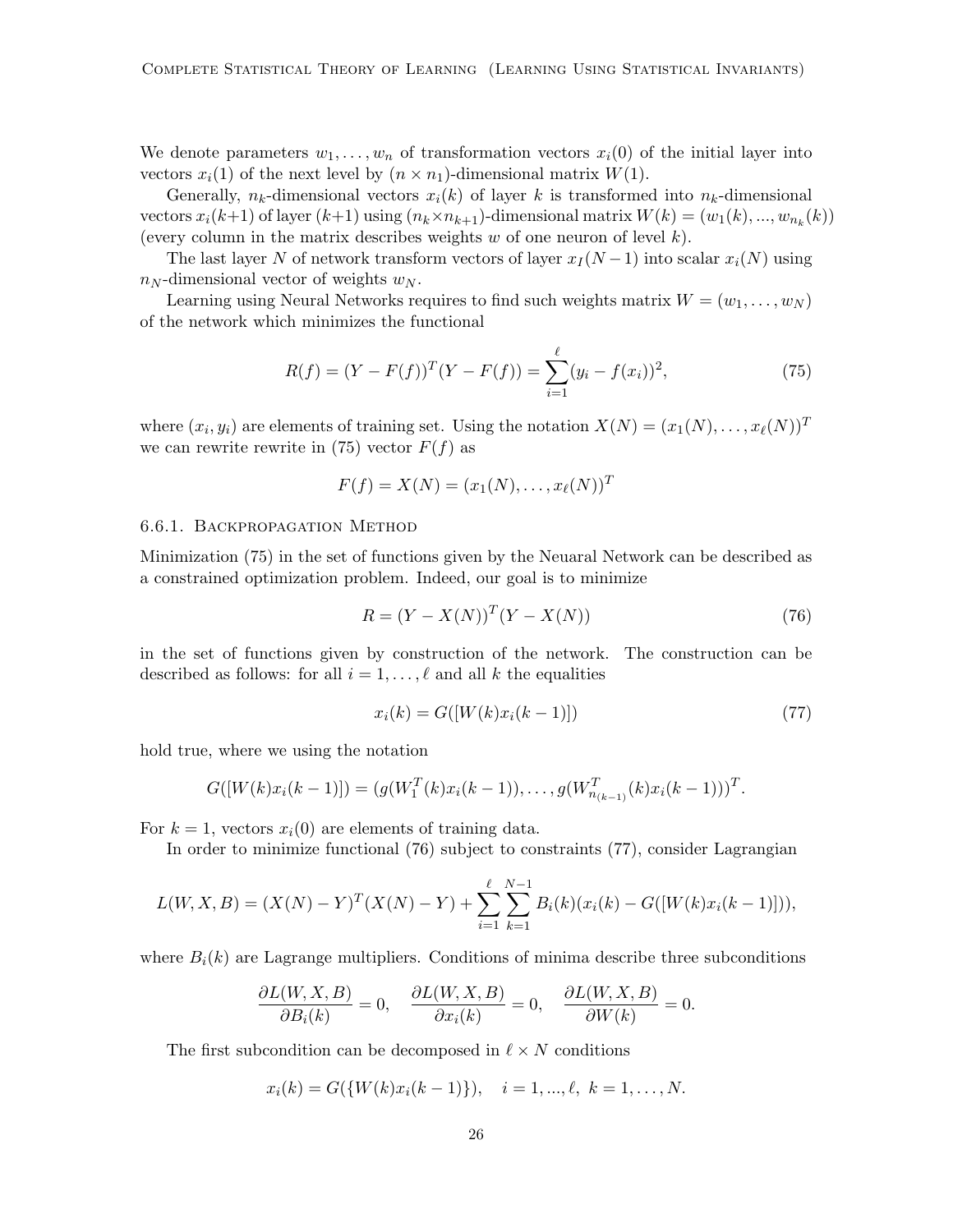The second subcondition can be split into two cases: the case  $k = N$  and the case  $k \neq N$ .

The case  $k = N$  defines the boundary condition, that define vector  $B(N)$  as:

$$
B(N) = 2(Y - X(N)).
$$
\n(78)

The case  $k \neq N$  leads to the chain

$$
B_i(k) = B_i(K+1)W^T(k+1)G'\{W(k)x_i(k)\}B_i(k+1), \quad k = N-1, \ldots, 1,
$$

where we used the notation

$$
G'\{W(k)x_i(k)\} = \{g'(W_1(k)x_i(k-1)), \ldots, g'_{n_k}(W_{n_k}(k-1)x(k-1))\}^T,
$$

The third subcondition requires to find a stationary point with respect to  $W$ . This is equivalent to finding a minimum of Lagrangian  $L(W, X, W)$ , while satisfying the first two subconditions. In order to find a minimum with respect to  $W(k)$ , the gradient descent procedure

$$
W(k) \longleftarrow W(k) - \lambda \frac{\partial L(W, X, B)}{\partial W(k)}
$$

is used.

#### 6.7. LUSI Learning:  $VP$ -Neural Networks

In this section, we show that, using a slightly modified standard learning procedure for Neural Networks, one can minimize the functional

$$
R_*(f) = (Y - F(f))^T (\hat{\tau} \mathcal{V} + \tau \mathcal{P})(Y - F(f)) \tag{79}
$$

(rather than functional (75)) where  $(\hat{\tau}V+\tau\hat{\tau})$  matrix takes into account statistical invariants (see Section 6.3). We call Neural Network that minimizes (79)  $\mathcal{VP}\text{-}$ Neural Network.

To modify the Neural Network method, we rewrite the problem of minimizing functional (79) in the set of piecewise linear functions as the problem of minimizing the functional

$$
R_* = (Y - X(N))^T (\hat{\tau} \mathcal{V} + \tau \mathcal{P})(Y - X(N))
$$

subject to constraints (77). We construct the modified Lagrangian

$$
L^*(W, X, B) =
$$
  

$$
(X(N) - Y)^T(\hat{\tau}V + \tau \mathcal{P})(X(N) - Y) + \sum_{i=1}^{\ell} \sum_{k=1}^{N-1} B_i(k)(x_i(k) - G([W(k)x_i(k-1)])).
$$

In order to find the minimum of this Lagrangian, we use the same reasoning as in Section 5.2. This brings us to the same procedure as in the standard Neural Network with just one correction: In the first case of the second subcondition, we have to replace the border conditions (78) with the modified boundary condition

$$
B(N) = 2(\hat{\tau}\mathcal{V} + \tau\mathcal{P})(Y - X(N)).
$$
\n(80)

Remark 7. The Lagrangian that define classical Neural Networks have many local minima and Neural Networks use several heuristics to find a local minimum of the Lagrangian, which is close to the smallest possible.

The same remains true for  $VP\text{-NN}$ : functional (79) also has many local minima; in order to find a small one, VP-NN uses the same heuristics as standard Neural Networks.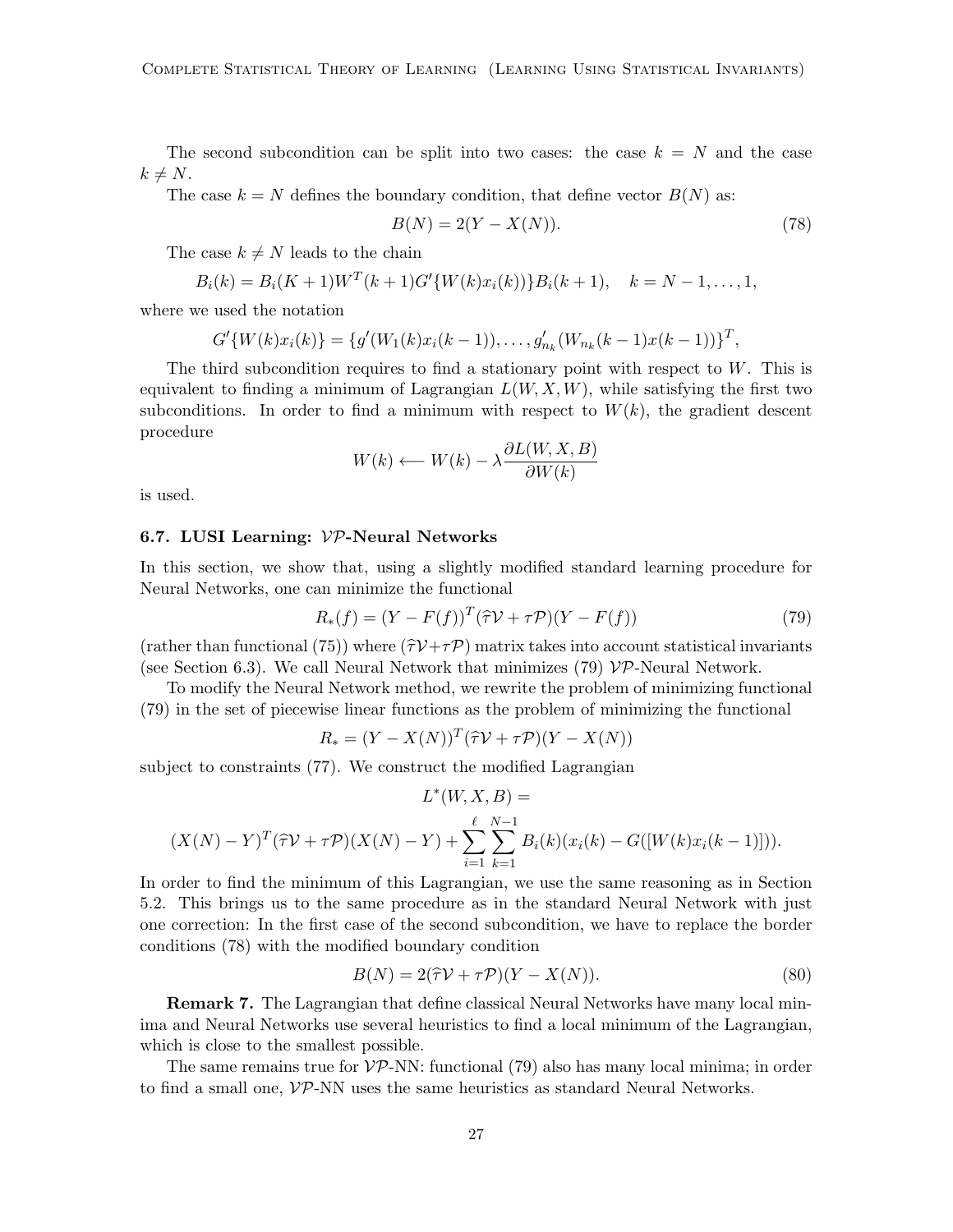# 6.7.1. Illustration

Below we present the solution of MNIST digit recognition problem using Deep and  $\mathcal{VP}$ Neural Networks constructed by Igor Durdanovich from Princeton NEC Research based on the state-of-the-art DNN of NEC.

Figures below show rate of convergence depending on number of epoch for DNN and for  $\mathcal{IP}\text{-}\text{DNN}$ . In all experiments 1,000 observations (100 per class) and modified back propagation method with batch 6 were used. For simplicity, instead of  $V$  matrix we used  $\mathcal{I}$ -matrix.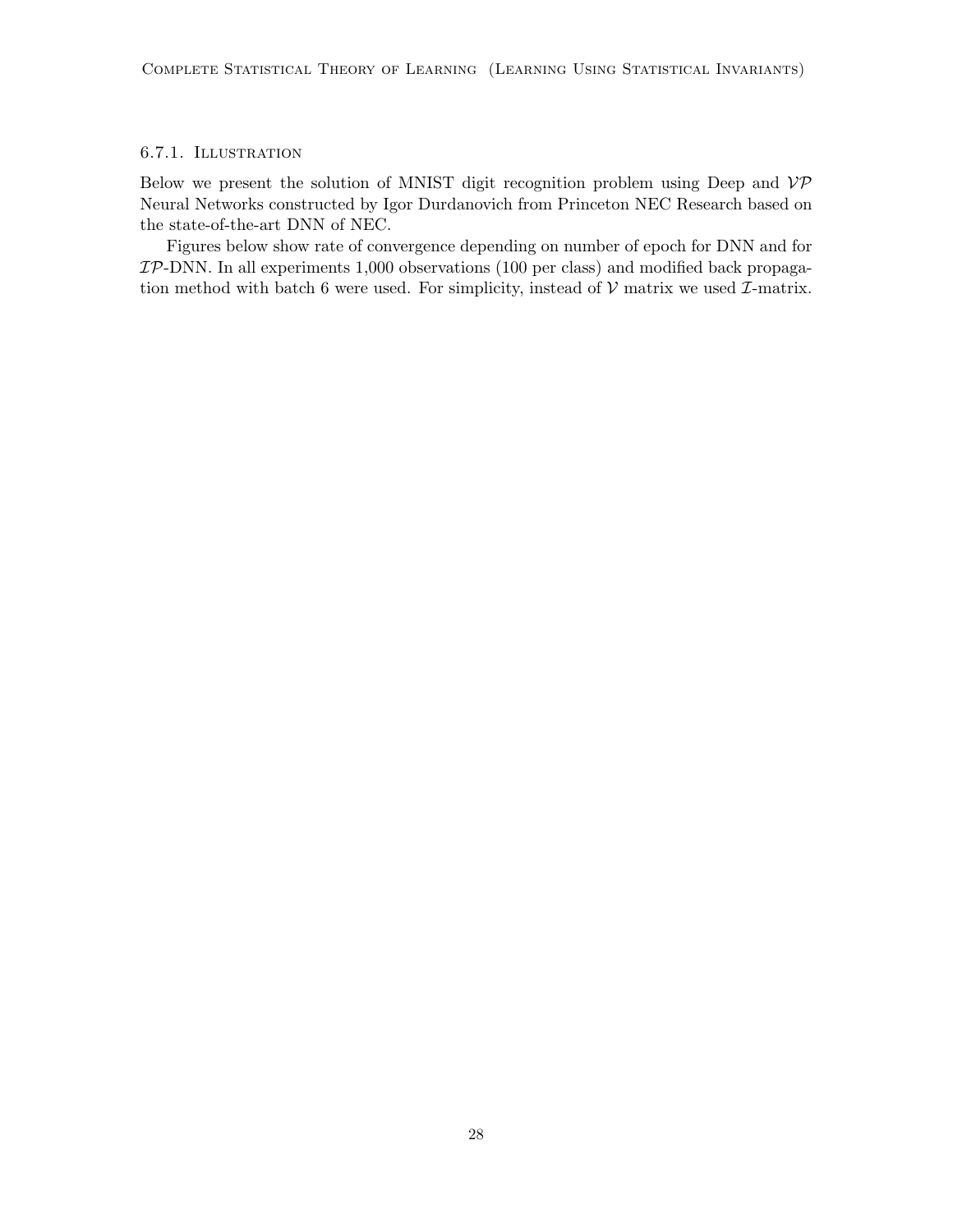

1 Predicate:  $\phi(u_i) = 1$ .

Error rate: DNNet –  $3.1\%$ ,  $V\mathcal{P}\text{-NNet}$  –  $2.9\%$ 

**2.** Predicate:  $\phi(u_i) = \int_0^1 u_i(x^1, x^2) \cos 2\pi x^1$ .



Error rate: DNNet –  $3.4\%$ ,  $\mathcal{VP}\text{-NNet} - 3.3\%$ 

3. 16 predicates  $(m, n = 1, ..., 4)$ .

$$
\phi_{m,n}(u_i) = \int_0^1 u_i(x^1, x^2) \cos m\pi x^1 \cos n\pi x^2 dx^1 dx^2, \quad m, n = 1, 2, 3, 4.
$$

.



Error rate: DNNet –  $3.4\%$ ,  $\mathcal{VP}\text{-NNet}$  –  $2.8\%$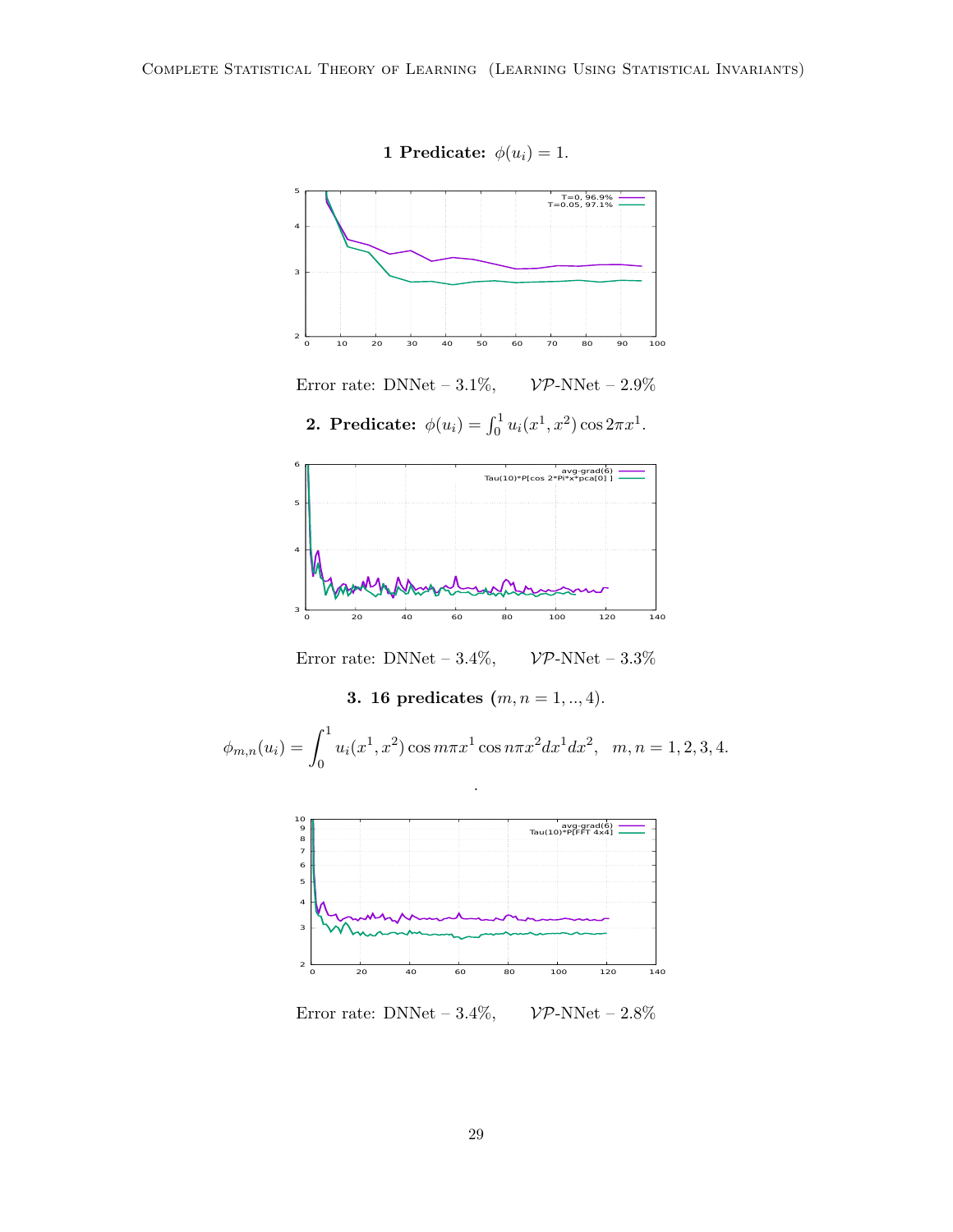# 7. Examples of Predicates

Before introducing examples of predicates, we make the following important remark.

The concept of predicates is very different from the concept of features used in the classical machine learning. Indeed, with the increasing number of features, the capacity (the VC dimension) of the set of admissible functions constructed using these features increases while with the increasing number of invariants (predicates), the capacity of admissible set decreases. In the extreme case, when the set of predicates contains all the functions from  $L_2$ , the admissible set consists of just one function, the desired one.

There exist two type of predicates: (i) general predicates, which take into account only purely mathematical concepts and (ii) special predicates, which take into account specific properties of the data (for instance, predicates for 2D images recognition can take into account existing understanding of mechanisms of images construction). In this section, we consider examples of both types.

#### 7.1. Examples of General Predicates

1. Predicate  $\phi(x) = 1$ . This predicate leads to the invariant

$$
\sum_{i=1}^{\ell} f(x_i) = \sum_{i=1}^{\ell} y_i, \quad (y_i \in \{1, 0\}.
$$

This predicates restricts the functions in the admissible set to those for which the frequency of expected examples of the first class (with  $y = 1$ ) is equal to their frequency observed in the training data.

2. Predicates  $\phi(x) = x$  (here  $x \in R^n$ ). This predicate provides *n* invariants

$$
\sum_{i=1}^{\ell} x_i f(x_i) = \sum_{i=1}^{\ell} y_i x_i
$$

(invariants are given coordinate-wise). These invariants require that, for any function from admissible set of conditional probabilities, the expectation of the center of mass to be equal to the center of mass of vectors of class  $y = 1$  in training data.

3. Predicate  $\phi(x) = xx^T$ . This predicates form  $n(n+1)/2$  invariants

$$
\sum_{i=1}^{\ell} x_i x_i^T f(x_i) = \sum_{i=1}^{\ell} y_i x_i x_i^T
$$

(equalities are considered element-wise). Expectation of covariance matrix computed using any function from the admissible set is equal to the corresponding matrix computed on training set.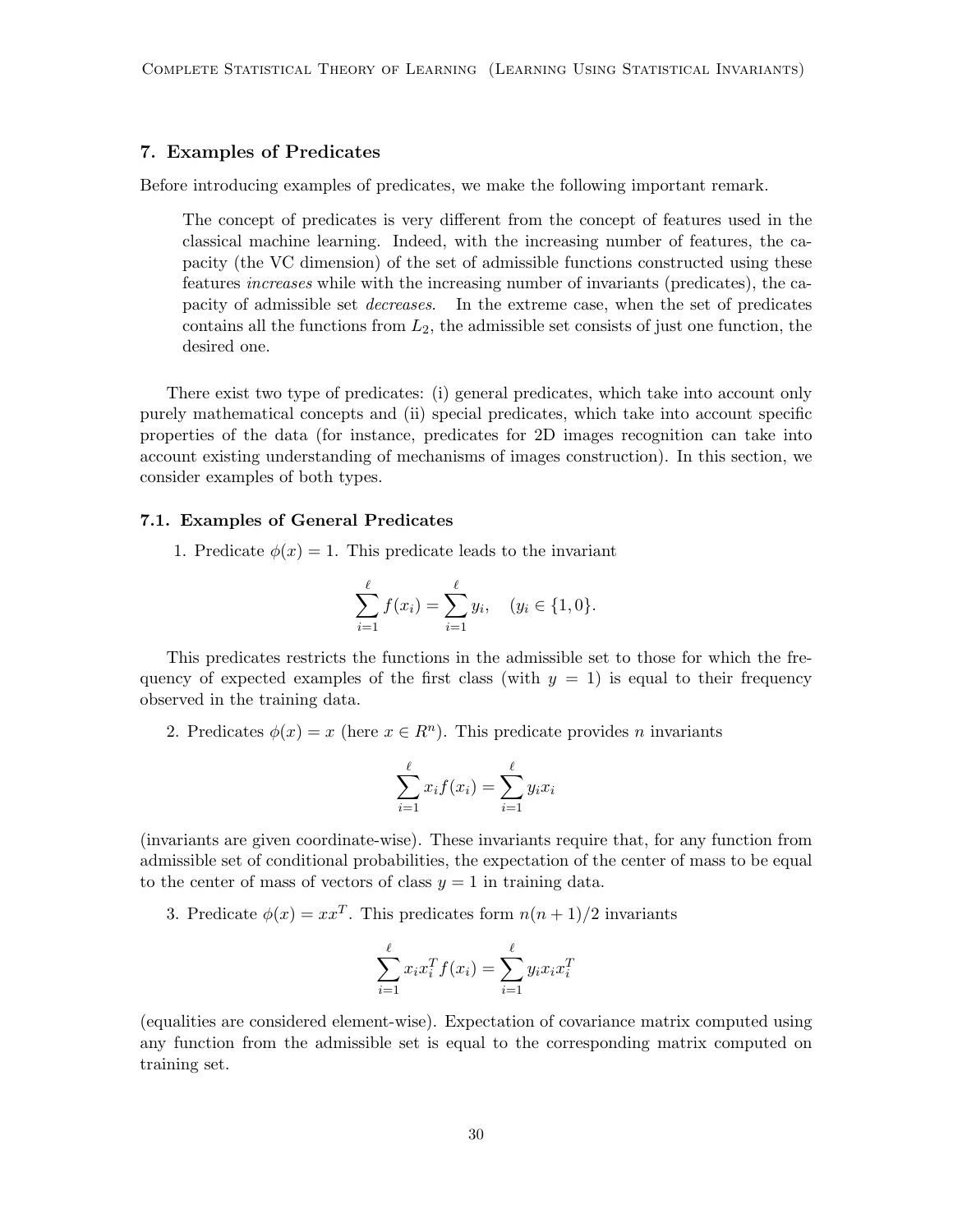4. Predicates  $\rho_s(|x-x_s|)$  (for example,  $\rho(u) = u^{-\delta}$  or  $\rho(u) = e^{-au}$ ) define function of distance from vector  $x$  to a given vector  $x<sup>s</sup>$ . They lead to the invariants

$$
\sum_{i=1}^{\ell} \rho(|x_i - x^s|) f(x_i) = \sum_{i=1}^{\ell} y_i \rho(|x_i - x^s|).
$$

Choosing different vectors  $x^s$ , one obtains different predicates  $\rho(x - x^s)$ . Any predicate  $\rho_s(|x-x^s|)$  leads to the invariant that selects the admissible set of conditional probability functions with the same local (in the vicinity of  $x^s$ ) characteristic.

### 7.2. Example of Predicates defining structure of 2D images

Below we consider examples of predicates that can be used for 2D images recognition problems. Consider the images  $u_i(x^1, x^2)$  of (say, handwritten digits) on the plane  $(x^1, x^2)$ .

# 7.2.1. Predicates Based on Fourier (Wavelet) Image Processing.

Consider the following predicates defined by Fourier image analysis. Suppose we are given the training set of  $\ell$  images  $u^j(x^1, x^2)$  and their classifications  $y_j$ :

$$
(u^{1}(x^{1}, x^{2}), y_{1}), \ldots, (u^{\ell}(x^{1}, x^{2}), y_{\ell}).
$$

1. Consider  $T(T+1)/2$  predicates

$$
a_{s,r}^j = \int_{\Gamma} u_j(x^1, x^2) \cos sx^1 \cos rx^2 dx^1 dx^2, \quad s, r = 0, \dots, T,
$$

(computed numerically) which define the first  $T(T + 1)$  coefficients of Fourier expansion of image  $u^J(x^1, x^2)$ 

$$
u^{i}(x^{1}, x^{2}) = \sum_{s \geq r} a_{s,r}^{i} \cos sx^{1} \cos rx^{2} + O(w(x^{1}, x^{2})).
$$

It is known that if  $u^j(x^1, x^2)$  is a smooth function (has bounded joint derivatives), then  $O(w(x^1, x^2)) \longrightarrow_{T\to\infty} 0.$ 

The invariants

$$
\sum_{i=1}^{\ell} a_{s,r}^{i} f(u^{i}) = \sum_{i=1}^{\ell} a_{s,r}^{i}, \quad s, r = 0, ..., T
$$

corresponding to these predicates allow one to select such set of functions  $\{f(u)\}\$ for which the equalities holds true.

#### 7.2.2. Predicates defining structure of images.

Let 2D images be defined as functions  $u(x^1, x^2)$  and let every function is defined by 2D Fourier expansion containing T terms with coefficient  $A_i$ ,  $i = 1, ..., T$ . Then set of  $T(T-1)$ predicates  $A_i A_j$  defines structure of images for the problem.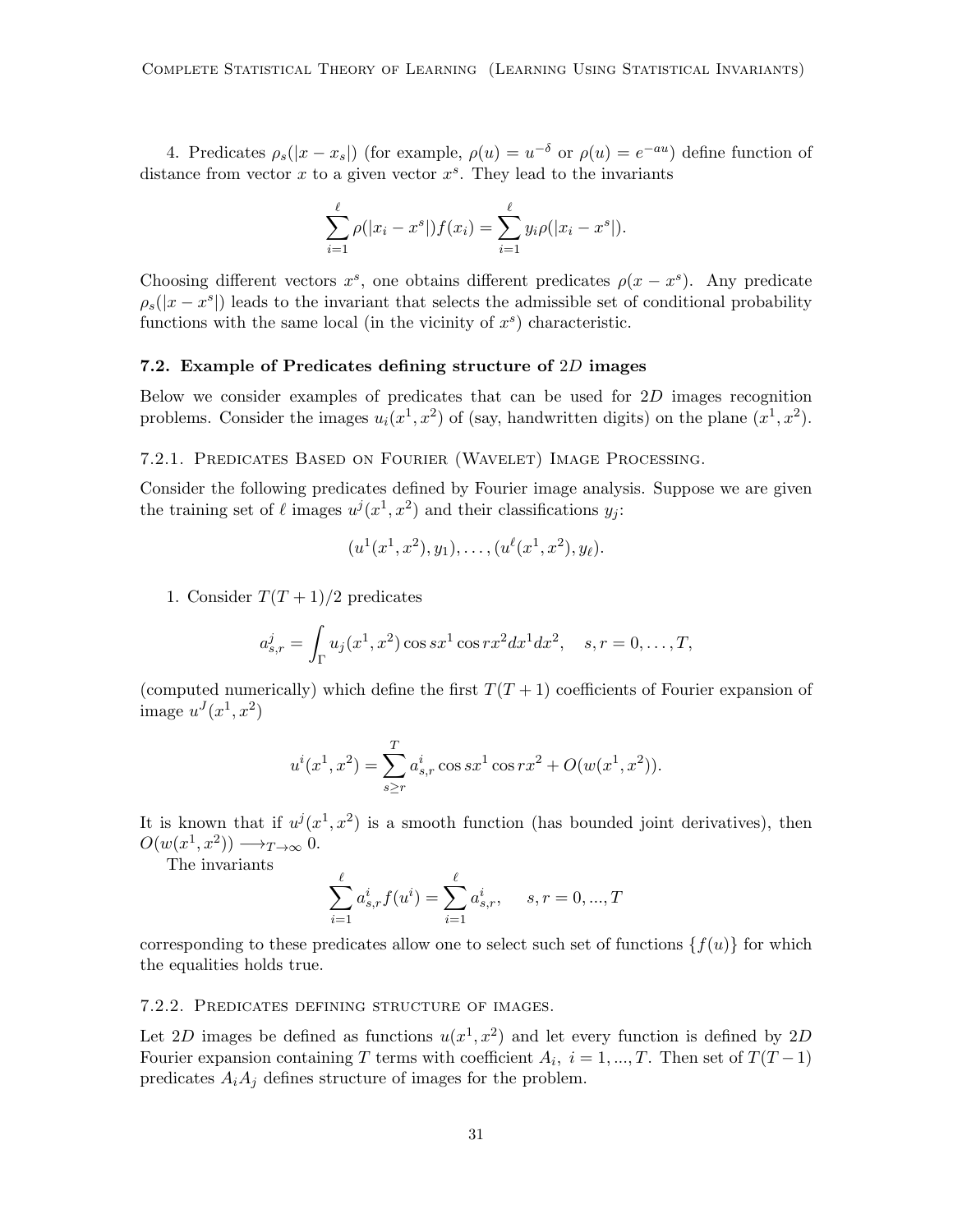#### 7.3. Tangent Distance Based Predicates

Lie operators. Let image be defined by differentiable 2D function  $f(x^1, x^2)$ . Consider small linear transformations of 2D space  $(x^1, x^2) \in R^2$ :

$$
t_{\alpha} \left( \begin{array}{c} x^1 \\ x^2 \end{array} \right) \Longrightarrow \left( \begin{array}{c} x^1 + a_1 x^1 + a_2 x^2 + a_3 \\ x^2 + a_4 x^2 + a_5 x^1 + a_6 \end{array} \right)
$$

For small  $a_k$ , the function in transformed space  $t_\alpha(x^1, x^2)$  has the following representation in non-transformed space  $(x^1, x^2)$ :

$$
f(t_{\alpha}(x^1, x^2)) \approx f(x^1, x^2) + \sum_{k=1}^{6} a_k L_k f(x^1, x^2),
$$

where  $L_k f(x^1, x^2)$  are the so-called Lie derivatives. They provide, for small  $a_k$ , the following transformations  $t_{\alpha}^{-1}$  of images from space  $t_{\alpha}(x^1, x^2)$  into  $(x^1, x^2)$ : (1) horizontal translation, (2) vertical translation, (3) rotation, (4) scaling, (5) parallel hyperbolic transformation, (6) diagonal hyperbolic transformation.

Example (from [\(3\)](#page-36-2).



Digit 2 in the transformed space and in the original space corrected transformed by the Lie operator of rotation.

1. Horizontal translation

$$
t_{\alpha}^{-1}:\left(\begin{array}{c}x^1+a\\x^2\end{array}\right)\Longrightarrow \left(\begin{array}{c}x^1\\x^2\end{array}\right)
$$

is defined by Lie operator is  $L_1 = \frac{\partial}{\partial x^1}$  as

$$
f(t_a(x,y)) \approx f(x,y) + a \frac{\partial f(x,y)}{\partial x^1}
$$

2. Vertical translation

$$
t_a^{-1} : \left(\begin{array}{c} x^1 \\ x^2 + a \end{array}\right) \Longrightarrow \left(\begin{array}{c} x^1 \\ x^2 \end{array}\right)
$$

is defined by Lie operator is  $L_2 = \frac{\partial}{\partial x^2}$  as

$$
f(t_a(x,y)) \approx f(x,y) + a \frac{\partial f(x,y)}{\partial x^1}
$$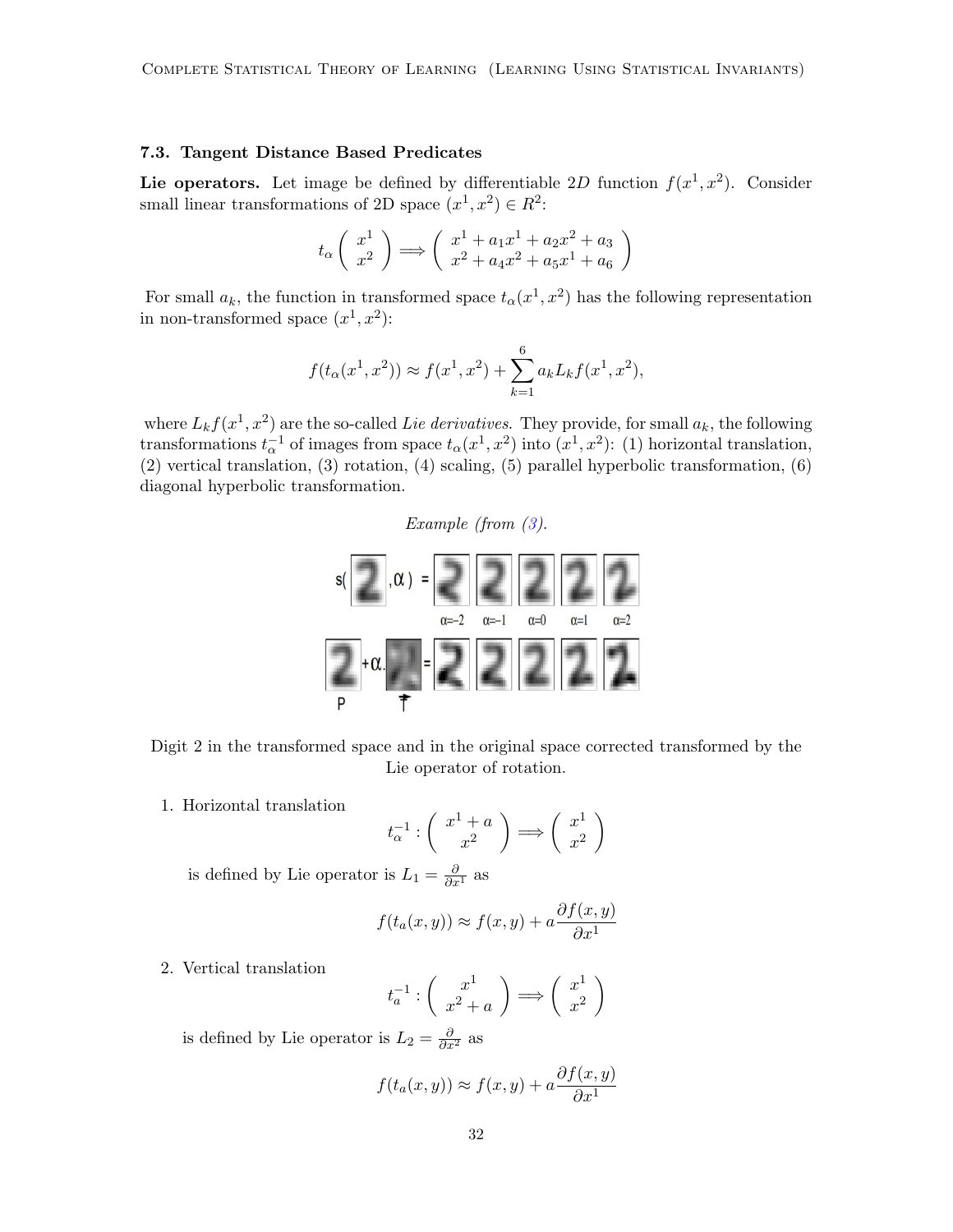3. Rotation transformation

$$
t_{\alpha}^{-1} : \left(\begin{array}{c} x^1 \cos a - x^2 \sin a \\ x^1 \sin a + x^2 \cos a \end{array}\right) \Longrightarrow \left(\begin{array}{c} x^1 \\ x^2 \end{array}\right)
$$

is defined by Lie operator  $L_3 = x^2 \frac{\partial}{\partial x^1} - x^1 \frac{\partial}{\partial x^2}$  as

$$
f(t_a(x^1, x^2)) \approx f(x^1, x^2) + a\left(x^2 \frac{\partial f(x^1, x^2)}{\partial x^1} - x^1 \frac{\partial f(x^1, x^2)}{\partial x^2}\right)
$$

4. Scaling transformation

$$
t_{\alpha}^{-1} : \left( \begin{array}{c} x^1 + ax \\ x^2 + ax^2 \end{array} \right) \Longrightarrow \left( \begin{array}{c} x^1 \\ x^2 \end{array} \right)
$$

is defined by Lie operator  $L_4 = x^1 \frac{\partial}{\partial x^1} + x^2 \frac{\partial}{\partial x^2}$  as

$$
f(t_a(x^1, x^2)) \approx f(x^1, x^2) + a\left(x^1 \frac{\partial f(x^1, x^2)}{\partial x^1} + x^2 \frac{\partial f(x^1, x^2)}{\partial x^2}\right)
$$

5. Parallel hyperbolic transformation

$$
t_{\alpha}^{-1} : \left( \begin{array}{c} x^1 + a_1 x^1 \\ x^2 - a x^2 \end{array} \right) \Longrightarrow \left( \begin{array}{c} x^1 \\ x^2 \end{array} \right)
$$

is defined by Lie operator is  $L_5 = x^1 \frac{\partial}{\partial x^1} - x^2 \frac{\partial}{\partial x^2}$  as

$$
f(t_a(x^1, x^2)) \approx f(x^1, x^2) + a\left(x^2 \frac{\partial f(x^1, x^2)}{\partial x^1} - x^2 \frac{\partial f(x^1, x^2)}{\partial x^2}\right)
$$

6. Diagonal hyperbolic transformation

$$
t_{\alpha}^{-1} : \left(\begin{array}{c} x^1 + ax^2 \\ x^2 + ax^1 \end{array}\right) \Longrightarrow \left(\begin{array}{c} x^1 \\ x^2 \end{array}\right)
$$

defined by Lie operator  $L_6 = x^2 \frac{\partial}{\partial x^1} + x^1 \frac{\partial}{\partial x^2}$  as

$$
f(t_a(x^1, x^2)) \approx f(x^1, x^2) + a\left(x^2 \frac{\partial f(x^1, x^2)}{\partial x^1} + x^2 \frac{\partial f(x^1, x^2)}{\partial x^2}\right)
$$

Tangent Distance Based Predicates. Consider two images defined by functions  $u(x^1, x^2)$  and  $u_s(x^1, x^2)$ . We introduce two six-parametric sets of functions

$$
\{u(x^1, x^2)\}_a = u(x^1, x^2) + \sum_{k=1}^6 a_k L_k u(x^1, x^2)
$$

$$
\{u_s(x^1, x^2)\}_b = u_s(x^1, x^2) + \sum_{k=1}^6 b_k L_k u_s(x^1, x^2)
$$

defined by parameters  $a_k$  and  $b_k$ , where  $k = 1, \ldots, 6$ .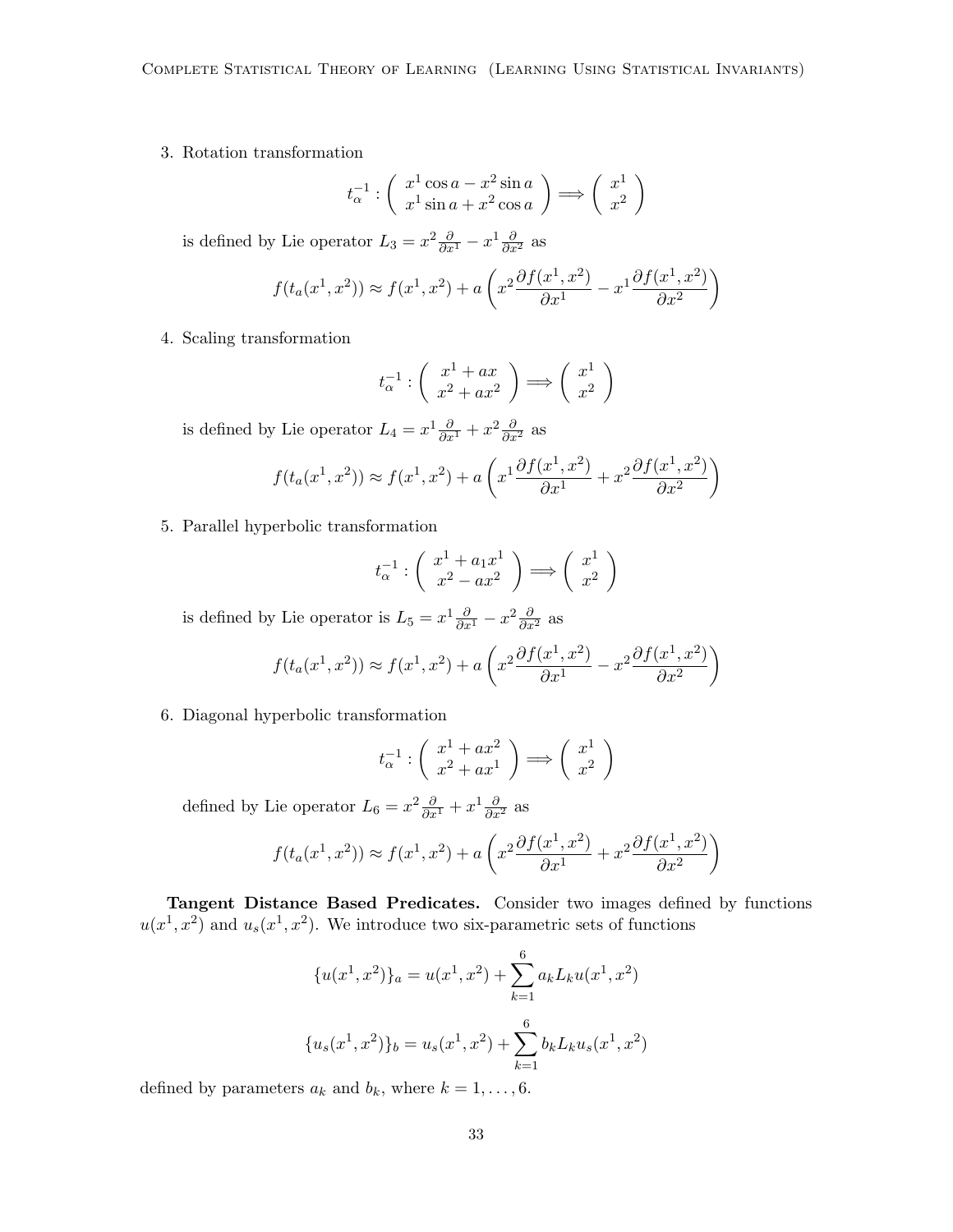

Digit 3 and its transformations using five Lie operators (scaling, rotation, expansion-compression, diagonal expansion-compression, thickening).

Tangent distance between functions  $u(x^1, x^2)$  and  $u_s(x^1, x^2)$  is defined by the smallest distance (see [3] for the concept of tangent distance both in continuous and in discrete spaces) between set  $\{u(x^1, x^2)\}_a$  and set  $\{u_s(x^1, x^2)\}_b$ 

$$
\rho_{tang}(u, u_s) = \min_{a,b} \left| u(x^1, x^2) + \sum_{k=1}^6 a_k L_k u(x^1, x^2) - u_s(x^1, x^2) - \sum_{k=1}^6 b_k L_k u_s(x^1, x^2) \right|.
$$

Using tangent distance between original image and its transformation, one can construct specific invariants.

#### 7.4. Predicates Describing Levels of Symmetries and Asymmetries of Images.

Let the image  $f(x)$  be defined in the discrete 2D space by  $(n_1 \times n_2)$  values x of pixels. Consider the following concepts of symmetries and asymmetries in this space.

1. Predicate for vertical symmetry of image x. Consider, along with image  $x$ , its vertical mirror transformed image  $\hat{x}$ , where last line of pixels in x becoming first line in  $\hat{x}$ and first line in x becoming last line  $\hat{x}$ :

$$
x = \left[\begin{array}{ccc} x_{11} & \cdots & x_{1n} \\ \vdots & \ddots & \vdots \\ x_{n1} & \cdots & x_{nn} \end{array}\right], \quad x_v = \left[\begin{array}{ccc} x_{n1} & \cdots & x_{nn} \\ \vdots & \ddots & \vdots \\ x_{11} & \cdots & x_{1n} \end{array}\right].
$$

We consider as predicate of vertical symmetry of image  $x$  the tangent distance  $\phi_v(x) = d_{tang}(x, \hat{x}_v)$  between two vectors x and  $x_v$ .

2. Predicate for horizontal symmetry of image x. Consider, along with image  $x$ , the transformed image:

$$
x = \begin{bmatrix} x_{11} & \cdots & x_{1n} \\ \vdots & \ddots & \vdots \\ x_{n1} & \cdots & x_{nn} \end{bmatrix}, \quad x_h = \begin{bmatrix} x_{1n} & \cdots & x_{11} \\ \vdots & \ddots & \vdots \\ x_{nn} & \cdots & x_{n1} \end{bmatrix}.
$$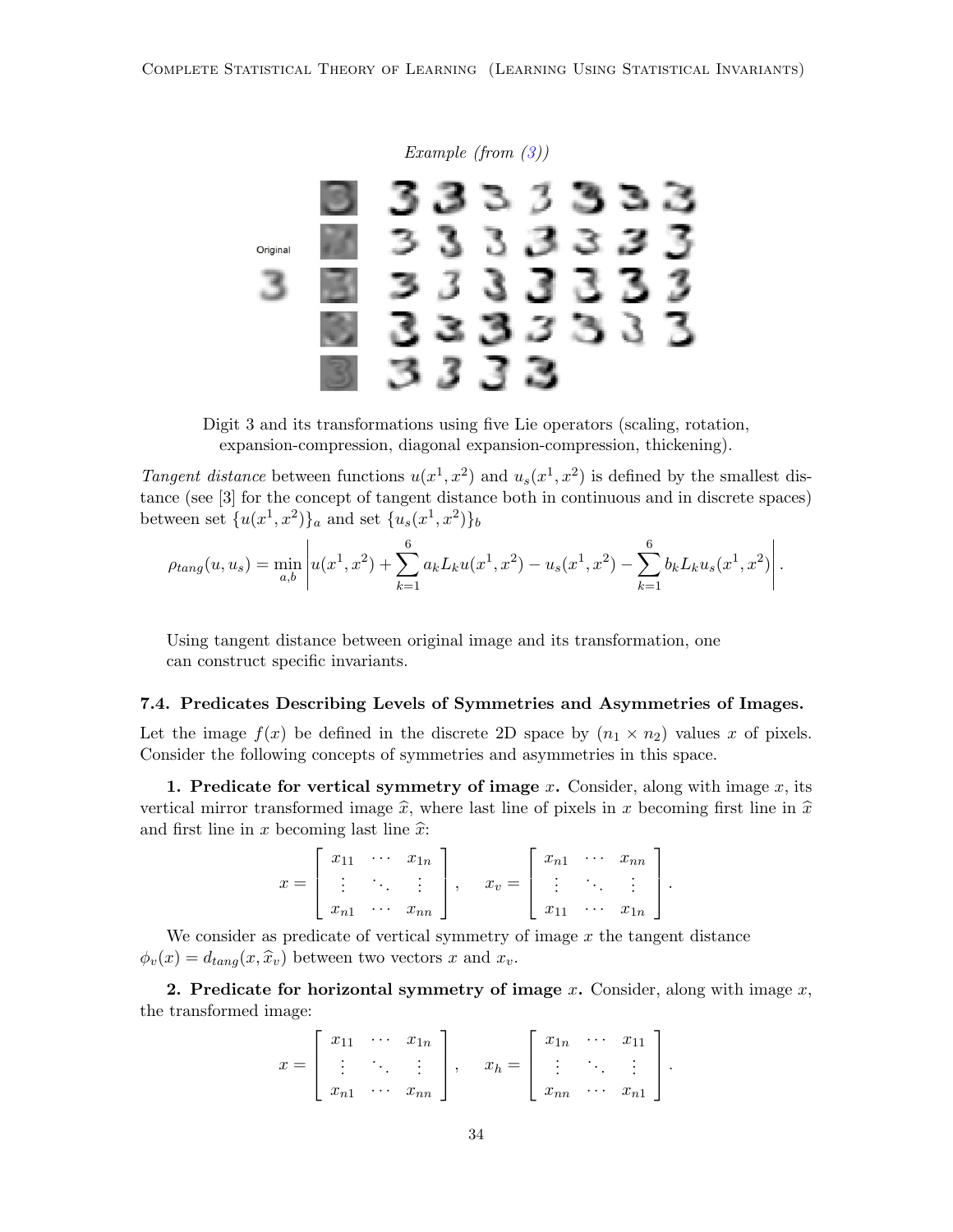We consider the tangent distance  $\phi_h(x) = d_{tang}(x, x_h)$  between vectors x and  $x_h$  as the predicate of vertical symmetry of image x.

3. Predicate for horizontal antisymmetry of image  $x$  (Example character S)). Consider along with image  $x$  the transformed image

> $x =$  $\sqrt{ }$  $\Big\}$  $x_{11} \cdots x_{1n}$ .<br>.<br>.  $x_{n1} \cdots x_{nn}$ 1  $\Big\}, \quad \widehat{x}_h =$  $\sqrt{ }$  $\Big\}$  $x_{nn}$   $\cdots$   $x_{n1}$ . . . . . . . . .  $x_{1n} \quad \cdots \quad x_{11}$ 1  $\vert \cdot$

We consider as predicate of vertical antisymmetry of image x the tangent distance  $\phi_h(x)$  $d_{tang}(x, \hat{x}_h)$  between vectors x and  $\hat{x}_h$ .

Similarly, one can introduce concepts of vertical antisymmetry, diagonal symmetry / antisymmetry (left and right) and many others.

Using these predicates, one can construct invariants that keep corresponding degree of symmetries/antisymmetries of images.

### 8. Conclusive Remarks

1. Mathematical mechanisms of learning. The solution of learning problem is based on two mechanisms: (1) the mechanism of strong convergence (convergence of approximations to the desired function in  $L_2$  metric) and (2) the mechanism of weak convergence (convergence of approximations to the desired function in the space of functionals). The strong mode of convergence implies the weak mode convergence. For most learning problems (when a given set of functions is compact), the weak mode implies strong mode as well. Thus two different mechanisms of estimation of the desired function can lead to the same solution.

This paper considers algorithms that use both these mechanisms simultaneously. Since there are only two mechanisms of convergence for functions of Hilbert space, and since we use both of them, we call the corresponding theory the complete theory of learning.

2. Concepts of predicates and features in learning models. In order to implement the weak mode of convergence, we select a finite subset of predicate functions from Hilbert space. Using these functions and training data, we construct the set of constraints which allow us to select a set of admissible functions from which we finally choose the desired approximation.

The concept of predicates is mathematically well defined, which is in contrast to the concept of features (which is defined only on an intuitive level). As mentioned above, these concepts play different roles in the models of learning.

With the increasing number of predicates, the capacity of the admissible set of functions decreases. (According to the definition of weak convergence, when predicates are all the functions of Hilbert space and when we can estimate the right-hand side of invariant equalities accurately, the admissible set has only one function – the desired one).

With the increasing number of features, the capacity of the set of admissible function increases. This requires, generally speaking, an increase of the size of training data.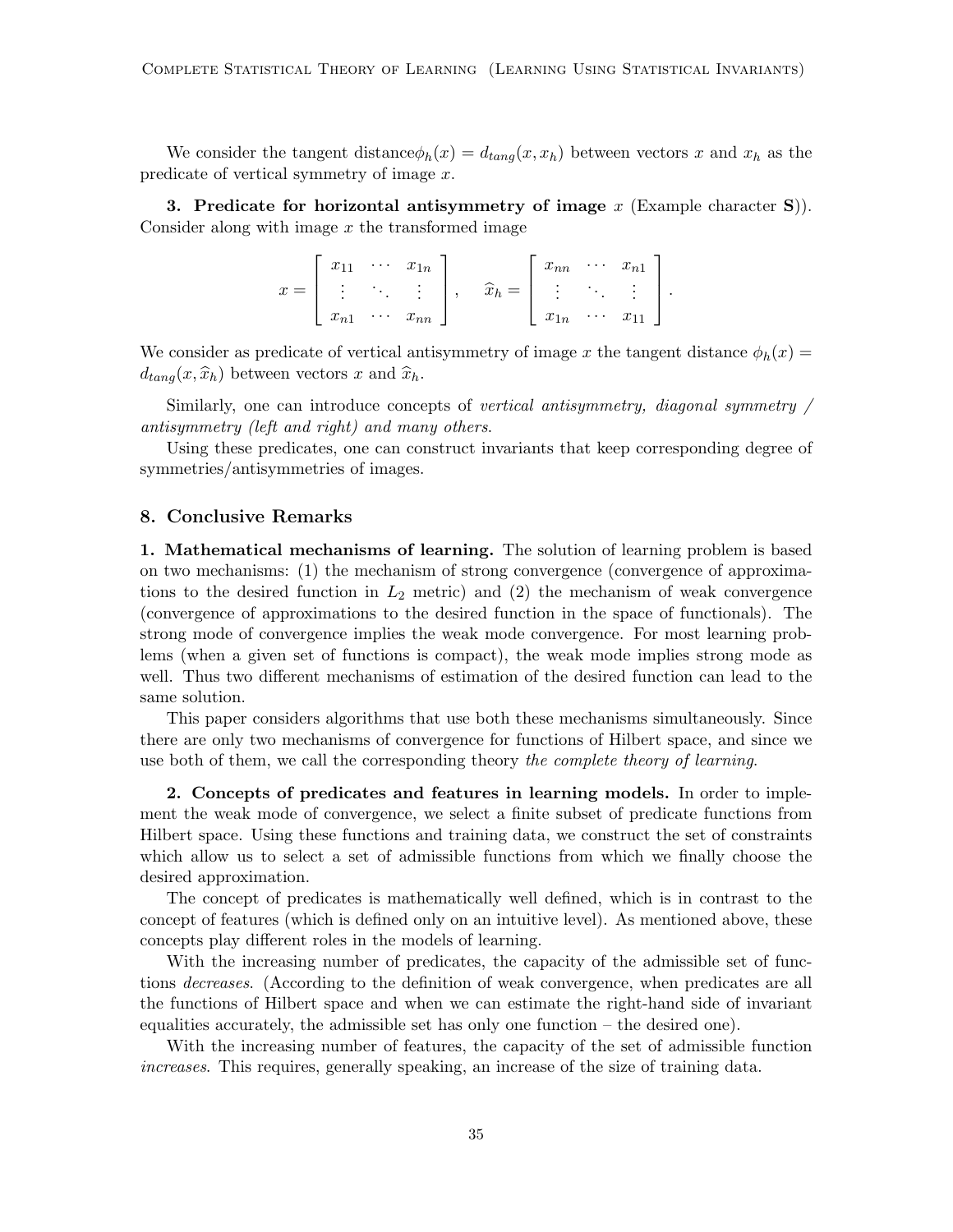The only remaining question in the complete statistical learning theory is how to choose a (small) set of predicates. The choice of predicate functions reflects the intellectual part of the learning problem; it reflects our understanding of the nature of Real World problems where Learning Machine acts.

3. Predicate functions for understanding life. In 1928, Vladimir Propp wrote the book "Morphology of the Folk Tale", where he formulated 31 functions into which he decomposed Russian fairy tales. Later, these functions have been successfully applied to other types of narratives in literature, theater, film, television series, games, etc. In other words, Propp's functions reflected understanding of humans relationships not only in World of Russian fairy tales but also in the wider World of human life.

Similarly, the old Chinese book 'The Art of War" (attributed to Sun Tzu, 5th century BC) describes 33 general strategic rules (predicates) which reflect intelligent control of actions in Wars. These rules, however, are wider than just principles for military actions. They are also studied in business schools of management to teach directions of activities in real competitive life.

Our hypothesis is that there exists a relatively small number of predicates (including ones based on idea of structure (Section 7.2) and idea of symmetry (Sections 7.4)) that reflect our understanding of World of 2D black and white images).

These predicates allow one to introduce invariants (constructed based on training data) to use them in LUSI algorithms. This can lead to high performance based on a small size of training data (the additional necessary information is extracted from the invariants).

The solution of the following challenge problem can be one of the first steps in the selection of "universal" predicates for image understanding.

4. The Challenge. The current solutions of 10 class digit recognition problem (MNIST dataset) using the training data of size  $60,000 \approx 6,000$  examples per class) achieve the error rate of about 0.5%.

The challenge is to get approximately the same level of error rate (using LUSI methods) with the training size that is 100 times smaller (600 examples, that is, only 60 per class). In order to do this, one has to formulate the appropriate predicates. The challenge is to formulate a small number of such predicates that would allow to solve this problem. The hope is that these predicates (as in the Sun Tzu and Propp's case) will be applicable for other 2D graphical pattern recognition problems.

5. Plato's Type of World Model. The philosophy of the methods considered above can be described in the style of Plato's understanding of World as consisting of two parts: World of Ideas and World of Things.

World of Ideas reflects our understanding of the Real World, our intelligence. World of Things is World of actions which is a result of projection of our understanding of the Real World into real situation. In our model, the World of Ideas (which reflects the understanding of Real World) is a set of predicate functions. They allow one to construct invariants for selection of the admissible set of functions for the problem defined by training data. By using universal abstract predicates and training data, one constructs statistical invariants in order to select the admissible set of models for the given problem of interest.